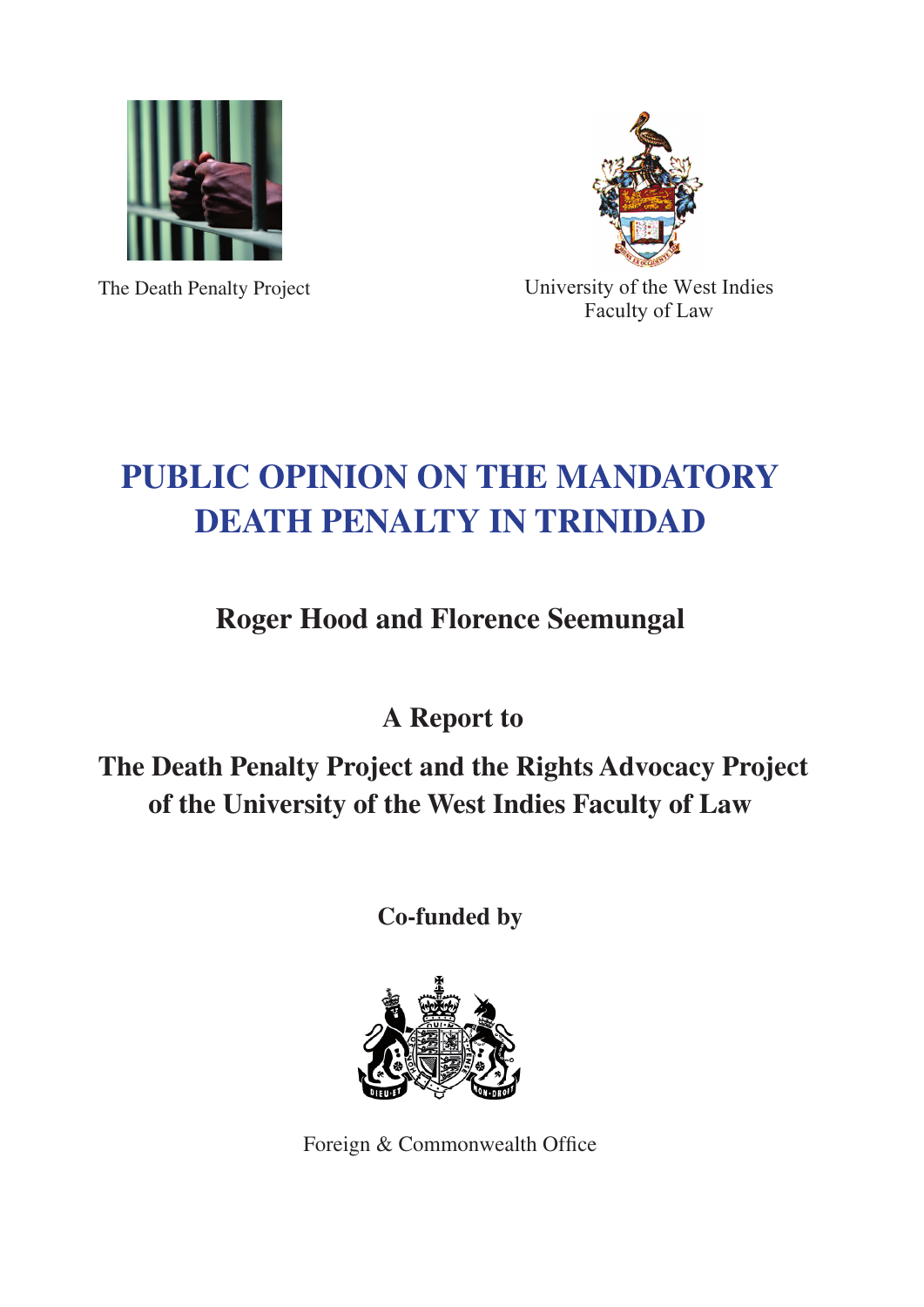# **PUBLIC OPINION ON THE MANDATORY DEATH PENALTY IN TRINIDAD**

**Roger Hood and Florence Seemungal**

**A Report to**

**The Death Penalty Project and the Rights Advocacy Project of the University of the West Indies Faculty of Law**

**2011**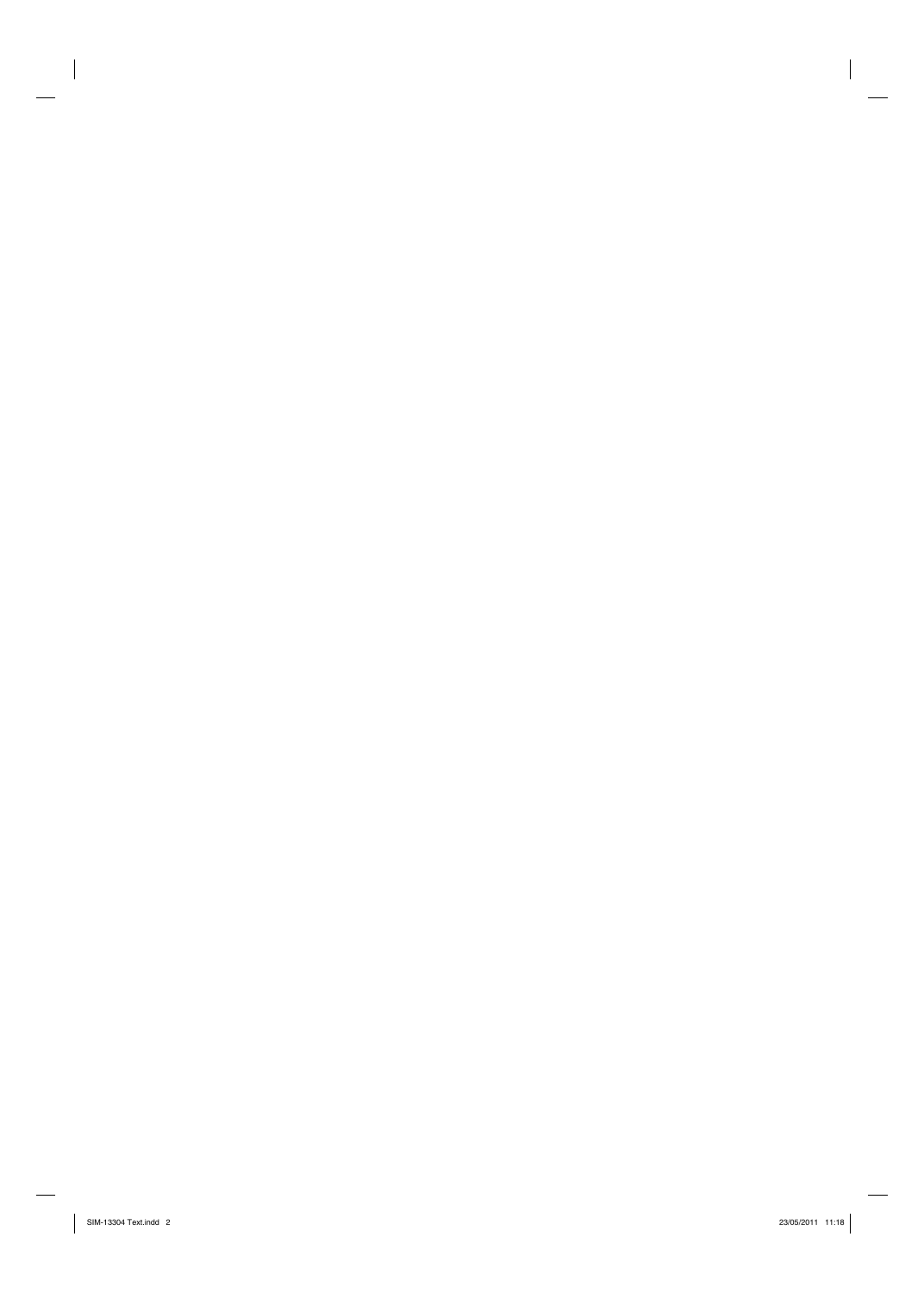# **CONTENTS**

| <b>FOREWORD</b> |                                                                        | iii          |
|-----------------|------------------------------------------------------------------------|--------------|
|                 | <b>ACKNOWLEDGEMENTS</b>                                                | $\mathbf{V}$ |
| <b>SUMMARY</b>  |                                                                        | vii          |
|                 | <b>I-THE CONTEXT</b>                                                   | $\mathbf{1}$ |
|                 | <b>II - THE SURVEY AND ITS METHODS</b>                                 | 8            |
|                 | <b>III-THE FINDINGS</b>                                                | 9            |
| 1.              | Interest and knowledge                                                 | 9            |
| 2.              | Support for the death penalty                                          | 9            |
| 3.              | Who supported the mandatory death penalty?                             | 12           |
| 4.              | Why was the mandatory death penalty supported?                         | 12           |
| 5.              | How strong was the retributive as compared with the deterrent          |              |
|                 | support for the mandatory death penalty?                               | 13           |
| 6.              | Support for a discretionary death penalty                              | 16           |
| 7.              | Innocence and its impact on the level of support for the death penalty | 17           |
| 8               | Support for the death penalty in reality                               | 19           |
|                 | A. Robbery murders                                                     | 19           |
|                 | B. Domestic murders                                                    | 23           |
|                 | C. Drug/gang-related murders                                           | 25           |
| 9.              | Conclusions drawn from the scenario decisions                          | 27           |
|                 | 10. Felony murder – Joint enterprise                                   | 29           |
|                 | 11. An alternative to the death penalty?                               | 31           |
|                 | <b>IV-CONCLUSIONS</b>                                                  | 33           |
|                 | <b>APPENDIX 1: A note on the methods used</b>                          | 36           |
|                 | <b>APPENDIX 2: The interview schedule</b>                              | 41           |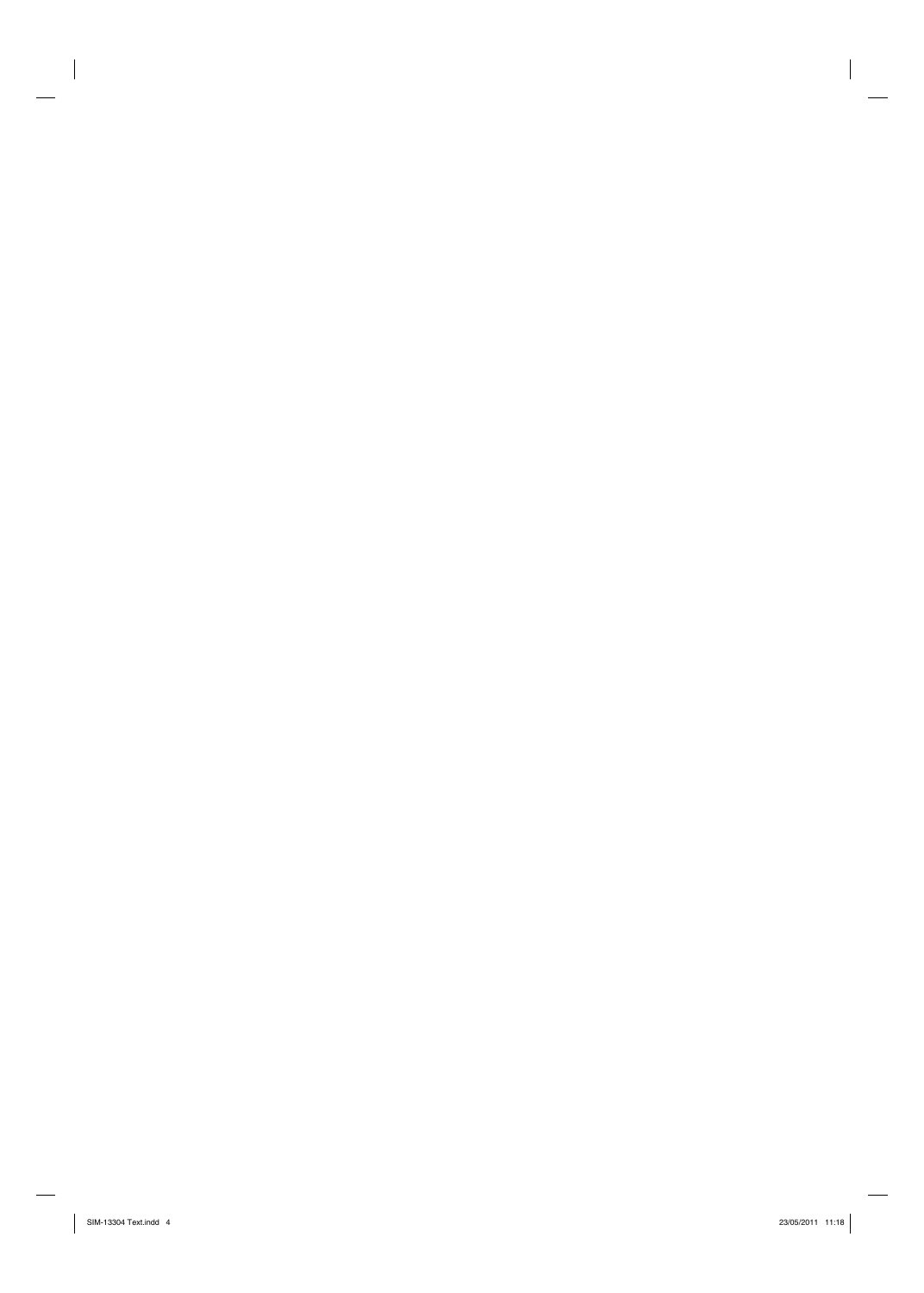In line with the trend worldwide, the *mandatory* death penalty has now been abolished in ten Caribbean countries and the discretion to impose a lesser sentence has been given to the judges of the Eastern Caribbean, Belize, Jamaica, the Bahamas and most recently Guyana. However, in relation to Trinidad & Tobago, in the case of Charles Matthew (*Matthew v The State* [2005] 1 AC 433), a majority of the Judicial Committee of the Privy Council decided – notwithstanding that the *mandatory* death penalty has been held to be cruel and unusual punishment in violation of fundamental human rights protected by the Constitution of Trinidad  $\&$  Tobago – that it remained immunised from constitutional challenge by the operation of the "savings law clause" in the Constitution. As a result, Trinidad & Tobago remains one of only two Commonwealth Caribbean countries (Barbados being the other one) that still retains the *mandatory* death penalty.

In fact, Trinidad & Tobago will soon become the only Caribbean nation, as Barbados has now undertaken to abolish the *mandatory* death penalty in accordance with the decision of the Inter-American Court of Human Rights in the case of *Boyce et al v Barbados* (judgment of  $20<sup>th</sup>$  November 2007, Series C. Number 169). The same international human rights obligations under the Inter-American human rights system that have convinced Barbados of the need to update their laws on the death penalty also apply to Trinidad & Tobago as do the standards under the International Covenant on Civil and Political Rights. Nevertheless, by maintaining the status quo Trinidad & Tobago is clearly not giving priority to its international human rights obligations. Whether this can be attributed to or justified by a high level of support for the *mandatory* death penalty among members of the general public is the focus of this timely and highly relevant report.

In Trinidad & Tobago, the death penalty remains popular with a majority of politicians and the electorate, no doubt largely in response to the ever increasing rate of crime and an unprecedented number of homicides committed in recent years. This standpoint has not, however, been based on the actual views of Trinidad's citizens and in particular a real understanding of the level of support for the use of the *mandatory* death penalty for murder. Conscious of the need to find out the views of the citizens of Trinidad on the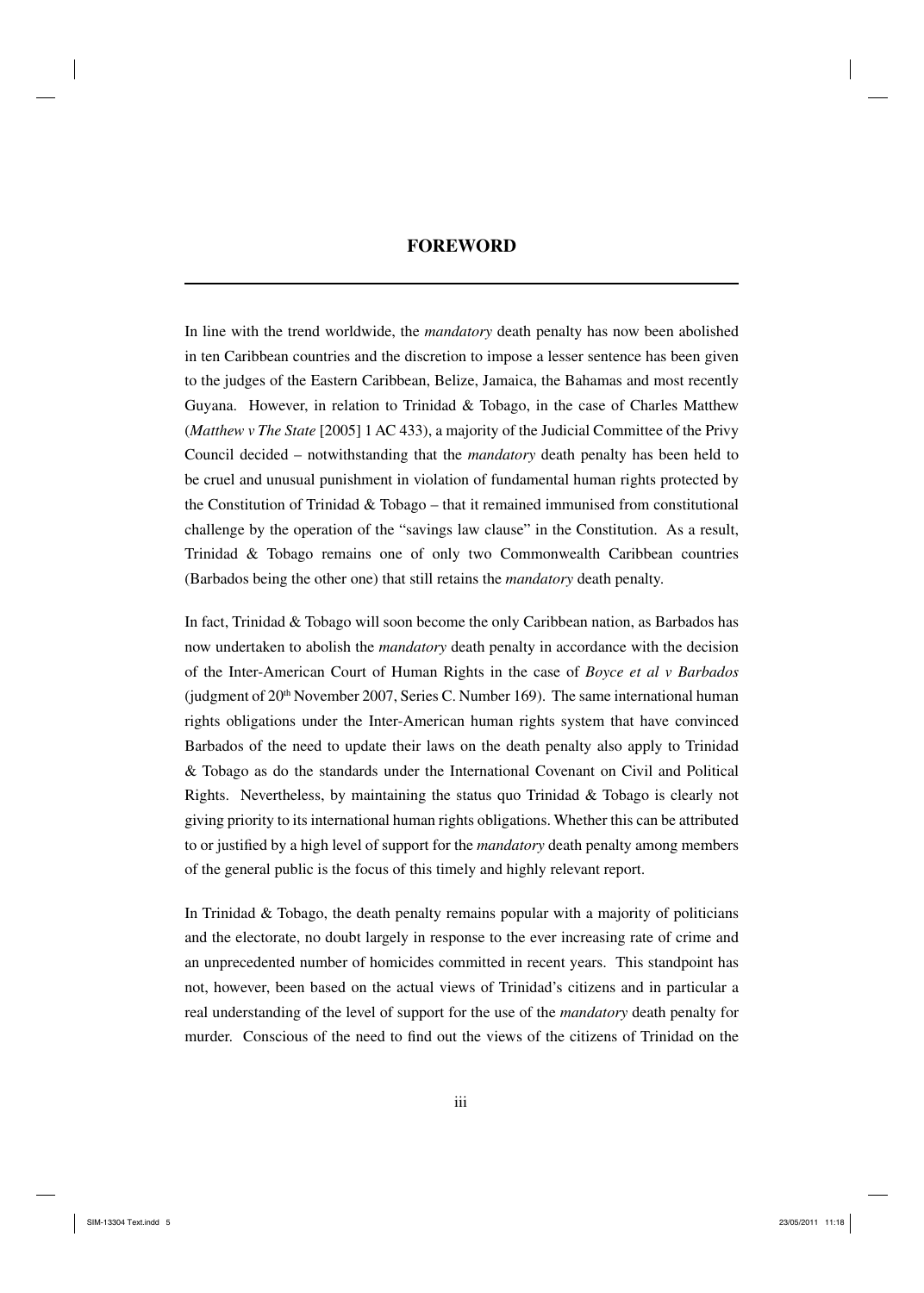current law, The Death Penalty Project has encouraged and supported this public opinion survey. This report is the third publication by Professor Roger Hood and Dr Florence Seemungal in recent years. The first report entitled *A Rare and Arbitrary Fate*, published in 2006, provided for the first time an analysis of the kinds of murder that were committed in Trinidad & Tobago (between  $1998 - 2002$ ) and the extent to which they resulted in a conviction for murder and a *mandatory* death sentence. This was followed in 2009, by the publication of their second study entitled *Experiences and Perceptions of the Mandatory Death Penalty for Murder in Trinidad & Tobago: Judges, Prosecutors and Counsel*. This successfully obtained the views of those intimately involved in the Criminal Justice process with regard to the use of the *mandatory* death penalty and showed very little support among them for its retention. It was therefore time to gather the views of the general public.

We would like to thank Professor Roger Hood and Dr Florence Seemungal for their dedication and commitment in producing this third study concerned with the use of the *mandatory* death penalty in Trinidad. Their work is groundbreaking and provides unique data from the only large scale and detailed survey of public opinion on the *mandatory* death penalty in the Caribbean. Based on their study, the only conclusion that can now be reached is that legislative change is required to abolish the *mandatory* death penalty as was the case recently in Guyana, with the introduction of the Criminal Law Offices (Amendment) Act in October 2010. We hope that this study will act as an indispensable guide to legislators in Trinidad & Tobago who will inevitably have to consider whether the *mandatory* death penalty can continue to be imposed based on the views of Trinidad citizens and in light of contemporary human rights standards. We would also like to thank Douglas Mendes SC, Tracy Robinson and Arif Bulkan of the Rights Advocacy Project of the University of the West Indies Faculty of Law for their support throughout and for their excellent advice on this project. Finally we would like to thank the former British High Commissioner to Trinidad & Tobago, Mr Eric Jenkinson and Mr James Dolan for their support and to the Foreign  $&$  Commonwealth Office for co-funding this research project with The Death Penalty Project.

> **Saul Lehrfreund MBE and Parvais Jabbar Executive Directors of The Death Penalty Project**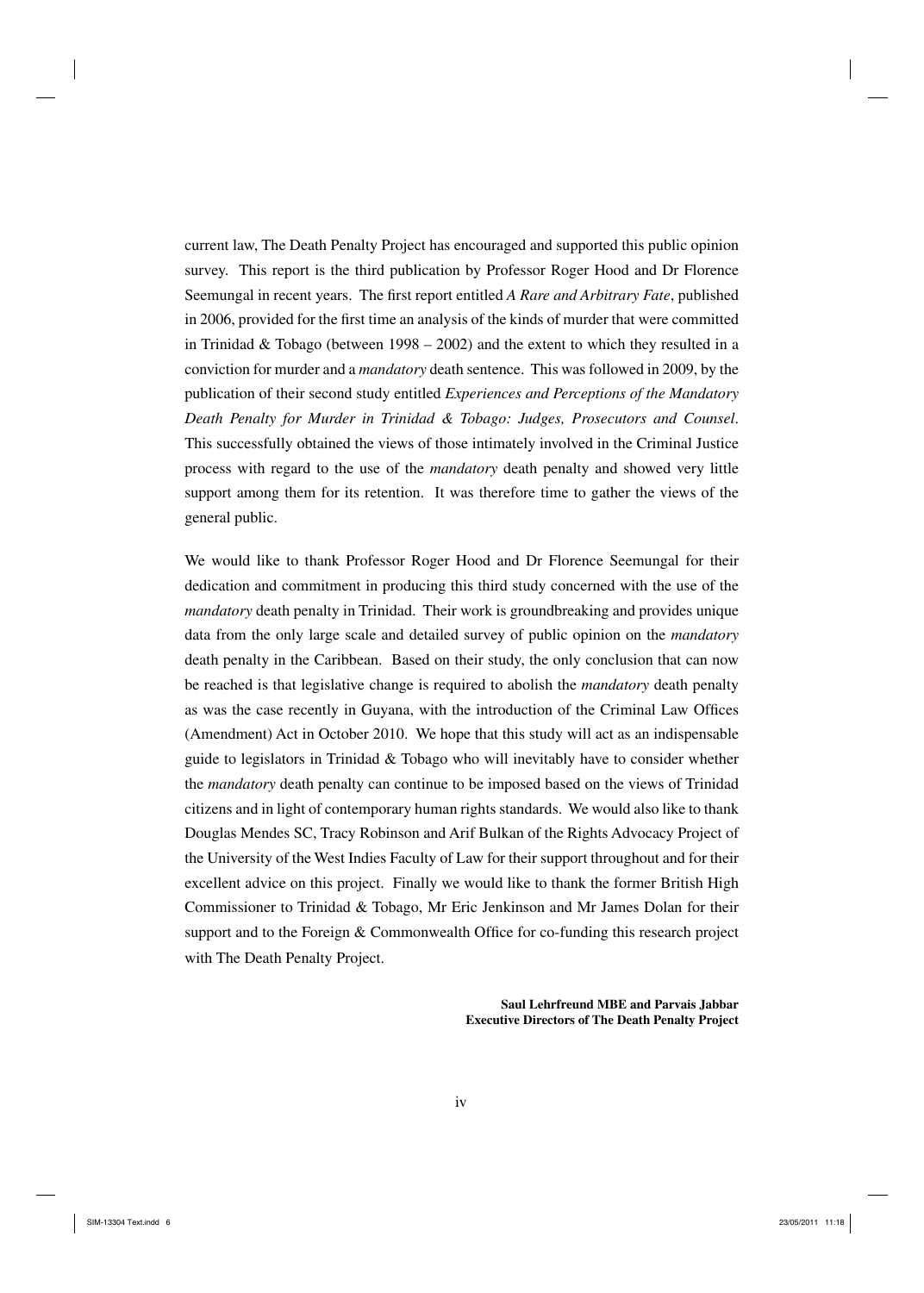# **ACKNOWLEDGEMENTS**

This research project could not have been contemplated yet alone completed without the steadfast support of our colleagues at The Death Penalty Project in London and at the Rights Advocacy Project of the University of the West Indies Faculty of Law. The executive directors of the Death Penalty Project, Saul Lehrfreund and Parvais Jabbar, initially encouraged us to undertake this project, secured the necessary funds for it, and provided wise counsel throughout. The involvement of Douglas Mendes SC, Tracy Robinson and Arif Bulkan of the Rights Advocacy Project not only added credibility to the research but ensured that we received excellent advice from distinguished Caribbean legal scholars. As ever, Nicola Goldfinch-Palmer at the Death Penalty Project supported us admirably.

We are also grateful to Senator Professor Patrick Watson who, when we sought advice on where to turn to ensure that the opinion poll would be expertly conducted, recommended Market Facts and Opinions Ltd of Trinidad. At MFO we received expert professional advice from the director Kimberley Philip (to whom we are especially grateful for drafting a note on the survey sampling method employed, which is embodied in Appendix 1), and from Erna Kirk who managed the fieldwork with devotion and skill and followed up our queries with alacrity. Finally we are indebted to all the interviewers and supervisors who ensured such a satisfactory response rate from the potential interviewees they approached as well as those who worked hard to complete the data entry.

We received excellent advice on the size of the sample from Dr Stephen Fisher and on the questions to be posed in the draft interview schedule from Dr Dietrich Oberwittler, Professor Michael Radelet, Professor Julian Roberts and Professor Barry Mitchell. To Professor Julian Roberts and Dr Mai Sato of the Centre for Criminology at Oxford University we owe a special debt for taking the time to read the whole manuscript and to offer us exceptionally useful advice.

We are however entirely responsible for the use made of the advice that everyone gave so generously to us.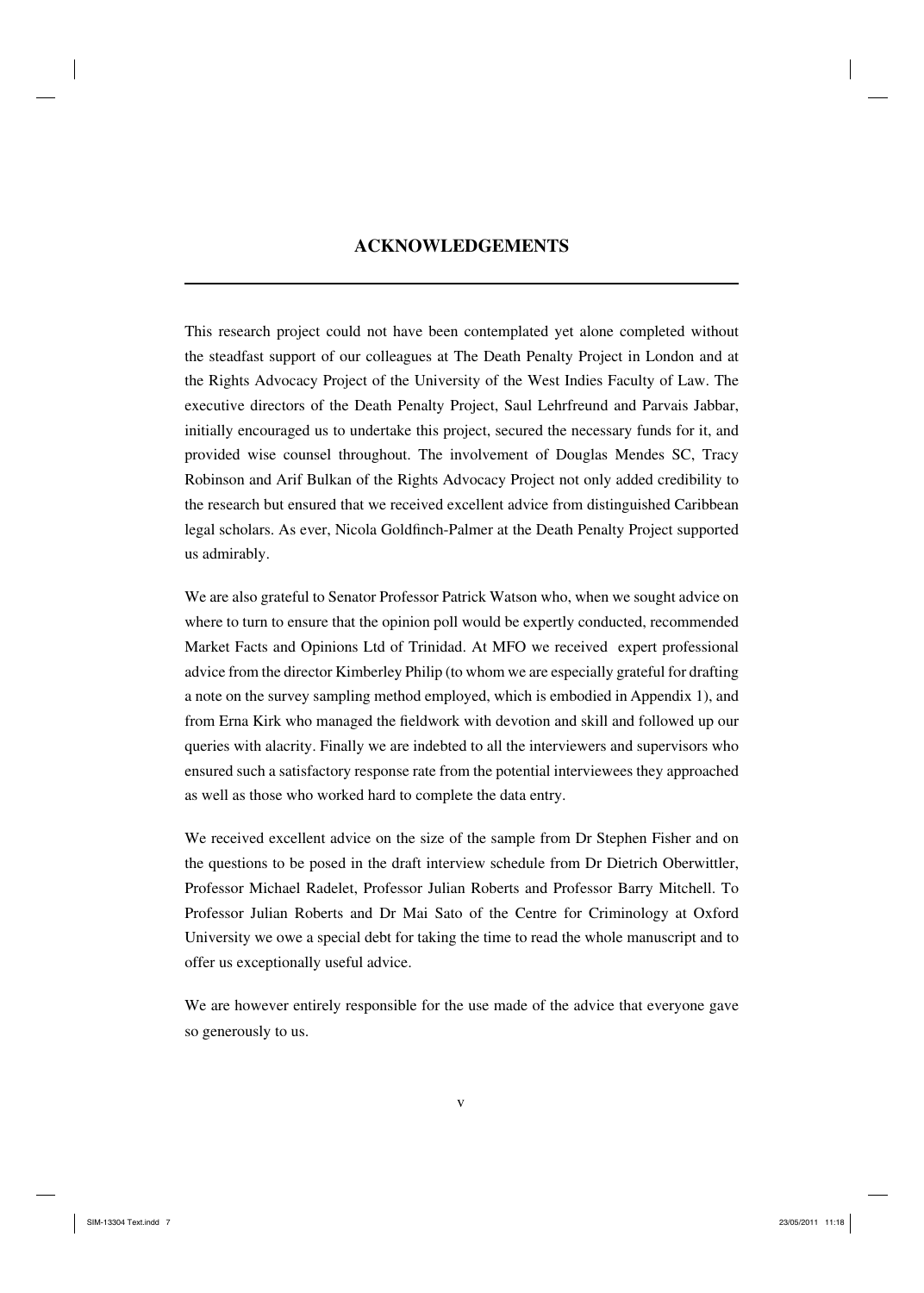We have taken the opportunity in this Final Report to make some small adjustments to the Summary Report that was placed on the website of the Death Penalty Project in February 2011 in order to provide data that might prove helpful in the debate on the death penalty which took place in the Parliament of Trinidad and Tobago at that time. There had not been time to check and cross-reference all the data for any inconsistencies at that time. We have done this thoroughly since then; hence some small changes have been introduced for accuracy's sake. None of these minor amendments of percentages alter in any substantial way the findings originally reported.

> **Roger Hood and Florence Seemungal Oxford, April 2011**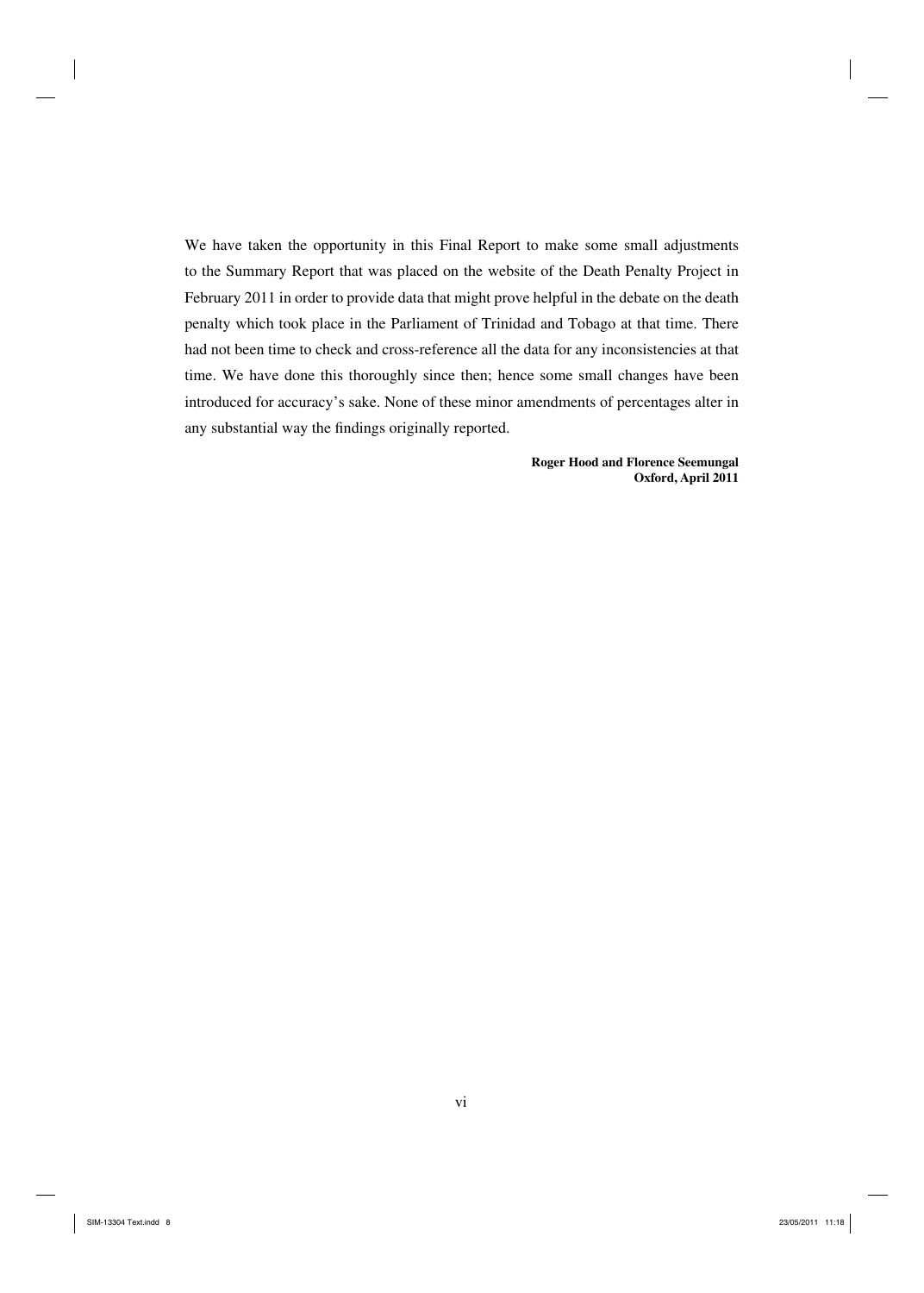# **SUMMARY**

This publication reports the findings from a public opinion survey, designed by the authors, of the views of a representative sample of 1,000 residents of Trinidad on the very topical subject of the death penalty, and in particular the support for and use of the mandatory death penalty for murder. The data was collected in Trinidad by face-to-face interviews between  $16<sup>th</sup>$  November and  $16<sup>th</sup>$  December 2010 by the experienced company, Market Facts and Opinions of Trinidad, and analysed by the authors. The research was funded by grants made to The Death Penalty Project which commissioned the project in association with the University of the West Indies Rights Advocacy Project of the Faculty of Law (URAP).

In order to gain a better impression of support for the death penalty, interviewees were shown three scenarios describing a murder: one involving a robbery, another involving a domestic murder by a woman, and a third involving a 'drugs-related' murder. Each of these types of case had two examples, one in which it was possible to perceive a mitigating element and one without the mitigating factor. These six cases were randomly assigned to interviewees so that 500 decisions were made on each case. Interviewees were asked to say what penalty they thought the offender deserved. Thus, 1,000 people made between them 3,000 decisions.

The results revealed that 89 per cent of Trinidadians are in favour of the death penalty. Thus only 11 per cent favoured its immediate abolition. However, only a quarter (26%) of the 1,000 respondents favoured the current law under which the death penalty is mandatory for all murders whatever the circumstances. When asked to say whether the death penalty was appropriate in the specific scenarios put to them, just under half  $(49\%)$  of the 3,000 decisions resulted in the imposition of the death penalty. The proportion of the 1,000 persons interviewed who thought that the death penalty was the appropriate punishment for all three types of crime on which they made a decision was only 1 in 5 or 20 per cent. In none of the cases in which there were mitigating circumstances, including those involving a violent robbery-murder with a firearm and a drug-gang-related execution, did a majority of those reaching a decision choose death. They preferred to take into account mitigating factors, such as age and previous good character. This suggests that Trinidadians would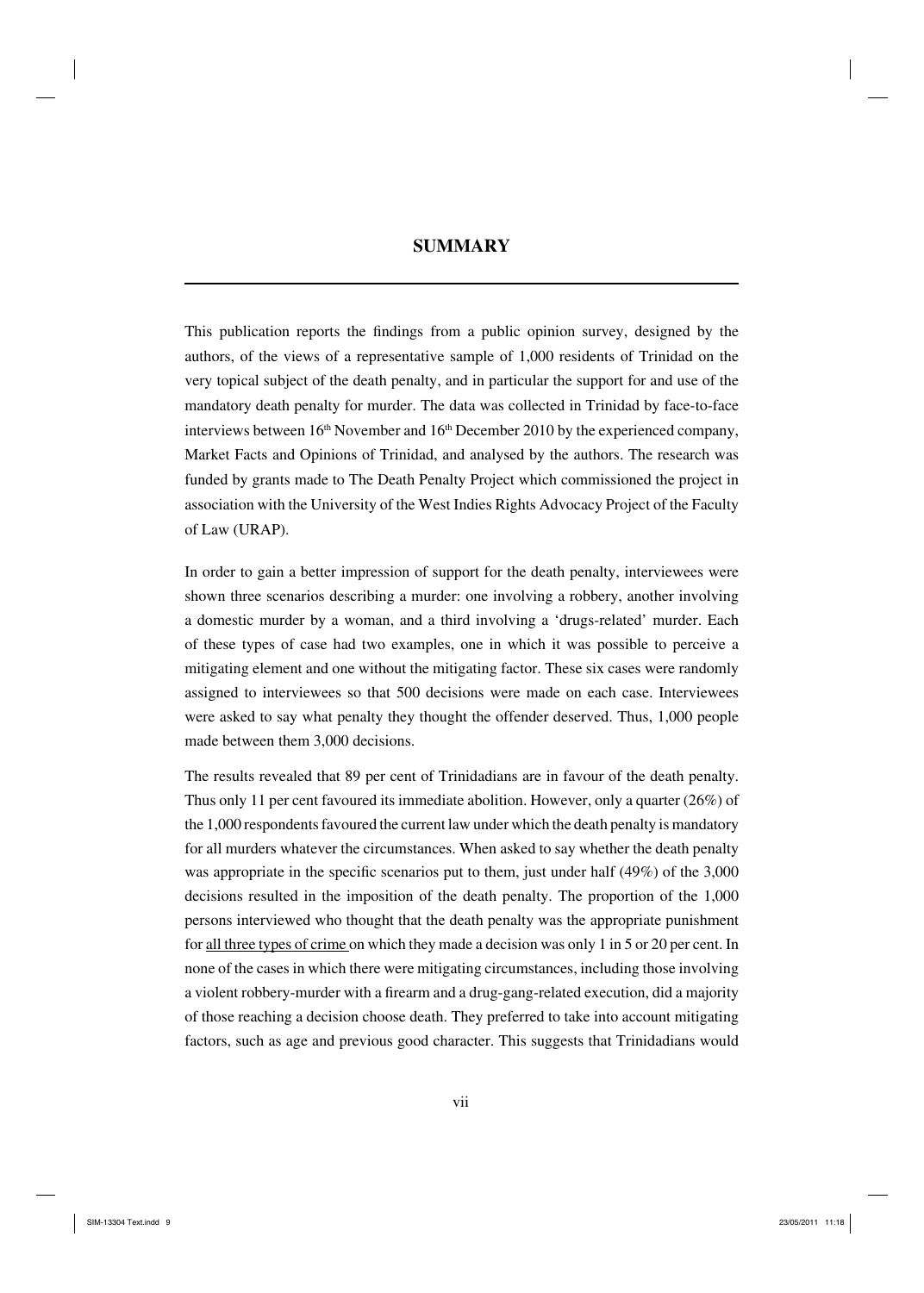be unlikely to support a change in the law which limited the mandatory death penalty even to such a limited category of murder as those committed during a violent felony.

The main reason given for regarding the death penalty as the appropriate punishment for murder in the scenarios put to them was the need for retribution: that the offender deserved to be put to death. In a minority of cases (1 in 7), the reason given was the need to incapacitate the offender from committing further murders. But in only 1.3% of the cases did the respondents cite deterrence of others as one of the reasons for preferring the death sentence.

The high level of general support for the death penalty was contingent on it being enforced with no possibility that an innocent person could be executed. When asked whether they would still favour or oppose the death penalty if evidence became available to prove that innocent people have in fact sometimes been executed, the percentage of persons who would then support the death penalty would dwindle from 89 per cent to 35 per cent. Thus, it is reasonable to assume that legal reforms that would weaken the protection of the innocent would be likely to lessen the support for the death penalty by a large percentage.

Overall, a large majority of those interviewed (63%) favoured a discretionary death penalty, i.e. one imposed by a judge after considering the individual circumstances of the offence and the offender. Those favouring a discretionary system did so largely either because they recognised that not all who commit murder 'deserve to die' or they wanted to reserve it for the most 'gruesome murders'. This suggests that they would be unlikely to favour a mandatory system even for a smaller class of murders defined rigidly by statute, such as those involved in the commission of a violent felony.

Interviewees were asked whether they thought that juries would be more likely to convict for murder rather than manslaughter, if the mandatory death penalty were abolished. Almost the same proportion of those who favoured the mandatory death penalty (74%) said yes, as did those favouring the discretionary death penalty (76%). Altogether nearly three-quarters (73%) of the 1,000 Trinidadians interviewed, including those opposed to the death penalty, thought that abolition of the mandatory death penalty would bring about more convictions for murder.

The question of the level of support for the mandatory death penalty was also investigated by giving respondents two examples (each assessed by half the sample) of situations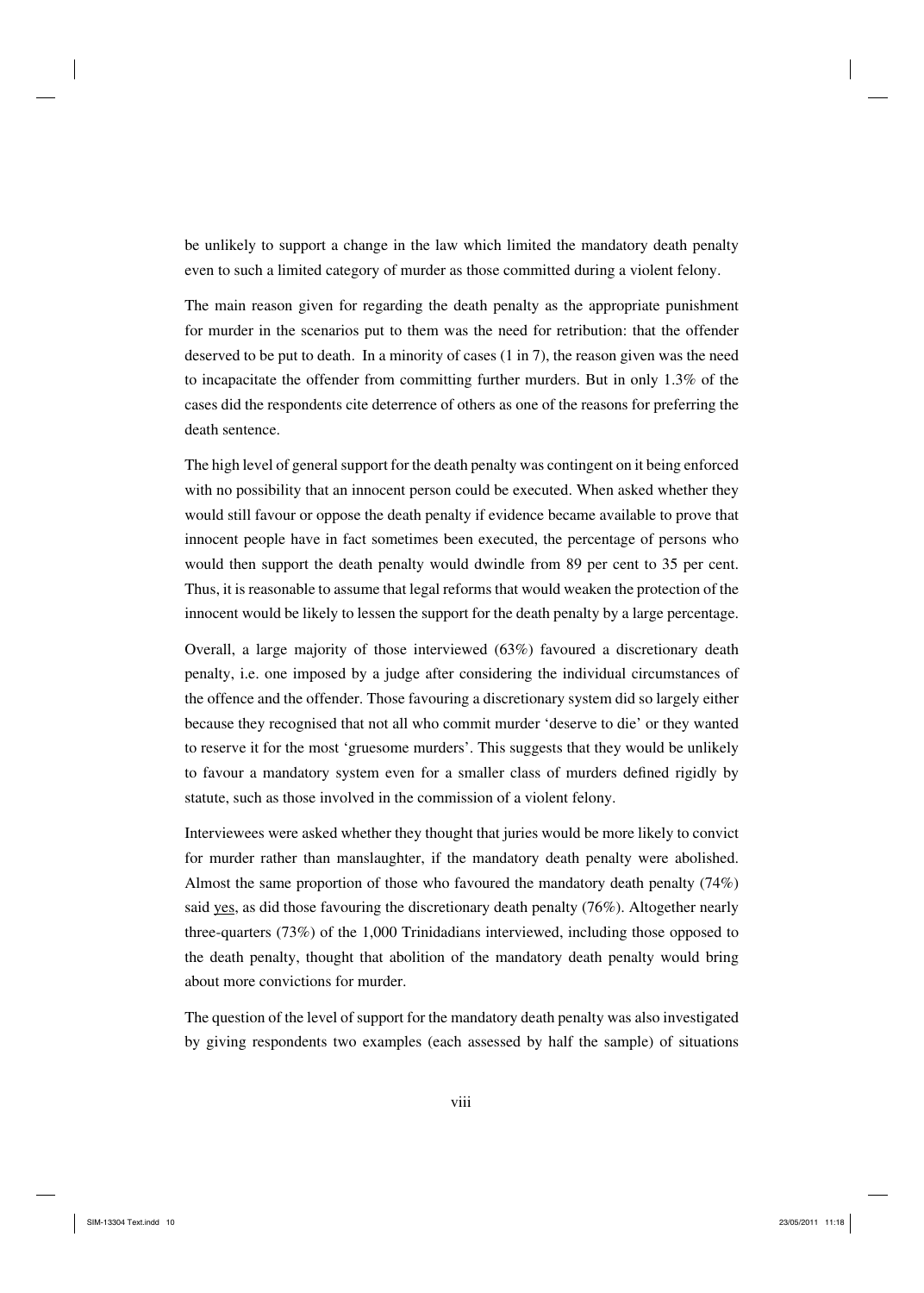where a person had been convicted of murder during a 'joint enterprise' even though he had not been the person actually causing the death. In both instances less than half the respondents thought that a conviction for murder was the most appropriate penalty.

Respondents were also asked what alternative to the death penalty they would in general favour if capital punishment were to be abolished, and also what alternative penalty they would impose in the scenario cases they judged where they had not imposed the death penalty. The findings indicate that there would not be majority support for the replacement of the mandatory death penalty with a mandatory sentence of life imprisonment without the possibility of parole, although that should be an available punishment at the judges' discretion.

When asked what they thought might be the most effective policy for controlling 'violent crime leading to death' in Trinidad and Tobago, only 36 per cent of those who favoured the mandatory death penalty gave as their answer 'a greater number of executions', while among those who favoured a discretionary death penalty, only 18% thought more executions would be the most effective policy. Altogether, only 21 per cent of the 1,000 persons interviewed put 'a greater number of executions' as first priority, while 43 per cent of the sample gave first place to 'better moral education of young people', followed by 'more effective policing' – 22 per cent.

Even more surprising, 36 per cent of those who supported the mandatory death penalty and 54 per cent of those in favour of a discretionary system rated 'greater number of executions of murderers' as the least likely policy to reduce violent crimes leading to death,

Thus, the findings from this public opinion survey, when taken in conjunction with the two previous studies on the use of the mandatory death penalty for murder in Trinidad and Tobago, strongly support the abolition of the mandatory penalty and its replacement for the time-being until full abolition may be achieved, by a fairer and more parsimonious discretionary system.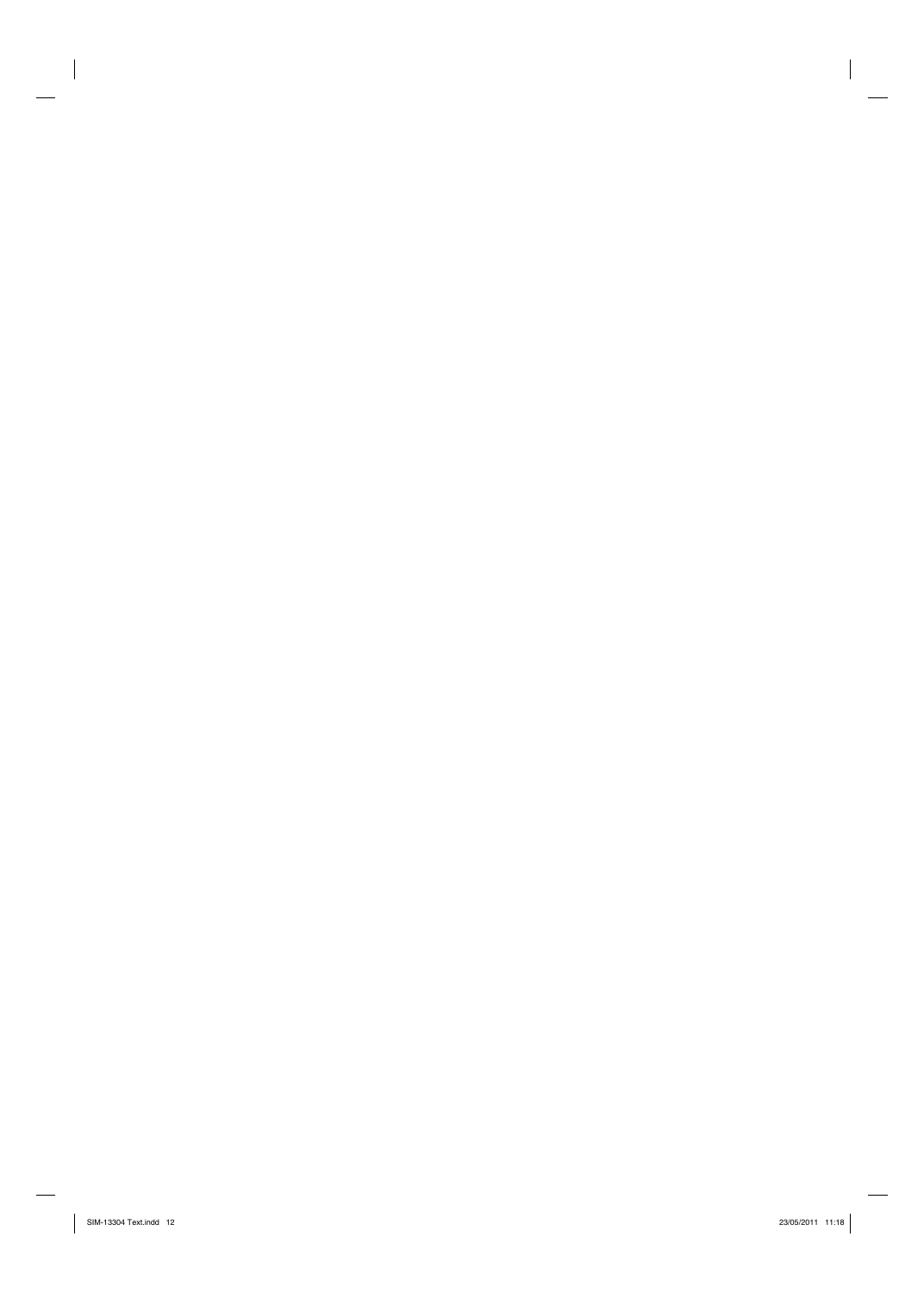This is the third study of the use of the mandatory death penalty in Trinidad and Tobago to be undertaken by the authors on behalf of the Death Penalty Project and the Faculty of Law of the University of the West Indies within the past few years. The first study examined the incidence and types of murder reported to the police and the extent to which suspects were successfully prosecuted, convicted and sentenced to death under Trinidad and Tobago's mandatory death penalty law. The second was a survey of the opinions and practices of key legal professionals as regards the use of the mandatory death penalty. The research reported here deals with the opinions of Trinidad's citizens on these matters. We thought that before proceeding to analyse the findings of the public opinion survey, it would be helpful to readers who have not read and digested the earlier findings to present them here, so as to put this new study into context. Those who are already familiar with the outcome of the previous research may want to turn straight away to page 8.

The first study, published in 2006 under the title *A Rare and Arbitrary Fate: Conviction for Murder, the Mandatory Death Penalty and the Reality of Homicide in Trinidad and Tobago,* had aimed, through identifying the types of murder committed in Trinidad and Tobago and by following each case through the criminal justice process, to shed light on three issues. First, to what extent was the State successful in obtaining convictions for murder? Was there evidence to support the State's contention that a mandatory death penalty would act as a general deterrent to murder? Second, what types of murder resulted most frequently in a conviction and thus a mandatory penalty of death? Were they the most heinous types of murder? And was the mandatory death penalty evenly applied to cases of murder or arbitrarily applied due to the way in which the system of criminal justice operated? Third, to what extent was the mandatory death penalty counterproductive by making it harder for the State to secure convictions for murder?

The research covered two overlapping samples of cases: all 633 homicides recorded as murders by the police during the five-year period from  $1<sup>st</sup>$  January 1998 to  $31<sup>st</sup>$  December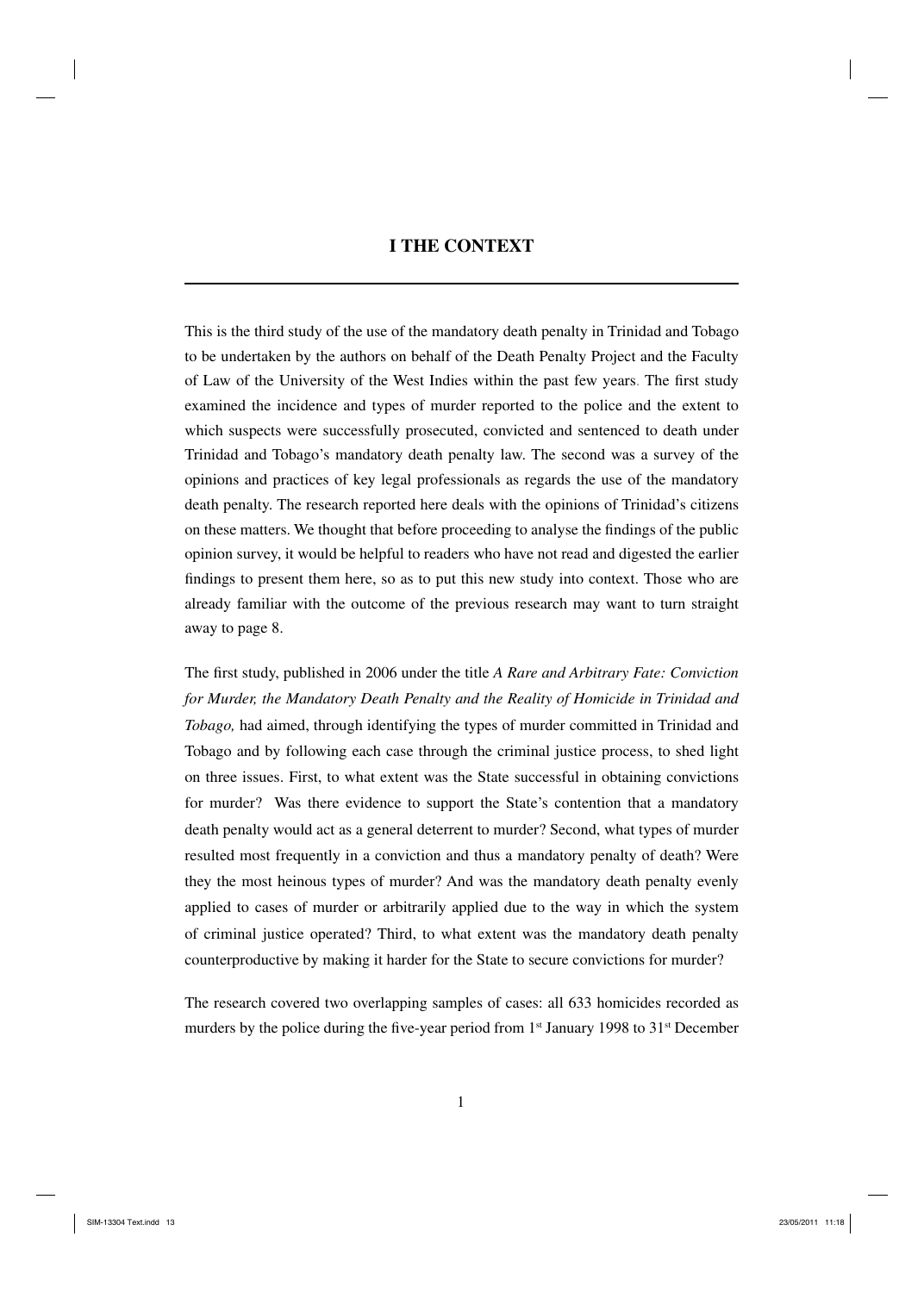$2002<sup>1</sup>$  and all 297 defendants<sup>2</sup> prosecuted for murder and committed to the Trinidad and Tobago High Court for trial during the same period.<sup>3</sup>

It was found that between 1998 and 2002 murders attributed to 'gang or drug-related' disputes and those committed during the commission of another crime – most often robbery – increased very substantially, as did the number of killings where the body was found but the motive unknown. In 1998 these three categories made up between them 41 per cent of the recorded murders, but by 2002 they accounted for 64 per cent.

Taking into account the cases for whom no suspect was arrested, the proportion of all recorded murders committed between 1998 and 2002 that had resulted in a conviction for murder by the end of 2005 was very low, only 1 in 20 (5%), with 17 per cent resulting in a conviction for *either* murder *or* manslaughter. But the 'success rate' is probably even lower. The 38 *persons* convicted of a murder by the end of 2005 accounted for only 4 per cent of an estimated 1,000 persons who may have been involved in the 633 homicides reported as murder by the police between 1998 and 2002. Taking into account the 88 *persons* convicted of manslaughter only 126 (13%) had been convicted of homicide.<sup>4</sup>

The *conviction* rate for 'gang-related' murders and those where the body was 'dumped' or found was extremely low. By the end of 2005 only 2 of the 208 recorded murders of this kind resulted in a conviction for murder and two for manslaughter  $-2$  per cent together, although they had made up 33 per cent of the recorded killings. By contrast, 16 per cent of murders committed in the domestic situation resulted in a conviction for murder. Although they accounted for only 17 per cent of all recorded murders<sup>5</sup> they made up  $52$ per cent of the 33 murders where a conviction and mandatory death sentence had resulted.

<sup>&</sup>lt;sup>1</sup> However, in relation to 71 (11%) of these murders prosecution had still not been completed when the fieldwork came to a conclusion on 31<sup>st</sup> December 2005.<br><sup>2</sup> The prosecution of 17 indicted persons had still not been completed by the end of 2005 and one person who had been

found unfit to plead was still confined to a mental hospital. Thus a sample of 279 completed prosecutions for murder was obtained.

<sup>&</sup>lt;sup>3</sup> A substantial proportion (37%) of such cases had arisen from homicides recorded by the police well before 1st January 1998.

<sup>&</sup>lt;sup>4</sup> In 70 cases one person was convicted of manslaughter, in four cases two were convicted, in two, three and in one five persons were convicted.

<sup>5</sup> Another 24 were convicted of manslaughter: thus 39% of the recorded domestic murders had resulted in a homicide conviction.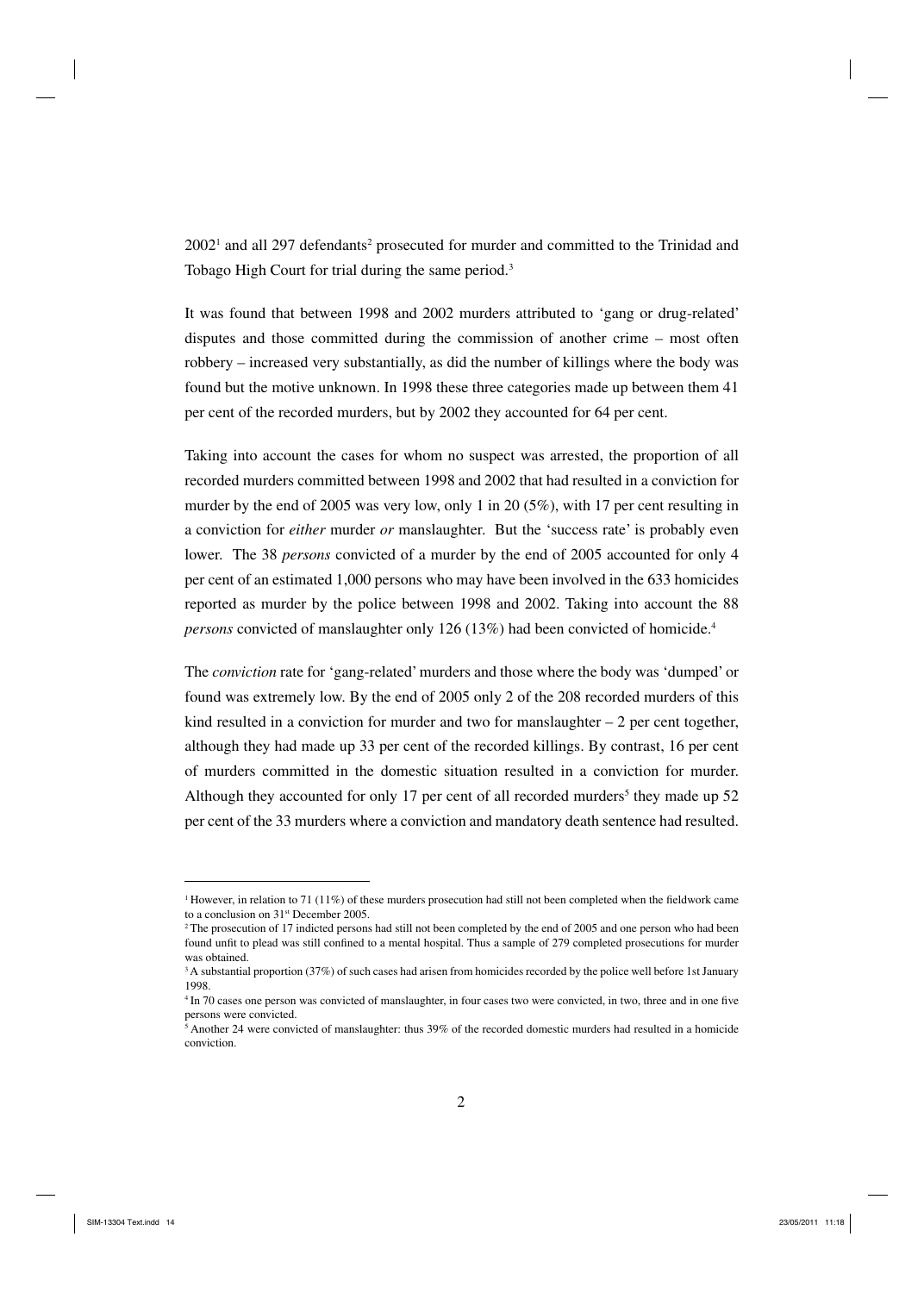As far as other types of inter-personal altercations and disputes were concerned, only two of the 175 recorded murders of this type resulted in a conviction for murder and sentence to death and less than a quarter of these murders resulted in a homicide conviction of any kind. Of those murders committed during the course of involvement in another crime – usually robbery – for which the outcome was known (121), only 12 (10%) had resulted in a conviction for murder with a further 12 cases ending with a manslaughter conviction. Thus 80 per cent of such crimes had so far evaded punishment.

Thus, the research showed conclusively that in general the probability of a recorded murder resulting in a conviction for murder in Trinidad and Tobago was not only very low, but that no category of cases could be identified with a very high probability of conviction and mandatory sentence to death for murder. Nor even of a conviction *either*  for murder *or* for manslaughter.

These findings were reinforced by the study of persons indicted for murder in the High Court of Trinidad and Tobago. Of the 279 indicted for murder where proceedings had been completed, only 58 (21%) **–** 1 in 5 – had been convicted of murder and 57 of them were mandatorily sentenced to death,<sup>6</sup> whereas 35 per cent were convicted of manslaughter. Thus, it was clear that after very lengthy delays and great expense to the State the number of convictions for murder and death sentences that will eventually be upheld will be only a tiny fraction of the cases originally indicted and an even smaller fraction of all 'murders' recorded by the police.

The 'worst of the worst' murders were not in the majority of those that ended up being mandatorily sentenced to death. It was domestic-related murders, the most likely to be cleared-up by the police and brought to trial, that were the most likely to be convicted of murder and sentenced to death when the accused were brought to trial. They accounted for over a third (36%) of all persons convicted of murder and sentenced to death.

The findings of the research fully justified the conclusion not only that it had become exceedingly difficult to obtain a conviction for murder in Trinidad and Tobago but also

<sup>&</sup>lt;sup>6</sup> One, who was under the age of 18 at the time of the offence, was detained indefinitely at 'the President's Pleasure'. Leaving aside those whose plea to manslaughter was accepted by the court, still only a third of the 177 persons tried by a jury for murder were convicted of murder.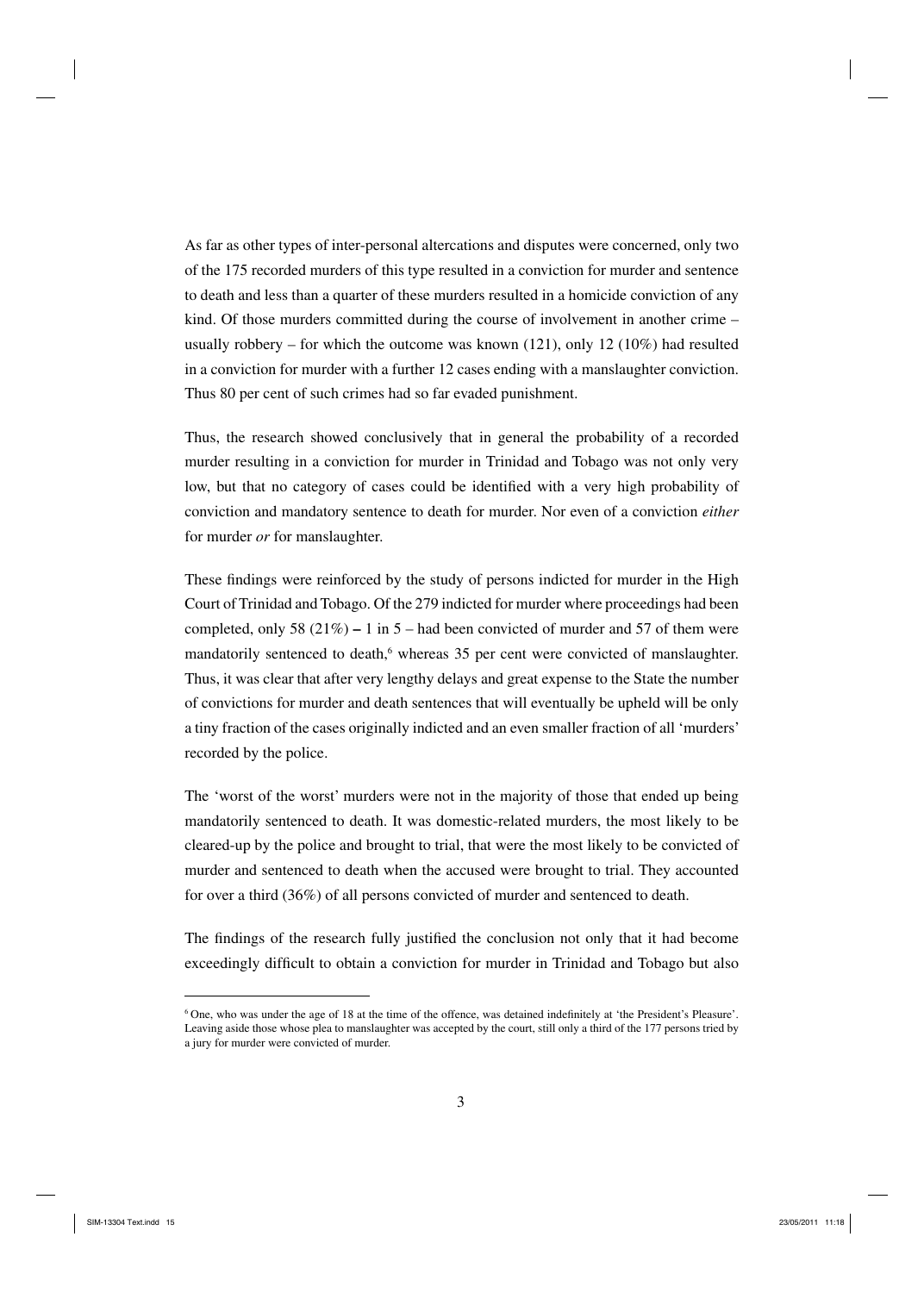that it seemed likely that one of the reasons for this was the reluctance of witnesses to testify and jurors subsequently to convict people of murder when the result would be a mandatory sentence to death. It was concluded that such a low certainty of punishment made it very unlikely that the mandatory death penalty for murder would have had the general deterrent effect claimed for its retention, especially given the indications that the conviction rate for murder would rise if it were not the only punishment available. Furthermore the evidence showed that a conviction for murder and the inevitable death sentence which followed fell very unevenly on the persons indicted for murder, with a large proportion of them being applied to defendants with case characteristics which rarely resulted in a death sentence and whose crimes could not be described as 'the worst of the worst'. Thus conviction for murder was truly both a rare and arbitrary fate in Trinidad and Tobago.

The second study was published in 2009 under the title *Experiences and Perceptions of the Mandatory Death Penalty for Murder in Trinidad and Tobago: Judges, Prosecutors*  and Counsel.<sup>7</sup> With the approval of the Chief Justice, it was based on interviews with 16 of the 19 criminal court judges of the Supreme Court of Trinidad and Tobago, including five Justices of Appeal and the Chief Justice; the Director of Public Prosecutions and all 12 lawyers in the Office of the Director; and 22 Counsel practicing at the Criminal Bar. This was at a time when the number of killings recorded by the police had shot up from 98 in 1998 to 547 in 2008 - a national rate of 40.8 per 100,000 of the population, roughly eight times higher than the national USA murder rate of 5.4 per 100,000 in 2008. At the same time, the number of persons committed for trial in the High Court of Trinidad and Tobago on a charge of murder, *as a proportion* of recorded murders, had declined from 62 (1 committal to 1.6 recorded murders) in 1998 to 72 (1 committal to 7.7 recorded murders) in 2008. The main findings were as follows:

A considerable proportion of judges, prosecutors and defence counsel, amounting to just over a half of those interviewed, were able to recall instances when, in their judgement a mandatory death sentence had been imposed which they considered to be an excessive

<sup>7</sup> Roger Hood and Florence Seemungal, (2009) 'Experiences and Perceptions of the Mandatory Death Sentence For Murder in Trinidad and Tobago: Judges, Prosecutors and Counsel' in *A Penalty Without Legitimacy: The Mandatory Death Penalty in Trinidad and Tobago,* London: The Death Penalty Project*.*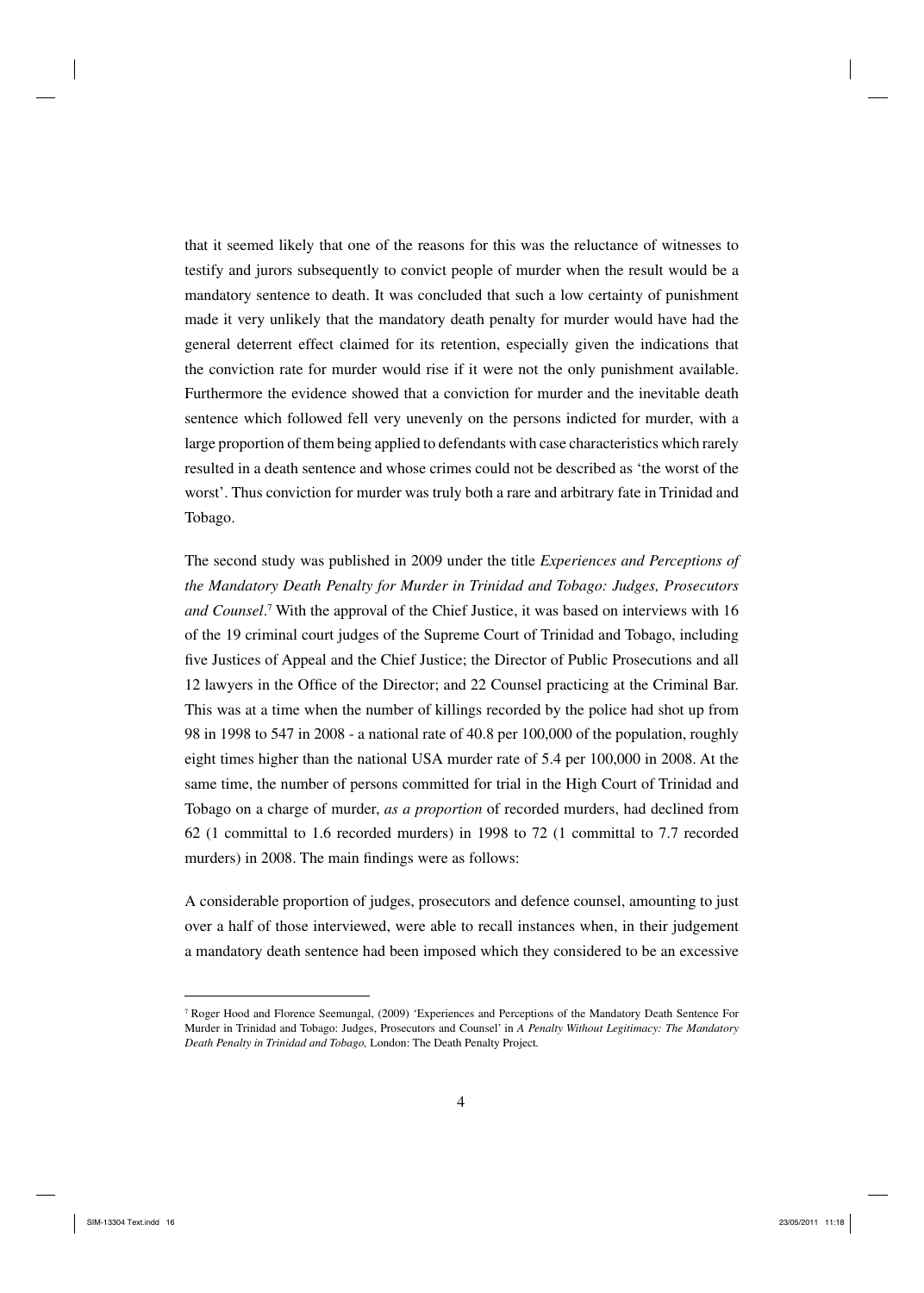punishment given the nature of the murder and the characteristics of the defendant. Furthermore, a majority of respondents from all sectors had dealt with cases where, in their judgment, the jury would have brought in a verdict of guilty to murder had it not been that the penalty would have been a mandatory death sentence.

Almost two-thirds of respondents, including 11 of the 13 prosecutors, said that they believed that the conviction rate for murder would increase if the mandatory element were to be abolished. And eight out of ten respondents believed that if the current mandatory death penalty for all murders were to be abolished it would not have a deleterious effect on the murder rate in Trinidad and Tobago.

Only four of the 51 respondents (one judge, one counsel and two prosecutors) were in favour of the present death penalty statute: in other words 47 of the 51 respondents favoured change, Nine of them (18%) favoured the retention of the mandatory element for a new statutorily defined category of 'capital murder' with no possibility of discretion being exercised by judge or jury over the penalty; six favoured a mandatory death penalty for capital murder but only if the judge or jury could recommend commutation of the sentence. The majority of respondents (32 or 63%) favoured a discretionary system, with guidelines applied for its application, including eight whose first choice would have been complete abolition.

As regards the alternative to capital punishment were it to be abolished, two thirds favoured a mandatory sentence of life imprisonment, with a minimum period of custody to be set by the judge (including detention for a full life term), subject then to review by an Independent Parole Board, as in the United Kingdom. Only five respondents (10% of those who responded to this question) were in favour of a mandatory life sentence without parole for all cases of murder.

The clearest conclusion to be drawn from this study was that there was very little support among those who administer punishment for murder for the *status quo* of a mandatory death penalty on conviction for murder, whatever the circumstances of the crime or of the offender. It appeared that the government could count on support from this influential and knowledgeable section of the community in repealing the mandatory death penalty for all murders, in line with the strong trend in policy elsewhere in the world where capital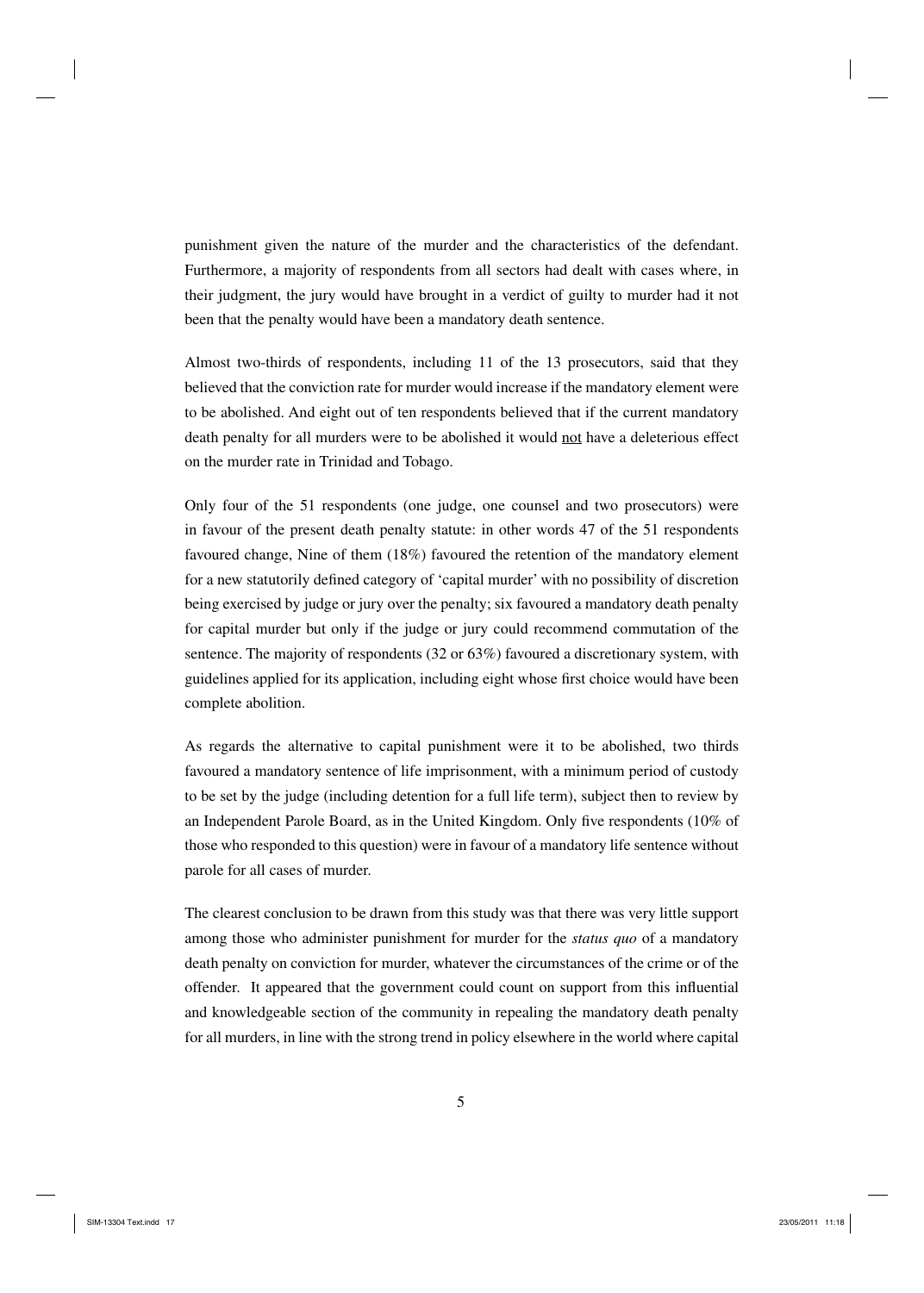punishment is still retained. As regards the system to replace it, the majority were in favour of discretion according to the circumstances before the court. There was still not a great deal of support from this sector of opinion for complete abolition at this stage, most likely because of perceptions of what the reaction would be from the general public at a time when the homicide rate is so high.

It is for this reason, particularly in view of the fact that since the decision of the Privy Council in the case of *Charles Matthew* in 2004, that the mandatory death penalty could only be repealed by Act of Parliament,<sup>8</sup> we decided that it would be necessary to embark on a large-scale and detailed survey of public opinion, with particular attention being paid to the level of interest in, knowledge about and support for the mandatory death penalty. This does not mean that the authors believe that the question of whether capital punishment should be retained can be, or ought to be, decided on the basis of public opinion polls. On the contrary, we believe that the issue should be determined by the principle that democratic states should protect the human rights of all its citizens, even the least well-behaved among them, and foremost among these rights are the right to life and to be free from cruel, inhumane and degrading punishment. Nevertheless, at a time of very heightened sensitivity to a rate of murder that is undoubtedly regarded as unacceptable in Trinidad and Tobago, politicians will inevitably be sensitive to the views of their constituents and may well make assumptions about the level of support for the death penalty, in particular the mandatory death penalty, and the reasons why members of the public may or may not regard it as necessary to continue to enforce it. This study was therefore an attempt to enlighten legislators and other citizens with a voice in public affairs on what the citizens of Trinidad really think about this issue.<sup>9</sup>

It has not been possible to find other opinion polls on this subject in the Caribbean which deal specifically with the mandatory death penalty or which have used a similar methodology to reach such a large sample through face-to-face interviews. However some

<sup>8</sup> *Matthew v. State of Trinidad and Tobago* [2005] 1 AC 433 at 447.

<sup>&</sup>lt;sup>9</sup> For a review of studies of Public opinion on the death penalty and its significance, see Roger Hood and Carolyn Hoyle, *The Death Penalty: A World-wide Perspective,* 4th edition, 2008, Oxford University Press, chapter 10, 'A Question of Opinion or a Question of Principle', pp. 350-382.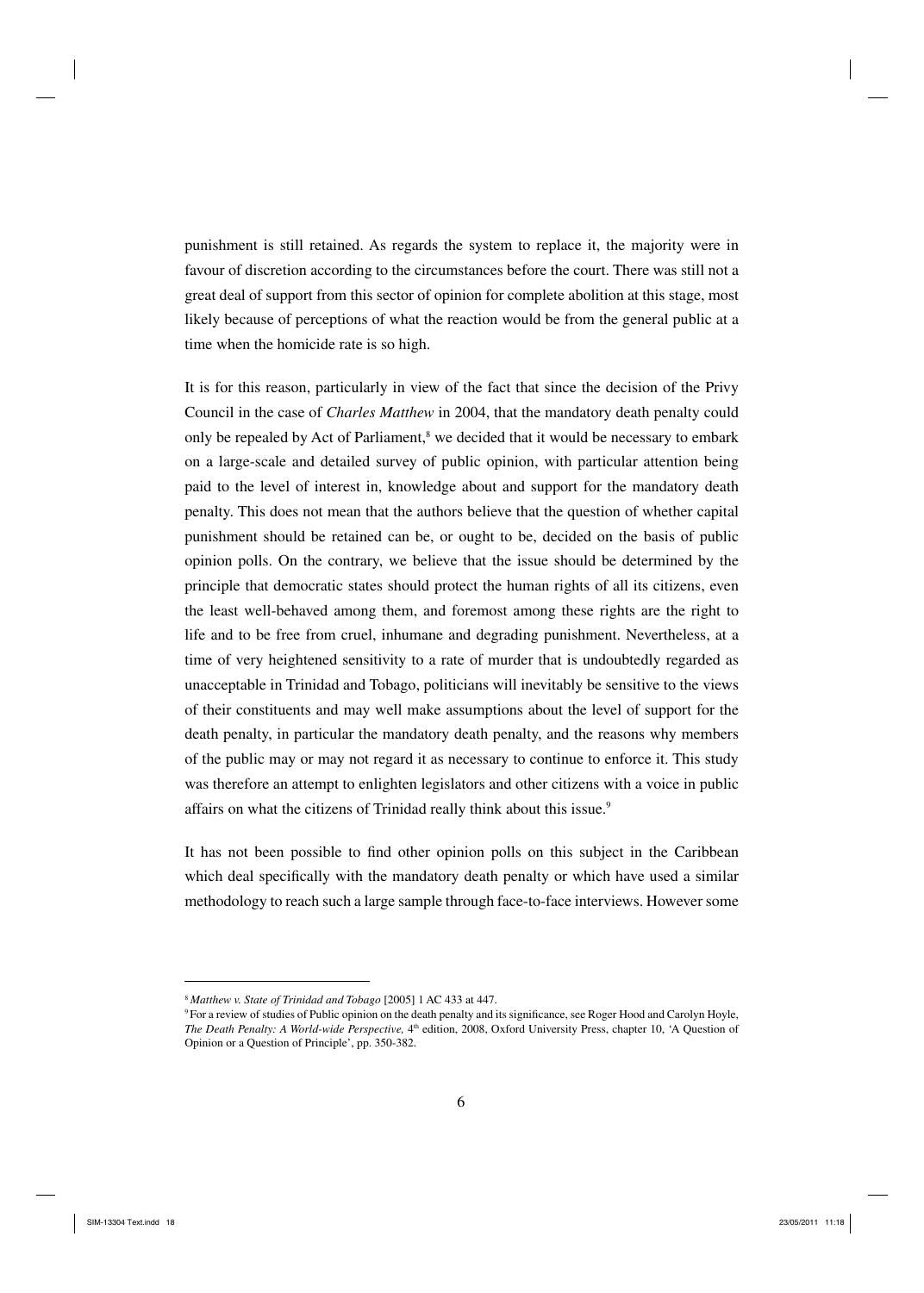useful comparative material was gathered through a survey of the views of 650 individuals (50 being from the 'general public') sampled from 13 'stakeholder' categories, such as the police, victim groups, prison staff, religious leaders) in 2007 by the University of Westminster. This is referred to as the 'Gore' study in Trinidad. Such comparisons will be footnoted where appropriate.10

<sup>10</sup> *Attitudes toward Capital Punishment in Trinidad and Tobago: Analysis of responses to a survey of stakeholders* by the Caribbean Center for Human Rights*.* Initial basic analysis by Patricia Capes, November 2007. Available from the Centre for Capital Punishment Studies, University of Westminster.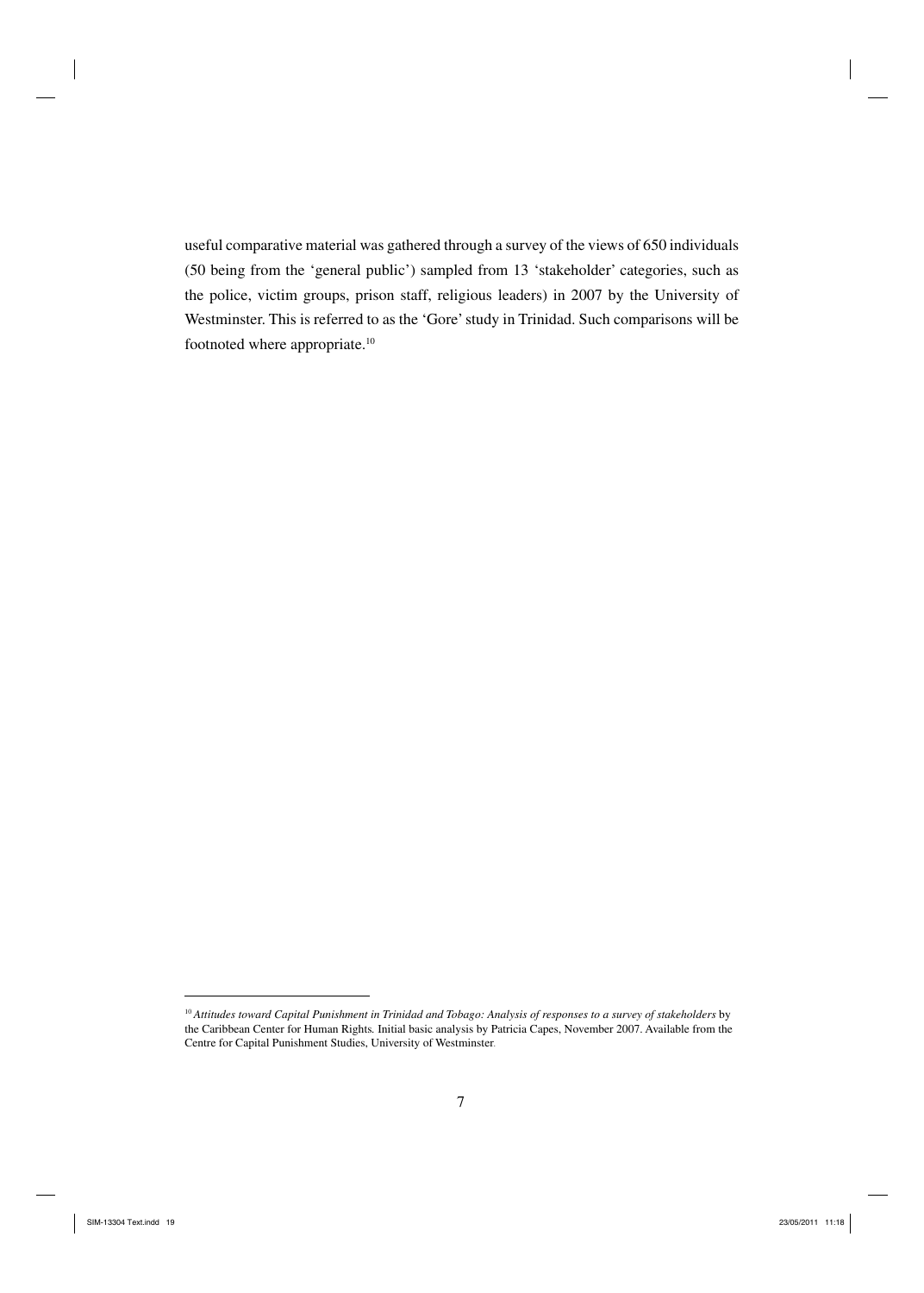# **II THE SURVEY AND ITS METHODS**

We now report on the findings of this survey of the opinions of a representative sample of 1,000 residents of Trinidad, almost all of them citizens, on the use of and justification for the death penalty, in particular the support for and use of the mandatory death penalty for murder under the current law in Trinidad and Tobago. The data was collected in Trinidad (but not Tobago for reasons largely of the cost involved in collecting what would have been a small sample of interviews) by face-to-face interviews between 16<sup>th</sup> November and 16th December 2010.

The survey was commissioned by the Death Penalty Project in London in association with the Rights Advocacy Project of the University of the West Indies Faculty of Law. The interview schedule, which included 'scenario cases' about which respondents were asked to state what they thought the appropriate penalty should be, was designed by the authors (see Appendix 2), who also carried out all the statistical analyses using IBM SPSS Statistics 19. The sampling and interviewing was undertaken efficiently and expertly by the experienced company, Market Facts and Opinions of Trinidad. The project was funded by grants made to The Death Penalty Project.

A sample of 1,000 people is likely to produce very little error in a country with a population of 1.26 million. Of all those approached for interview, 65 per cent agreed to take part, with only a tiny proportion of these expressing some reluctance; a very satisfactory outcome. The proportions of males and female respondents; persons with African, East Indian or mixed heritage; and the location of their residence (over 12 areas of the country) were very close to the proportions found in the total population (see Appendix 1 for a fuller explanation of the methodology of the survey). When the sample was split between the first 500 interviews analysed and the second 500, the findings were virtually the same  $$ another index of their reliability.

In this report we have followed in the text the practice of reporting opinion polls everywhere by rounding up or down all percentages to the nearest whole number. As most are proportions of 1,000 or 500 the actual number of respondents is easy to calculate (e.g.  $250 = 25\%$  of 1,000 and 50% of 500).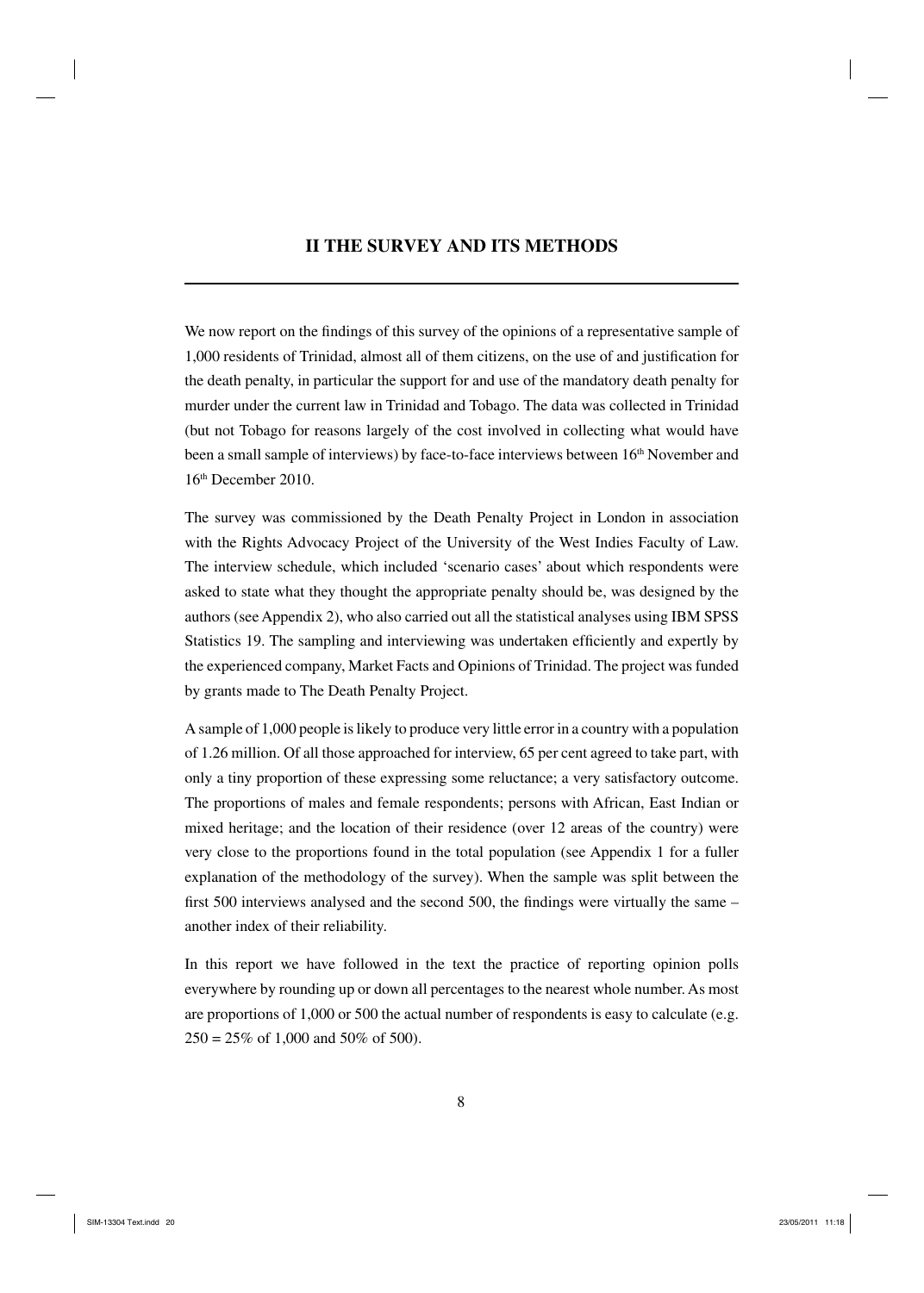# **III THE FINDINGS**

## **1. Interest and knowledge**

There can be no doubt that the subject of the death penalty provokes a great deal of interest among the citizens of Trinidad. Most of those interviewed (82%) said that they were very interested (42%) or interested (39%) in the issue. Only three per cent were not interested at all. Moreover it was a subject on which the majority (60%) of Trinidadians said they conversed several times a year, and 81 per cent at least once a year. Nearly one in five however said they spoke about it either less than once a year  $(10\%)$  or never talked about it at all (9%).

Yet when asked how well *informed* they were about the use of the death penalty less than one in six (17%) said they felt very well informed or knew a great deal. Just over a third (37%) thought they were quite well informed, but almost half (47%) either knew little  $(43%)$  or even nothing  $(4%)$  about it. Thus, the findings of this survey must be interpreted in the context of a population, the majority of whom are concerned about the issue of the death penalty, but among whom there is a good deal of ignorance as to how it operates in Trinidad. This produced among some respondents inconsistency between their answers, a problem which plagues opinion pollsters everywhere.

## **2. Support for the death penalty**

An explanation of the mandatory death penalty system in Trinidad and Tobago – under which death is the only penalty available to the judge when someone is convicted of murder - was first carefully read and then shown on a card to each interviewee, who was then asked:

"Do you agree with this? OR Do you think that the judge should be given some discretion based on the circumstances *of the offence and/or the offender* to decide whether to sentence a person convicted of murder to death?" Four responses were coded, including "I am completely against the death penalty and would like to see it abolished" or that "I don't know/I have no opinion either way".

It was clear that *only a minority – just over a quarter (26%) - favoured the mandatory death penalty*, but most of those who did (91%) said they supported it 'very strongly'.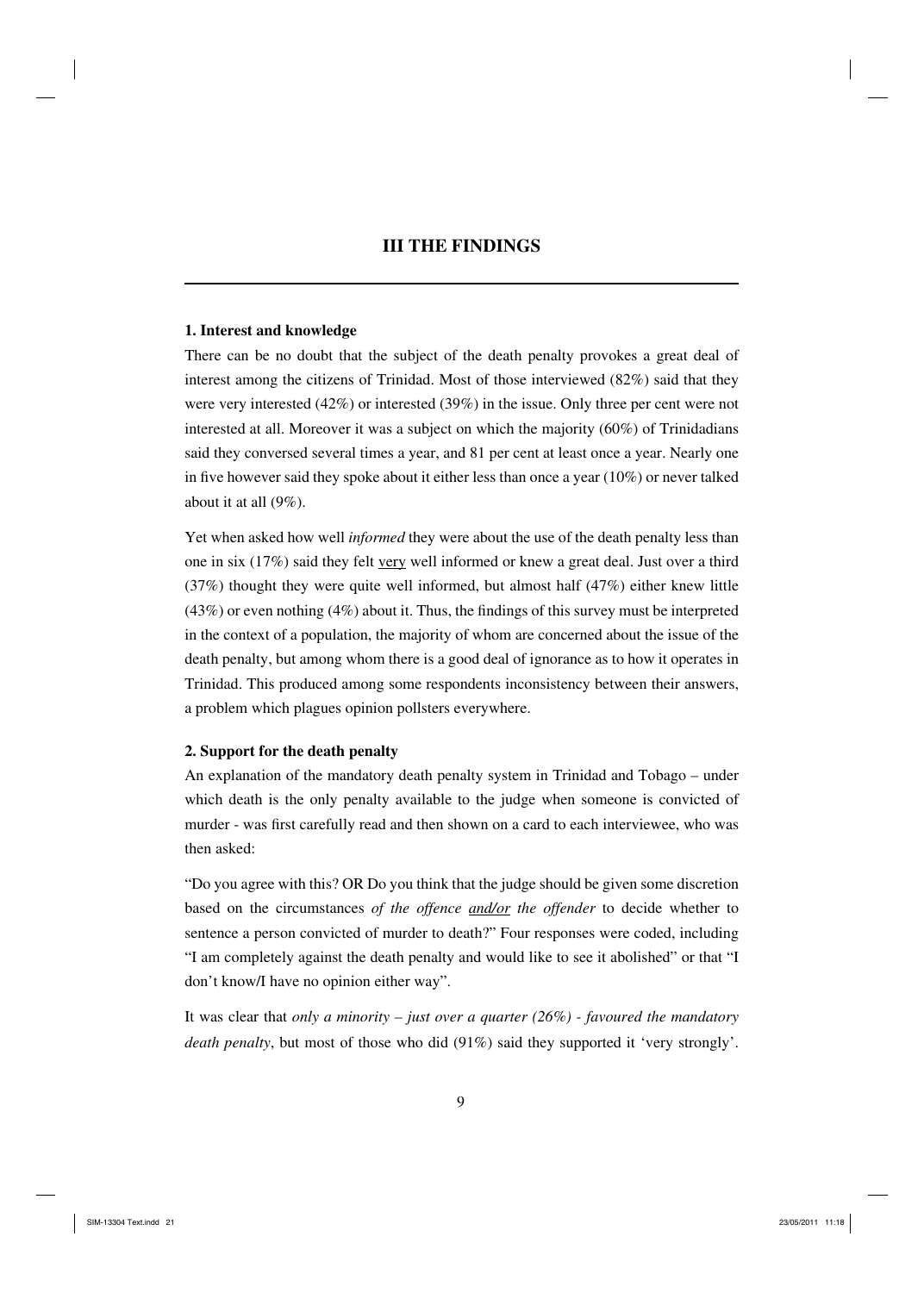This was evident also when those in favour of the mandatory death penalty were asked whether Trinidad and Tobago should follow the practice of other Caribbean countries that had abolished, or were in the process of abolishing, the mandatory death penalty, leaving the decision whether to impose it for the very worst cases to the judge. Only two per cent definitely said 'yes' their country should do so.

Yet a large majority of the respondents - *nearly two-thirds (63%) - said that they would prefer the death penalty to be discretionary* so that it could be imposed only after consideration of all the circumstances by a judge. The view that mitigating circumstances, as well as aggravating factors, should be considered was confirmed when the respondents themselves were asked what sentence they would impose on three 'scenario' murder cases (see section 8 below).

*Only 91 (9%) of the interviewees* originally answered this question by saying that they were *opposed to the death penalty*. Something needs to be said about this figure because so much emphasis was placed on it by the Government during discussion of the Constitution (Amendment) (Capital Offences) Bill 2011 in the Parliament of Trinidad and Tobago between  $18<sup>th</sup>$  to  $28<sup>th</sup>$  February, 2011.

We recognise that the question itself, focusing as it did on the mandatory or discretionary death penalty, with complete abolition as a possible, but perhaps not directly sought for, option, may have minimised the proportion who were in fact opposed to capital punishment when it came to thinking more about it in the light of other questions. We have therefore looked very carefully at the data to see whether any persons who had said they were in favour of the death penalty, mandatory or discretionary, had nevertheless said that they were absolutely opposed to capital punishment when explaining why they had not imposed the death sentence when deciding the appropriate sentence for all the three scenario cases they were later asked to judge. We discovered  $17$  clear instances<sup>11</sup> where they had done this. The responses of these persons who did not immediately mention their underlying opposition to capital punishment were therefore recoded as opponents of the death penalty, thus increasing the proportion from nine to eleven per cent and slightly

<sup>&</sup>lt;sup>11</sup> 16 in which the respondent had originally said he/she was in favour of the discretionary death penalty, and 1 where the respondent was 'not sure'.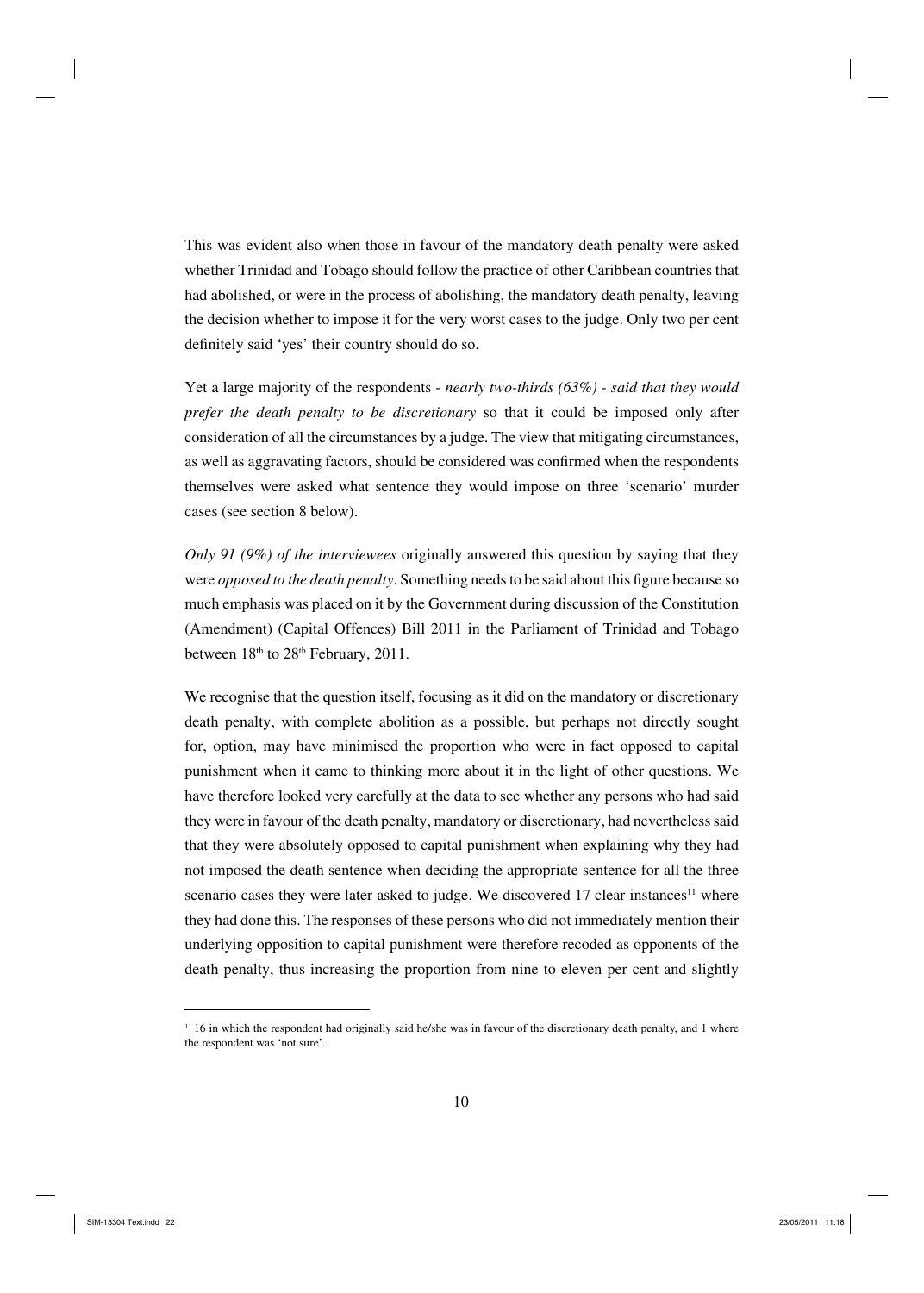reducing the proportion who favoured the death penalty, but only if there was discretion available to the judge. Figure 1 shows the data as accurately portrayed as possible after these small amendments.





The overall level of support for the death penalty was maintained when those who said they favoured it were told that:

"More than half of the countries in world have now abolished the death penalty completely and more are doing it every year" and asked "Does this make any difference to your view on whether Trinidad and Tobago should follow this practice and abolish the death penalty completely, or not do so?"

This increased only very slightly the proportion in favour of abolition:

- $> 86$  per cent said 'No' Trinidad and Tobago should not therefore abolish the death penalty
- $>$  12 per cent said 'Yes' Trinidad and Tobago should abolish the death penalty.<sup>12</sup>

<sup>&</sup>lt;sup>12</sup> Just over 1 per cent said they were unsure.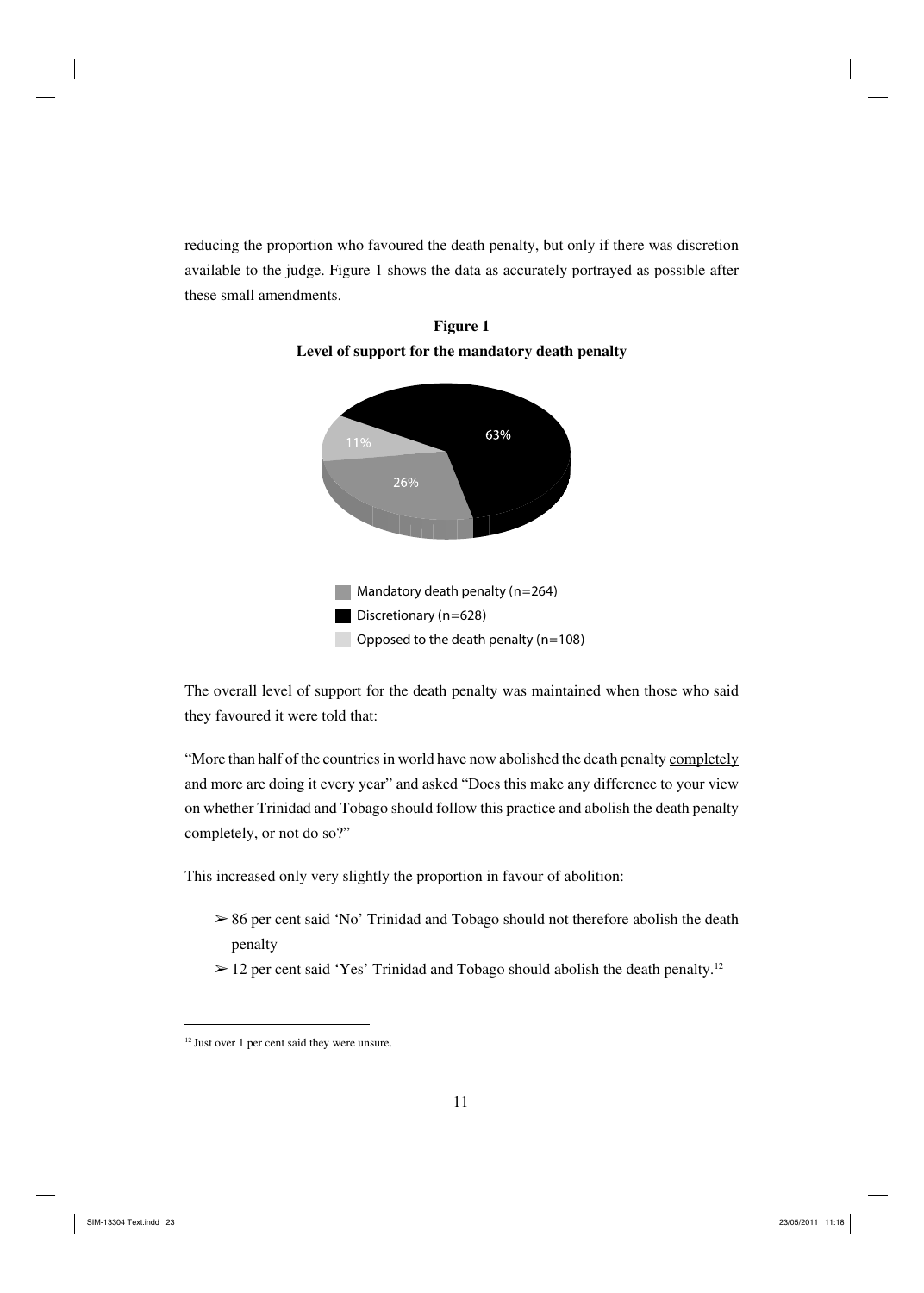It is clear that all these questions indicate that support for abolition in the country is at present low. However, we have in this survey other means of measuring the depth of commitment to the death penalty when citizens are faced with the reality of whether or not a person who has committed murder deserves to be sentenced to death. We shall return to this issue later in this report.

## **3. Who supported the mandatory death penalty?**

There were no statistically significant differences in the proportions of men  $(27%)$  and women (26%); or between those aged 18-44 (27%) and those aged 45 or older (26%) in support for the mandatory death penalty. But there was a substantial and statistically significant difference according to ethnicity: 34 per cent of Trinidadians of East Indian descent favoured the mandatory system as opposed to 19 per cent of African origin and 24 per cent of those of mixed racial origin.13

As regards religious belief, Hindus (38%) were the most likely to support the mandatory death penalty, followed by a substantially lower proportion among Muslims (28%) and Roman Catholics (26%), and then by other Christians and non-believers (23%).

## **4. Why was the mandatory death penalty supported?**

Those who favoured the mandatory death penalty were shown a list of possible reasons why they might do so and asked to rank them from the one they most favoured to the one they least supported (See Table 1).

A very large majority chose as their first reason one of the phrases denoting retribution: 229 of the 264 supporters of the mandatory death penalty (87%) emphasising equal treatment for all who murder and thus deserve death, including giving satisfaction to all relatives of the murdered victims.14 Given the weight of argument by those who claim that the mandatory death penalty is necessary to get maximum deterrent effect from capital punishment, it was very noteworthy to find that only 30  $(11\%)$  of those who favoured it among the respondents to this survey put deterrence as their first objective.

 $13 \chi$ 2 = 22.53, 2df, p < 0.001

<sup>&</sup>lt;sup>14</sup> The GORE study (n. 10 above) found that 'almost 70 per cent of respondents agreed at least partly with the principle of a "life for a life".'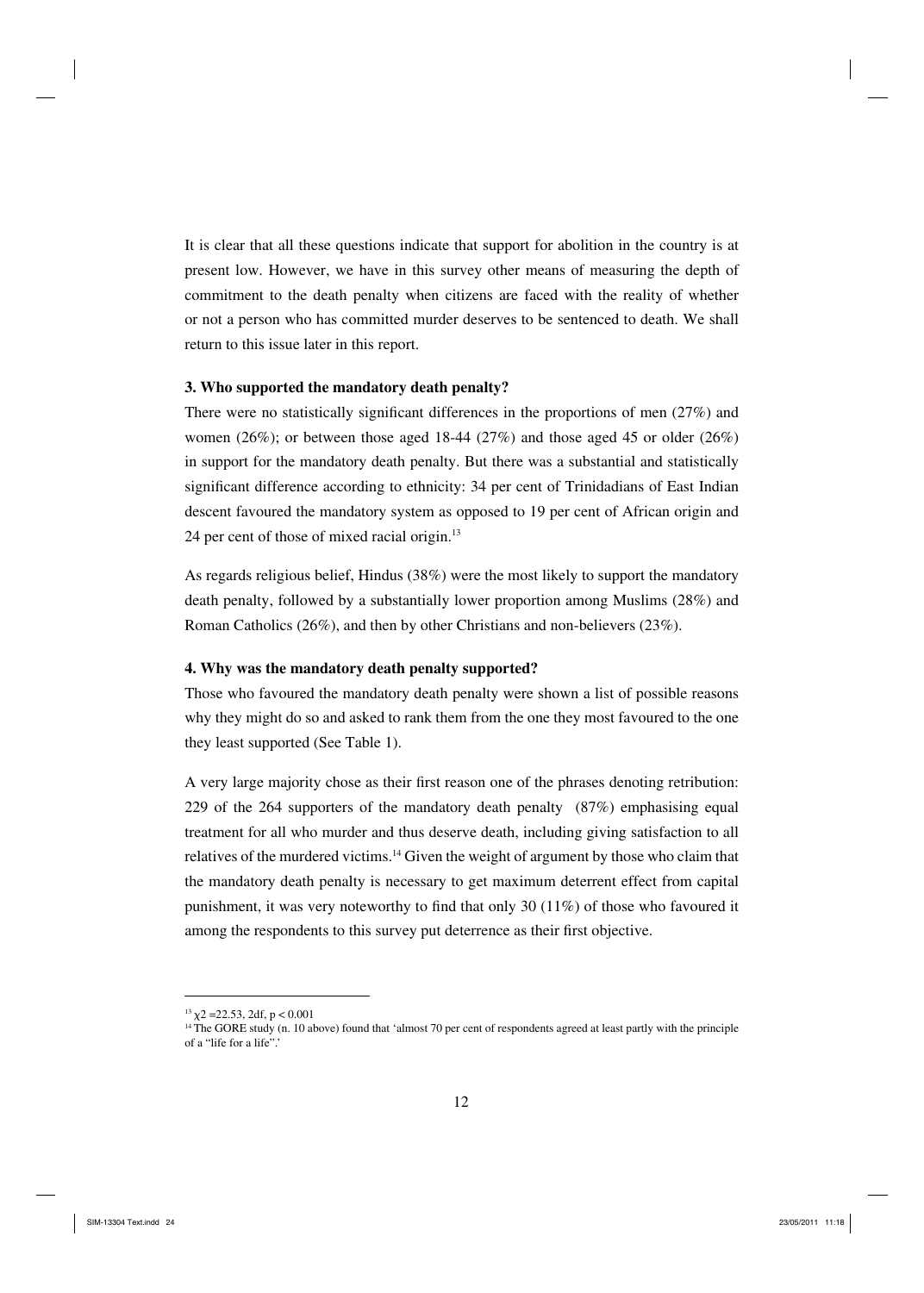Moreover, the majority of those who supported the mandatory death penalty on retributive grounds did not rank deterrence at all among their reasons. Thus, of the 129 who gave 'murder is murder, everyone should be treated the same' as their first reason,  $95(74%)$ gave NO rank to deterrence and of the 68 who gave 'there can be no excuses' as their first reason, 46 (68%) gave NO rank to deterrence. Conversely of the 30 (11%) who gave deterrence as their main reason, 23 (77%) gave NO rank to 'murder is murder', and 20 (67%) gave NO rank to 'no excuses. Everyone found guilty of murder deserves to die'

Thus there was very strong evidence that retributive reasons dominate support for the mandatory death penalty and that a very small proportion argue for it from a deterrence standpoint, even as second, third or fourth reason. This was confirmed when respondents were asked to give their reasons for choosing the death penalty in 'real' scenario cases (see section 8 below).

| Main (placed first) reason                                                                                   | Per cent |
|--------------------------------------------------------------------------------------------------------------|----------|
| Murder is murder, everyone should be treated the same, otherwise it would be unfair                          | 48.9     |
| There can be no excuses, everyone found guilty of it deserves to die                                         | 25.8     |
| The only way to make sure that all people who have had a close relative murdered<br>can receive satisfaction | 12.1     |
| Judges vary too much in how they treat similar cases                                                         | 1.9      |
| Unless the punishment is certain with no exceptions, it will not be a powerful deterrent                     | 11.4     |
| <b>Total Number</b>                                                                                          | 264      |

**Table 1 Main reason for supporting the mandatory death penalty**

# **5. How strong was the retributive as compared with the deterrent support for the mandatory death penalty?**

Respondents were asked whether their support would still be strong for the death penalty (whether mandatory or discretionary) 'if new scientific evidence proved that the death penalty was not a better deterrent than long imprisonment'. Of those who favoured the mandatory death penalty 80 per cent said their support would still be as strong and a further 7 per cent said that it would remain somewhat strong: 87 per cent altogether.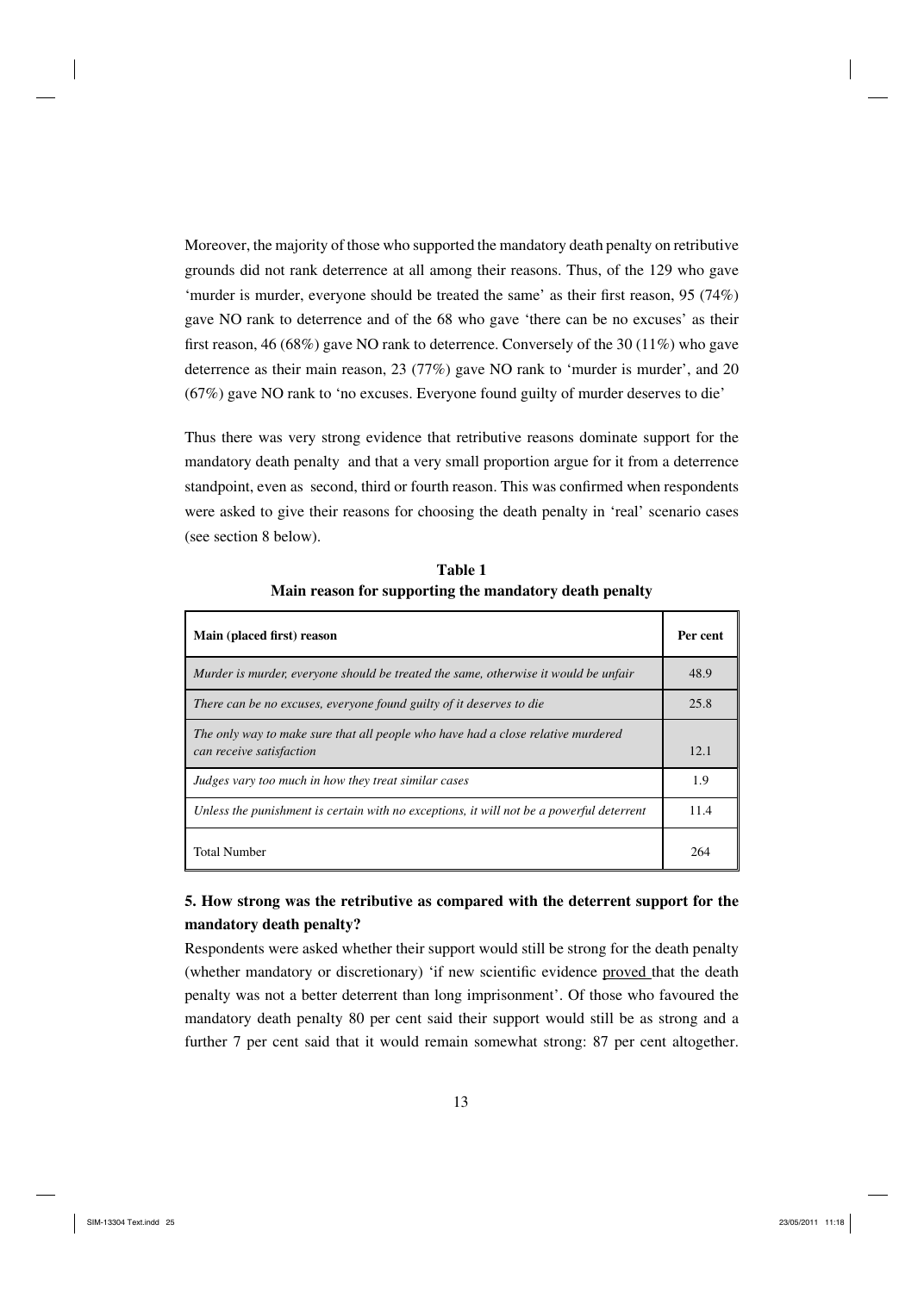This again demonstrates a retributive rather than a utilitarian basis for the support of the mandatory death penalty. In comparison, about half as many  $(41\%)$  of those who supported a discretionary death penalty said they would continue to support it strongly, plus 19 per cent 'somewhat strongly', 60 per cent altogether, even if it were not a deterrent to murder.

Further confirmation came from the responses to a question on which, among five possible policies they thought might be most effective in *controlling 'violent crime leading to death'* in Trinidad and Tobago (See Table 2 for the list). Among those who favoured the mandatory death sentence only 36 per cent stated as their first choice *'a greater number of executions of murderers'*, and the proportion among those who favoured a discretionary death sentence was even lower at 18 per cent. Indeed, only one in five  $(21\%)$  of all those interviewed (whether in favour of the death penalty or not) put more executions at the top of their list: that place was given to 'better moral education of young people  $(43\%)$ <sup>15</sup>

Even more surprising was the finding that just over a third  $(36%)$  of those who supported the mandatory death penalty rated *'greater number of executions of murderers'* as the least likely of the five policies to reduce violent crimes leading to death; as did 52 per cent of those favouring the discretionary death penalty. Altogether, including the small proportion completely opposed to capital punishment, about half of those interviewed (52%) believed executions would be the least effective violence control policy.

<sup>&</sup>lt;sup>15</sup> The GORE study (n. 10 above) had reported that "capital punishment is perceived to be the least effective approach to reducing serious violent crime", at p. 18. In the United States a national poll of police chiefs ranked capital punishment bottom of their law enforcement priorities for achieving a safer society. See Richard Dieter (2009), *Smart on Crime: Reconsidering the Death Penalty at a Time of Economic Crisis,* A Report from the Death Penalty Information Center, Washington, DC, p. 6. http://www.deathpenaltyinfo.org/documents/CostsRptFinal.pdf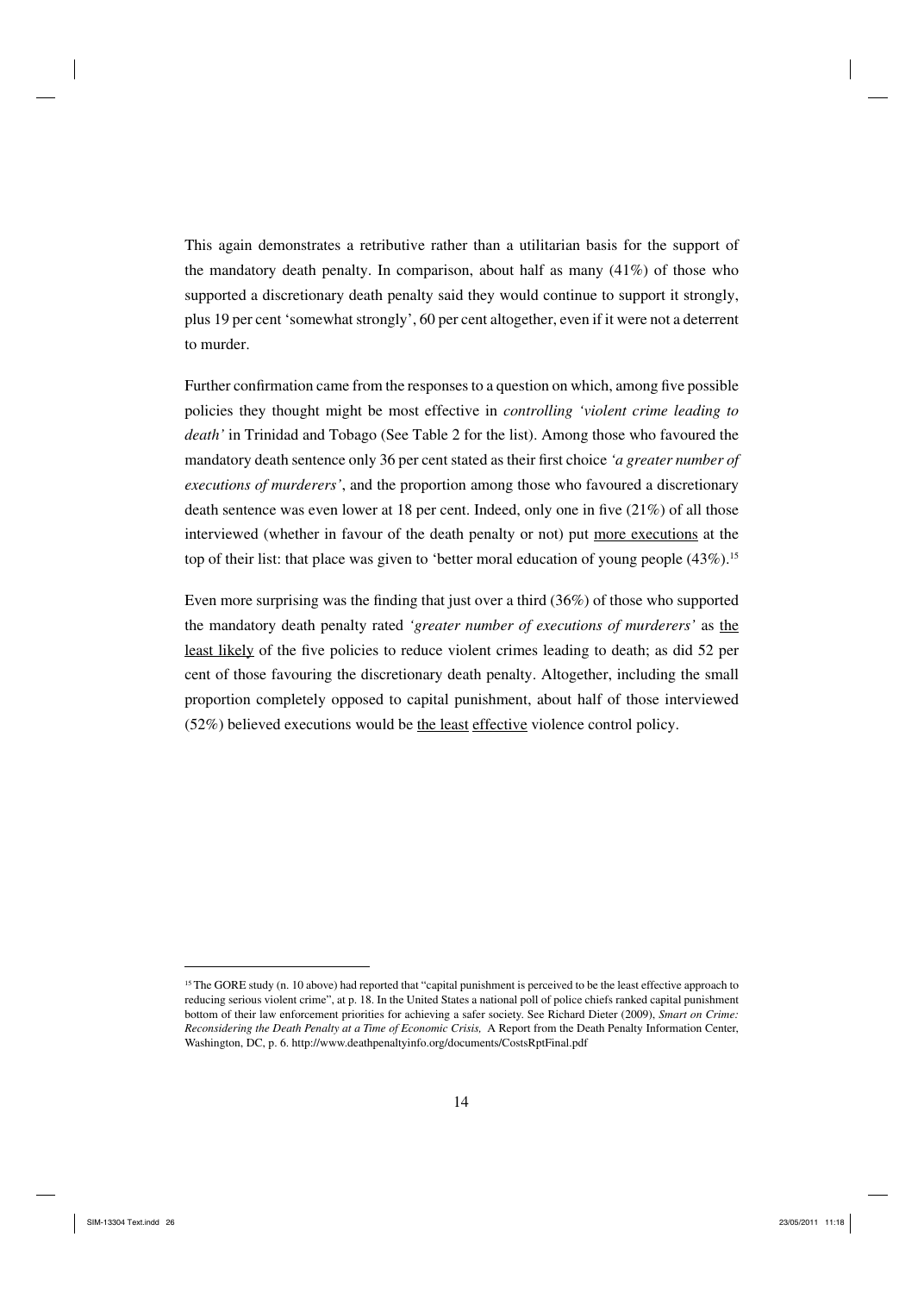# **Table 2**

| Please rank on a scale of 1 to 5 which you think are the policies most likely to be |  |  |
|-------------------------------------------------------------------------------------|--|--|
| able to reduce very violent crimes leading to death in Trinidad and Tobago          |  |  |

| Original position                              |                                                       | Most effective policy: percentage ranked first           |                                                        |                                                 |                                                                      |                      |
|------------------------------------------------|-------------------------------------------------------|----------------------------------------------------------|--------------------------------------------------------|-------------------------------------------------|----------------------------------------------------------------------|----------------------|
|                                                | Greater<br>number of<br>executions<br>of<br>murderers | More<br>effective<br>control of<br>possession<br>of guns | More<br>effective<br>control over<br>trade in<br>drugs | Better moral<br>education<br>of young<br>people | More<br>effective<br>policing<br>to bring<br>criminals to<br>justice | Total<br>Number $16$ |
| I favour the<br>mandatory<br>death penalty     | 35.6                                                  | 6.4                                                      | 5.3                                                    | 32.2                                            | 20.1                                                                 | 264                  |
| I favour the<br>discretionary<br>death penalty | 18.0                                                  | 7.5                                                      | 6.8                                                    | 45.2                                            | 22.1                                                                 | 628                  |
| Opposed to the<br>death penalty                | $\Omega$                                              | 13.0                                                     | 6.5                                                    | 53.7                                            | 26.9                                                                 | 108                  |
| Total all<br>respondents                       | 20.7                                                  | 7.8                                                      | 6.4                                                    | 42.7                                            | 22.1                                                                 | 1000                 |

Furthermore, as Table 3 shows, when they were asked whether they thought that juries would be more likely to convict for murder rather than manslaughter if the mandatory element of the death penalty were to be abolished, almost the same proportion of those who favoured the mandatory death penalty (74%) said YES, as did those favouring the discretionary death penalty (75%). Thus, altogether nearly three-quarters (73%) of the 1,000 Trinidadians interviewed thought that abolition of the mandatory death penalty would bring about more convictions for murder. In other words, it would create greater certainty of punishment for the worst crimes, something which, as was found in the report *A Rare and Arbitrary Fate,* published by the authors in 2006, that the current mandatory system clearly does not achieve.

<sup>&</sup>lt;sup>16</sup> NOTE: There were three non-responses to this question: 1 favoured the mandatory death penalty, 2 favoured the discretionary death penalty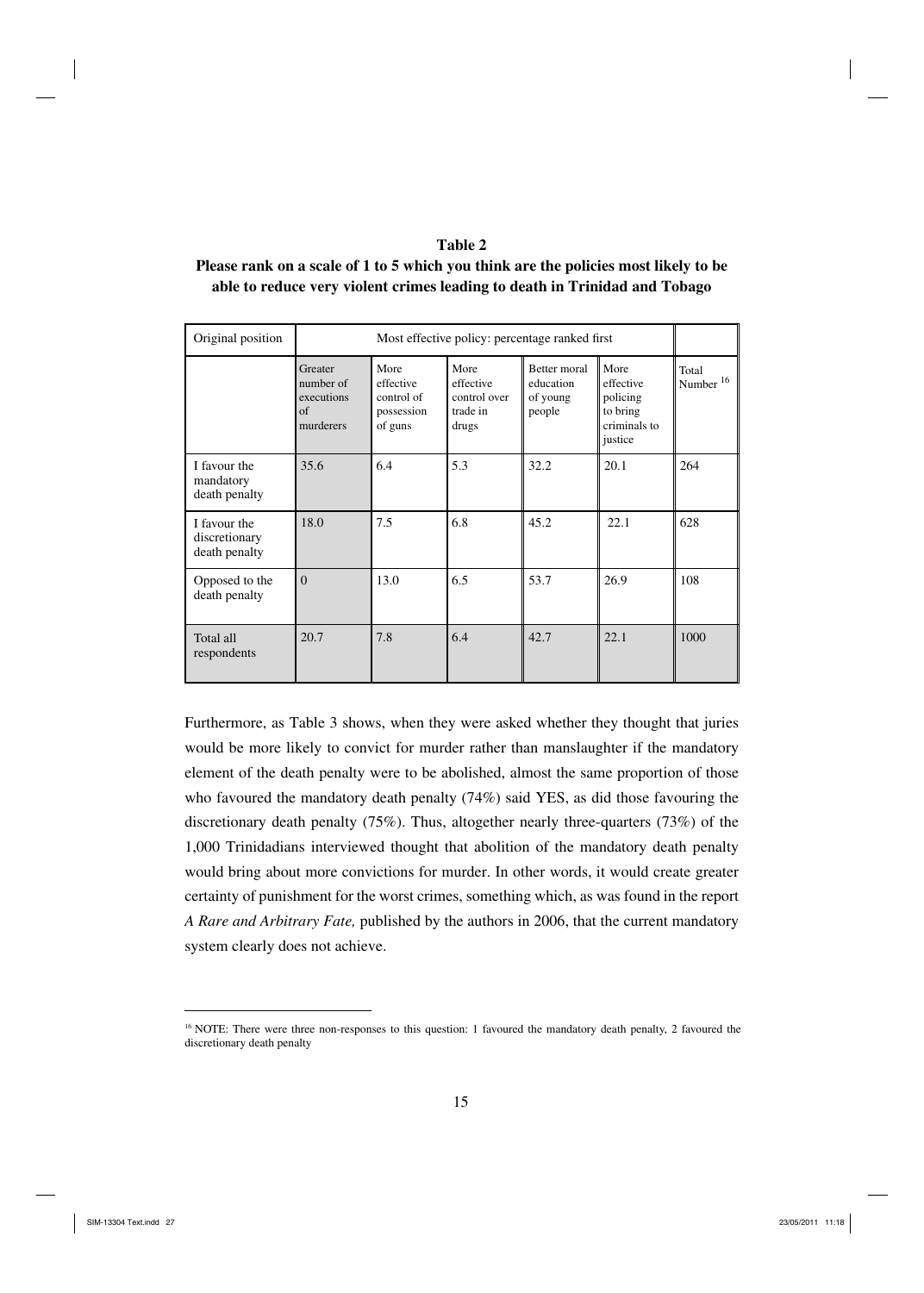# **Table 3**

**Would juries be more likely to convict for murder rather than manslaughter if the mandatory death penalty were to be abolished: percentage?**

|                                          | Yes  | N <sub>0</sub> | Don't know | <b>Total Number</b> |
|------------------------------------------|------|----------------|------------|---------------------|
| I agree with mandatory death penalty     | 73.5 | 18.9           | 7.6        | 264                 |
| I favour the discretionary death penalty | 75.0 | 18.0           | 7.0        | 628                 |
| I oppose the death penalty               | 62.0 | 27.8           | 10.2       | 108                 |
| <b>TOTAL</b>                             | 73.2 | 19.3           | 7.5        | 1000                |

## **6. Support for a discretionary death penalty**

As was seen in Figure 1, 89 per cent of citizens said they were in favour of the death penalty. However, a large majority of these supporters of the death penalty – 71 per cent – favoured it being discretionary, not mandatory. The main reason they gave is set out in Table 4.

The majority emphasised the different circumstances in which a murder could be committed (the first three items account for  $62\%$ ). A third chose to put first the idea of restricting death to those who committed the most gruesome murders (34%) but only three per cent mentioned those who 'could never be rehabilitated'.

**Table 4 Main reason for favouring a discretionary death penalty**

| Main (first choice reason)                                                        | Per cent |
|-----------------------------------------------------------------------------------|----------|
| Circumstances differ: not everyone who commits a murder deserves to die           | 35.7     |
| Mitigating circumstances should always be taken into account                      | 17.4     |
| Some people who commit a murder deserve another chance: they can be rehabilitated | 9.2      |
| Should be reserved only for the most gruesome murders                             | 34.2     |
| Should be reserved only for those who could never be rehabilitated                | 3.0      |
| No reason given                                                                   | 0.5      |
| <b>Total Number</b>                                                               | 628      |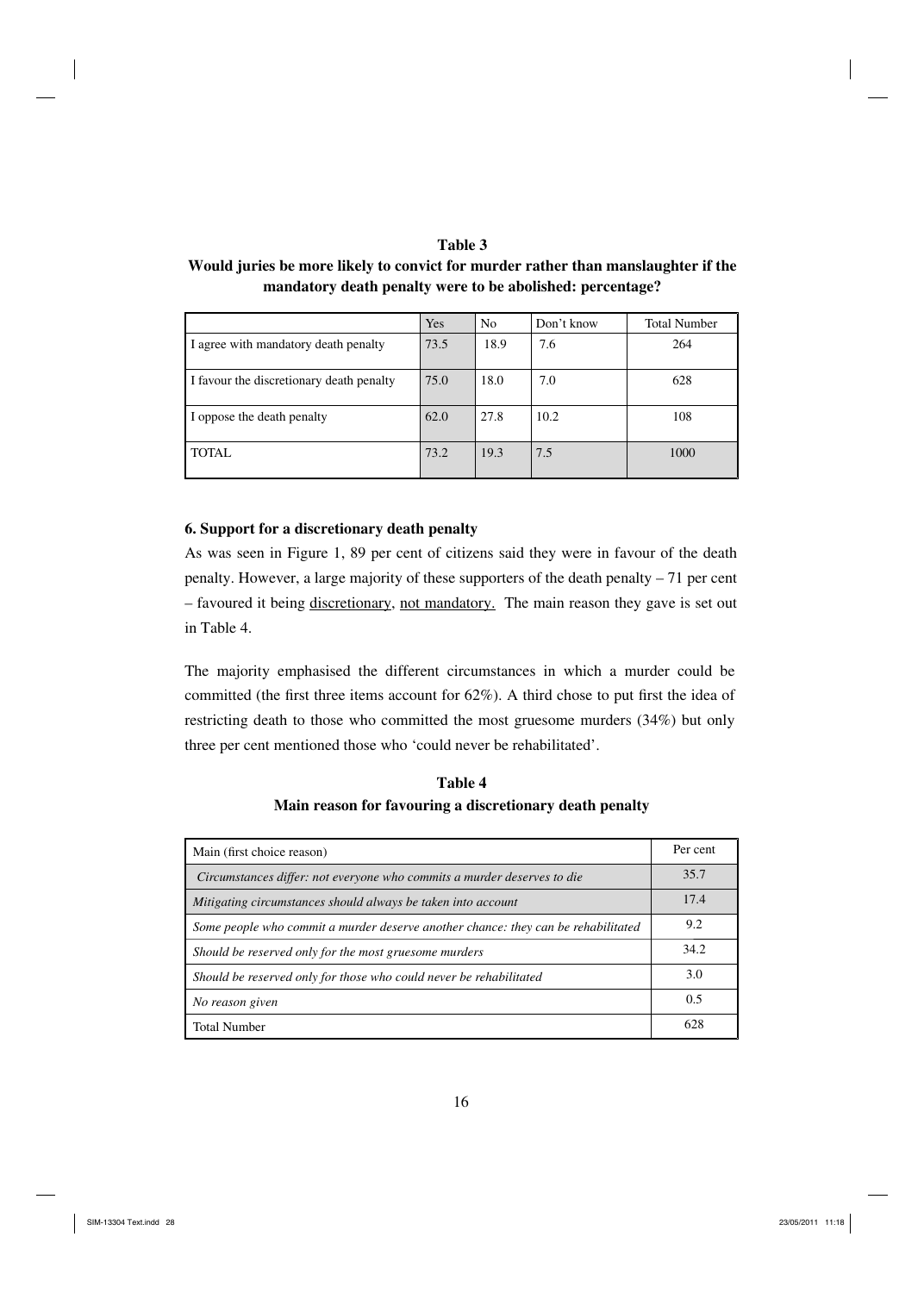A further analysis showed that over half (57%) of the respondents who ranked 'circumstances differ' first, gave no rank (i.e. did not consider it one of their reasons) to 'reserved for the most gruesome murders'. And of those who ranked first 'mitigating circumstances should always be taken into account', (72%) did not give as a reason 'reserved for the most gruesome murders'. This suggests that the majority of supporters of the discretionary death penalty might not support a revision of the law that retains a mandatory death penalty for a category of crime classified as 'gruesome murders'.<sup>17</sup>

## **7. Innocence and its impact on the level of support for the death penalty**

To what extent was support for the death penalty contingent on its use only for those persons who are truly and without question guilty of the crime for which they have been convicted? Respondents who favoured either the mandatory or discretionary death penalty were asked whether they would still support capital punishment if evidence became available that *proved* that *innocent* people have sometimes been executed. This possibility had a large effect: the level of support would be much lower for both groups. See Table 5.

Of those who had favoured the mandatory death sentence, only 102 (39%) of the 264 would still favour it strongly, with another 43 (16%) still 'somewhat' in favour. Thus the proportion of all 1,000 interviewees who still would favour the *mandatory* death penalty if it were proven that innocent people have sometimes been executed would fall from 264 to 145 (15%), with only 102 (10%) still 'strongly favouring' it. Put another way, a very large majority of Trinidadians would oppose the *mandatory* death penalty if they had evidence that someone had been executed although innocent.

Including those who were in favour of a discretionary death penalty (a much higher proportion of whom (49%) would *strongly* oppose it if an innocent person were found to have been executed) as well as those 108 respondents who were in any case completely opposed to it, the proportion of all interviewees who would still favour the death penalty strongly (22%) or somewhat (12%) if evidence of the execution of innocent people were

 $17$  In this respect the findings mirror public opinion elsewhere which favours discretionary over mandatory sentences of imprisonment. See Robert, J.V. (2003) 'Public opinion and Mandatory Sentences of Imprisonment: A Review of International Findings'. *Criminal Justice and Behavior*, 20: 1-26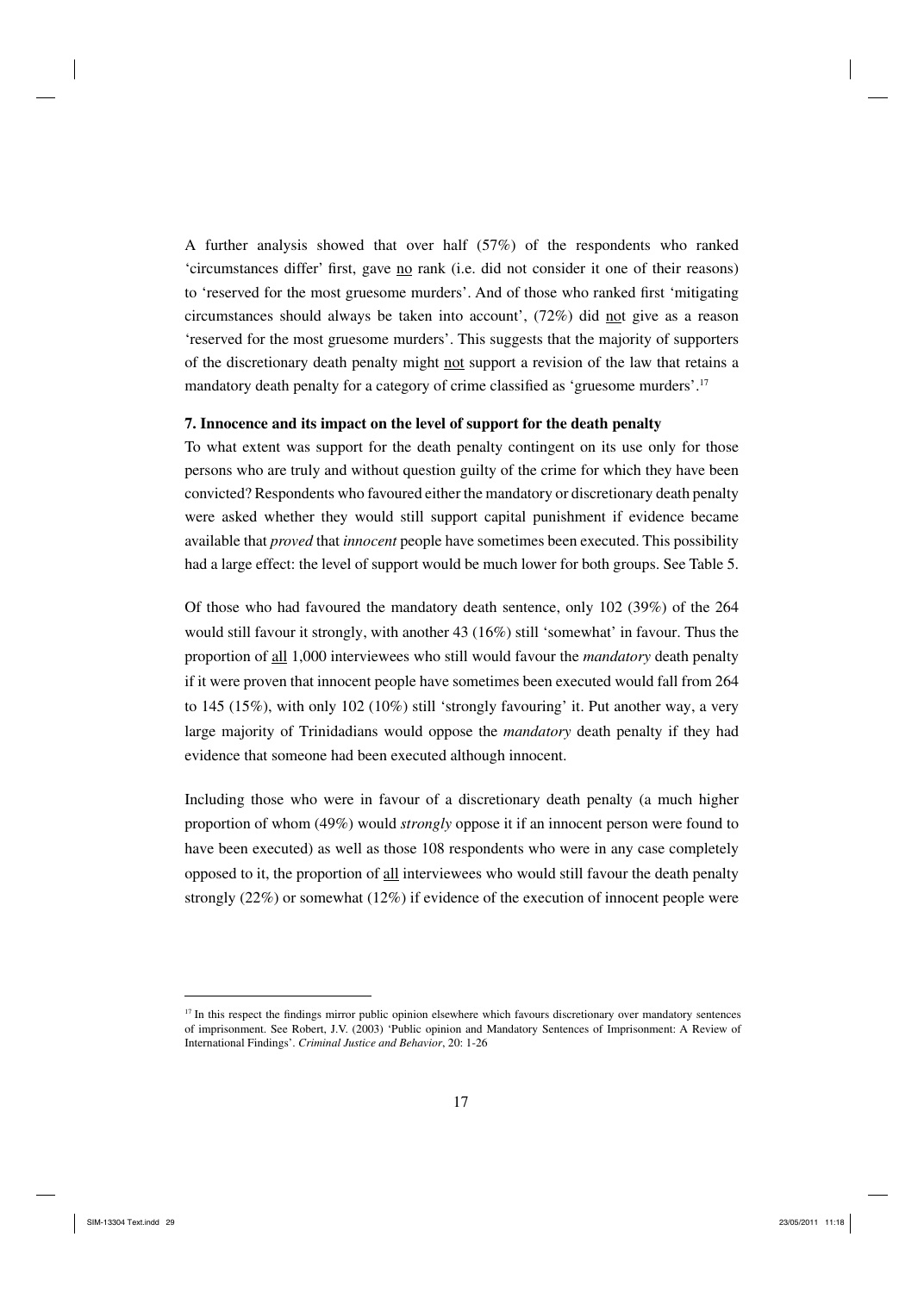brought to light would be only around one third of the population. 18 And of the 64 per cent who would now be opposed, the majority (77%) would 'strongly oppose it.'19

This is very different from the 89 per cent level of support for the death penalty (see Figure 1) when no mention of the possibility of innocence was drawn to their attention.

**Table 5 Effect of evidence to prove that innocent people have sometimes been executed on support for the death penalty** 

| <b>Original position</b>    |              |          |            | Percentage level of support for the death penalty |       |        |
|-----------------------------|--------------|----------|------------|---------------------------------------------------|-------|--------|
|                             | <b>Still</b> | Somewhat | I would    | I would                                           | Don't | Total  |
|                             | strongly     | still in | then/still | then /still                                       | know  | Number |
|                             | in favour    | favour   | strongly   | somewhat                                          |       |        |
|                             |              |          | oppose it  | oppose it                                         |       |        |
| I favour the mandatory      | 38.6         | 16.3     | 30.7       | 12.5                                              | 1.9   | 264    |
| death penalty               |              |          |            |                                                   |       |        |
| I favour the discretionary  | 19.4         | 12.6     | 48.6       | 17.5                                              | 1.9   | 628    |
| death penalty               |              |          |            |                                                   |       |        |
| TOTAL favour mandatory/     | 25.1         | 13.7     | 43.3       | 16.0                                              | 1.9   | 892    |
| discretionary death penalty |              |          |            |                                                   |       |        |
| TOTAL including 108         | 22.4         | 12.2     | 49.4       | 14.3                                              | 1.7   | 1000   |
| already 'strongly opposed'  |              |          |            |                                                   |       |        |
| to the death penalty        |              |          |            |                                                   |       |        |

This again suggests strongly that support for the death penalty rests on retributive desires rather than its supposed deterrent effect. If innocent persons were proved to have been executed the majority of those who favour capital punishment in Trinidad would no longer do so. Furthermore, it indicates that there would be very little public support if procedural safeguards were to be eroded in Trinidad and Tobago to the extent that the possibility of an innocent person being executed were to increase substantially.

<sup>&</sup>lt;sup>18</sup> The GORE survey showed that when respondents were asked 'whether the risk of executing innocent people should be a factor in the abolition decision', only 41 per cent disagreed and only 18 per cent completely disagreed. A third agreed that it should be and 25 per cent were undecided. About half (52%) disagreed with the view that 'the criminal justice system is reliable enough to protect the innocent against being convicted for crimes that lead to the death penalty'. One third (34%) agreed that it was reliable enough, but only 14 per cent agreed completely, with another 14 per cent undecided.

<sup>&</sup>lt;sup>19</sup> 49 per cent of the 64% opposed to the death penalty if it were proven that innocent persons have sometimes been executed (see the bottom line of Table 5).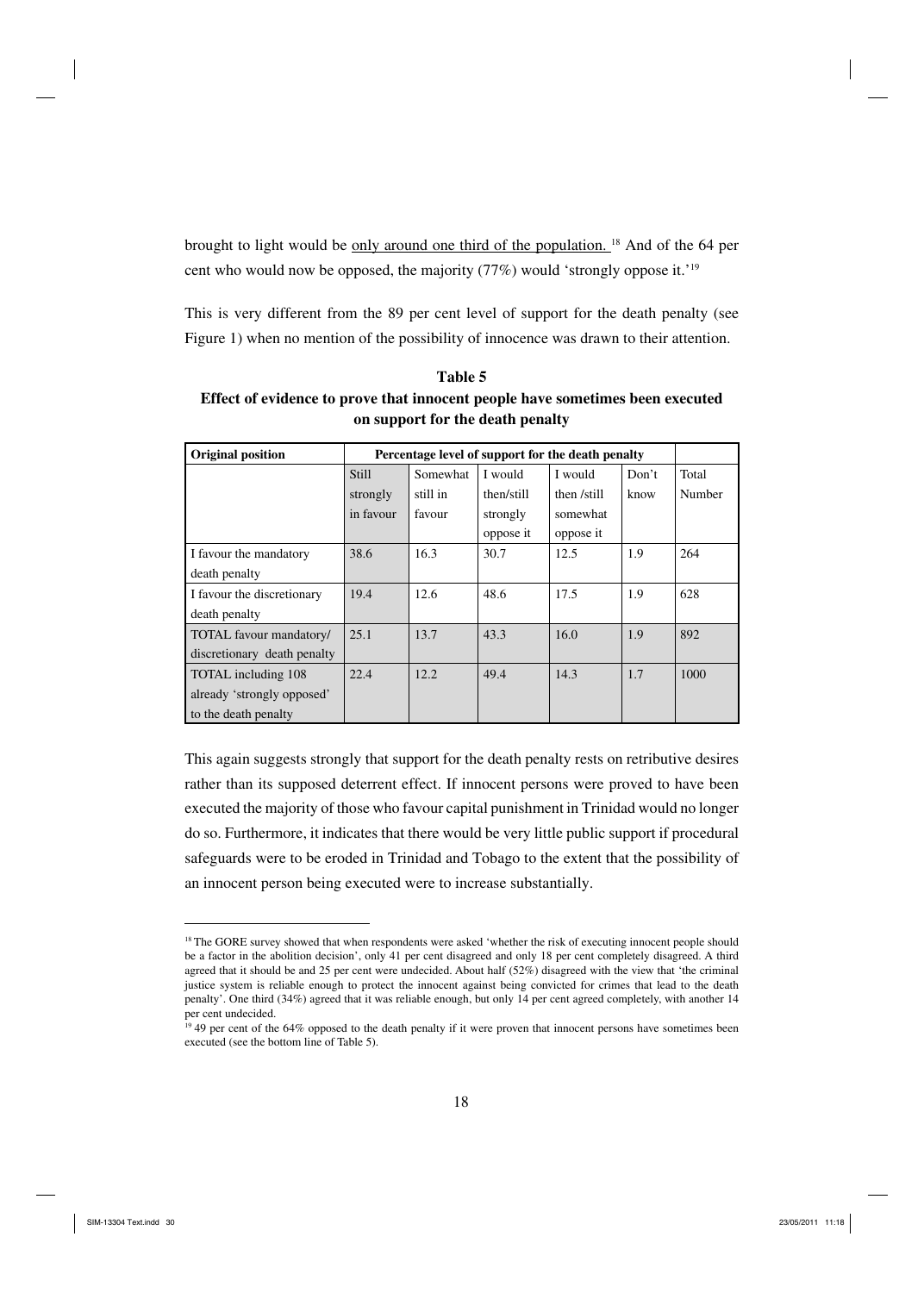## **8. Support for the death penalty in reality**

In order to gain a better impression of the depth of support for the death penalty among those who favoured either the mandatory or discretionary death penalty, interviewees were shown three scenarios describing a murder: one involving a robbery, another involving a domestic murder by a woman, and a third involving a 'drugs related' murder. Each of these types of case had two examples, one in which it was possible to perceive a mitigating element and one without the mitigating factor but with an aggravating factor. There were eight possible combinations ranging from receiving three examples all of which had mitigating circumstances, through a mixture of cases having mitigating or aggravating factors, to all cases having aggravating factors (see the Methodological Appendix). These eight groups of cases were allocated in sequence to the interviewees, to ensure that the outcome reflected the balance of cases received. Each scenario case was judged by close to half the total sample: thus 500 judged an example with a mitigating factor, and 500 a cases with an aggravating factor.

#### **A. Robbery murders**

*Case 1: A man robbed a local shop with a gun and killed the owner by shooting him in the head. He took away with him 200 dollars cash. He had not previously been convicted of any crime. He was convicted of murder.*

| Sentence Chosen | Favoured               | Favoured      | Opposed to Death | Total  | Per cent |
|-----------------|------------------------|---------------|------------------|--------|----------|
|                 | <b>Mandatory Death</b> | Discretionary | Penalty          | Number |          |
|                 | Penalty                | Death Penalty |                  |        |          |
| l Death         | 71.8                   | 43.1          | U                | 220    | 43.9     |
| Not Death       | 28.2                   | 56.9          | 100              | 281    | 56.1     |
| l Total Number  | 110                    | 327           | 64               | 501    | 100      |

# **Table 6**

**Percentage in this case with a mitigating factor choosing the death penalty**

**Comment:** Overall, less than half of those interviewed (44%) thought that death was the appropriate sentence for this case, despite it being a murder by firearm in the course of committing a felony. Even more than a quarter of those who supported the mandatory death penalty did not choose death.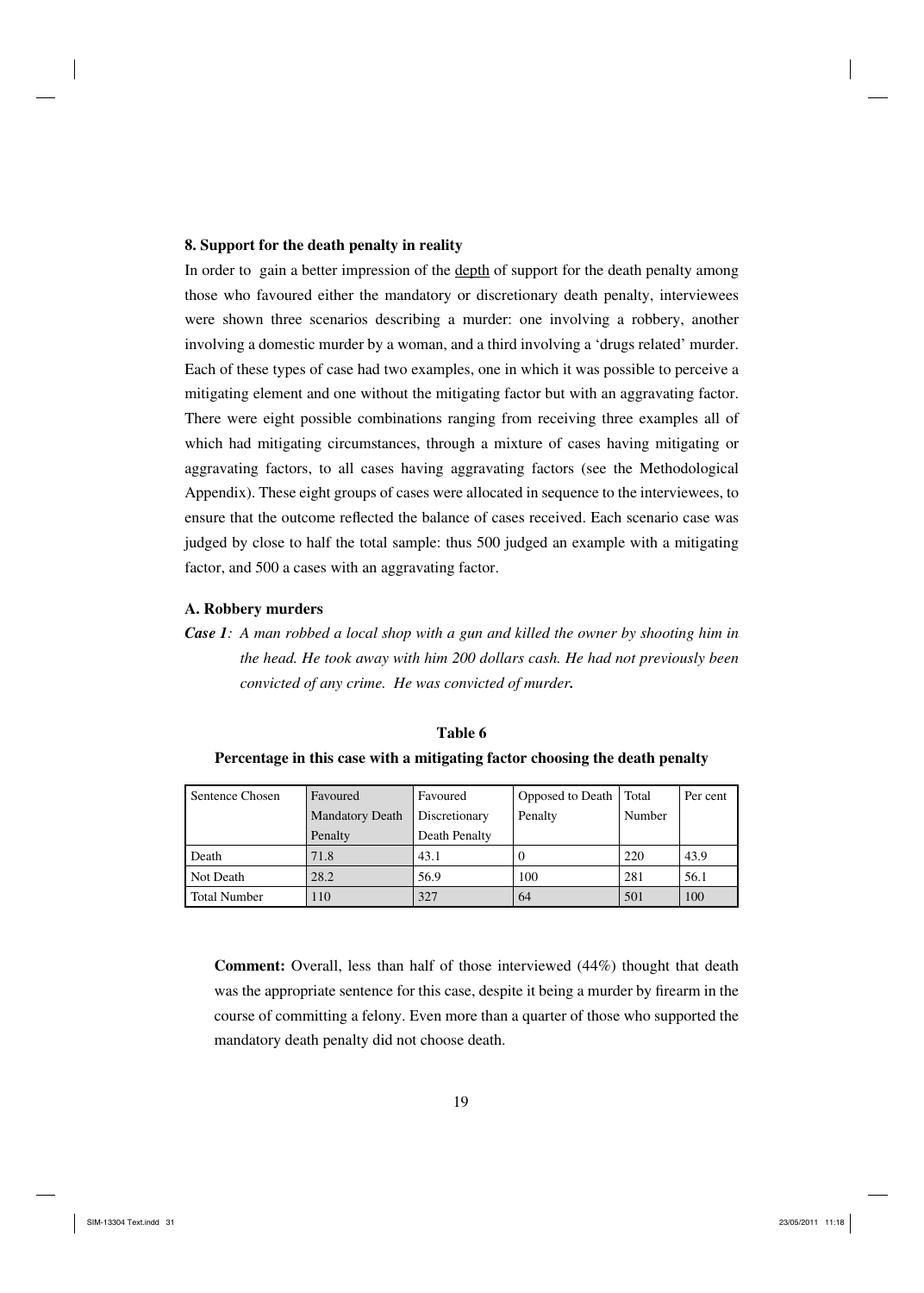The main reason why interviewees chose the death sentence in this example was that it was "deserved": based either on the maxim of 'a life for a life', 'murder is murder,' or because the murder was 'deliberate' as evidenced by the gun, or unwarranted to gain such a small amount from a robbery without with killing 'an innocent man'.

*A life for a life: he did the crime so he has to stand the consequences, which is death.*

*Because he deliberately shot the owner and robbed him of \$200, it was premeditated murder. That's why he deserves to die.*

*Because he is a petty criminal who killed an innocent man for \$200 the sentence should be death.*

A very small proportion (14 of the 220 or 6%) gave as their reason the need to make sure that the defendant should not be able to commit a murder again:

*Because he killed the man if he is to be released he could repeat these crimes, so death sentence is the penalty.*

However, only one person gave as his or her reason for choosing the death penalty that it was necessary to deter others from murder.

*I choose the death penalty to send a message to those who will even consider committing a crime like this to not to do it because their punishment will be death.*

Leaving aside the minority who were opposed to the death penalty under all circumstances, the majority among those who in general had supported the death penalty who did not choose the death sentence for this case, emphasised mitigation for having no previous convictions, this being his first offence and thus, like 'everyone' he deserved a 'second chance' to be rehabilitated or to 'turn his life around'. Several others thought that being a first offender he may have been nervous and frightened of the victim and shot him as a reaction; that he went to rob but the murder was incidental and therefore 'not deliberate', nor especially 'grievous'. A few others thought that he would suffer more in prison than being 'instantly' put to death. Some examples were:

*Because he has never been convicted of a crime before he should be given another chance, but he should be punished.*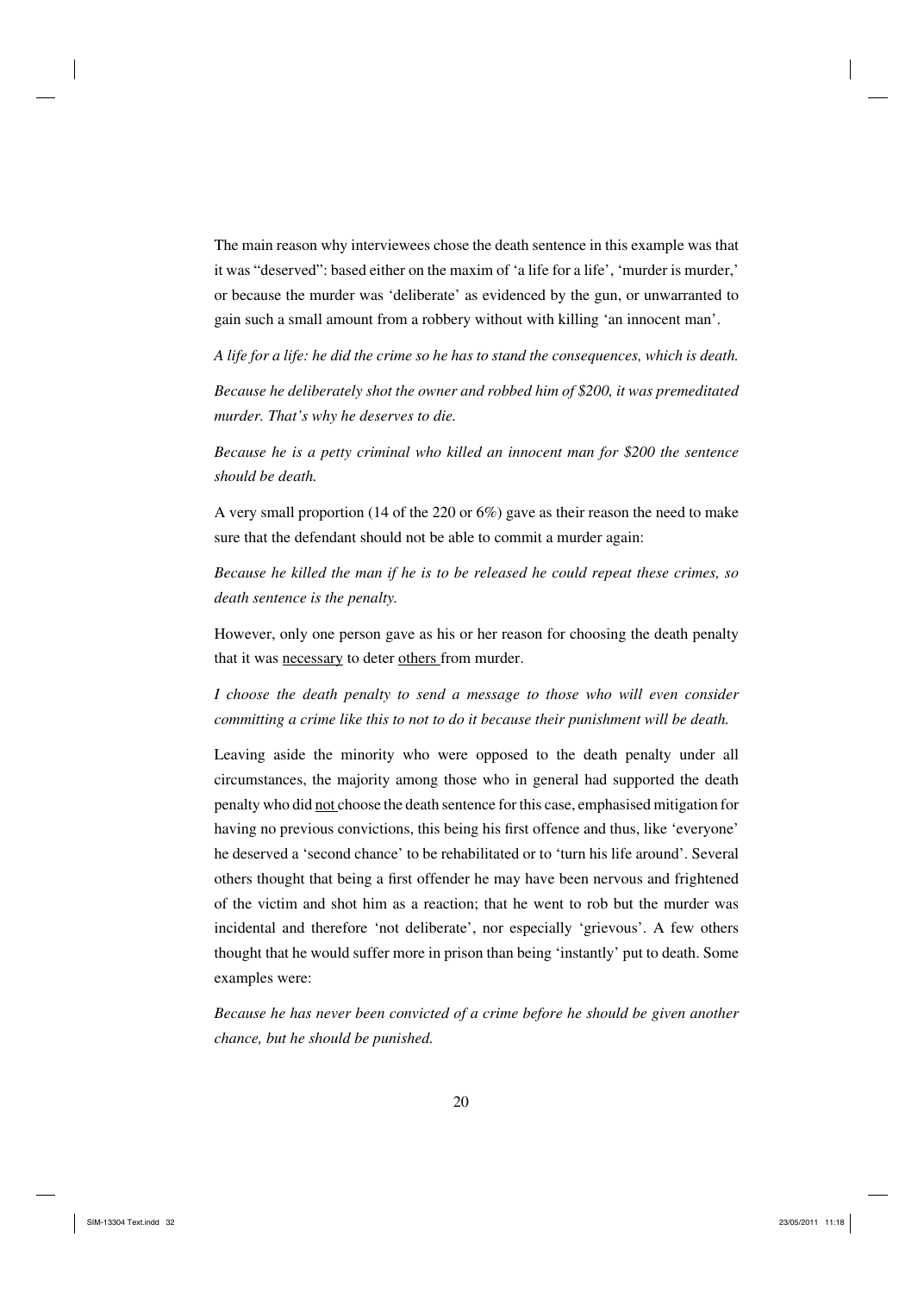*A person like this could be rehabilitated so the death sentence wouldn't be suitable. It is a murder but not a grievous one. So death penalty is not necessary.*

*Because it is a first time offender it may be the anxiety of fear that made him pull the trigger or desperation that made him murder.*

*Because I don't think it was a planned murder – not premeditated.*

*Case 2: A man robbed a local shop with a gun and killed the owner by shooting him in the head. He took away with him 200 dollars cash. He had previously been in prison twice for robbery. He was convicted of murder.*

| Sentence Chosen     | Favoured               | Favoured            | Opposed to    | Total  | Per cent |
|---------------------|------------------------|---------------------|---------------|--------|----------|
|                     | <b>Mandatory Death</b> | Discretionary Death | Death Penalty | Number |          |
|                     | Penalty                | Penalty             |               |        |          |
| Death               | 88.3                   | 71.1                |               | 351    | 70.3     |
| Not Death           | 11.7                   | 28.9                | 100           | 148    | 29.7     |
| <b>Total Number</b> | 154                    | 301                 | 44            | 499    | 100      |

**Table 7**

#### **Percentage in this case with an aggravating factor choosing the death penalty**

**Comment**: In this case, where there were no mitigating factors but the aggravating factor of two previous convictions for robbery, each serious enough to have earned a prison sentence, seven out of ten respondents chose the death penalty: those in favour of the mandatory death penalty (88%), more often than those who supported judicial discretion (71%). The total supporting death for this case (70%) is still considerably lower than the 89 per cent who had said that they supported the death penalty.

Again the main reason why death was chosen was that it was 'deserved' especially because the offender had previously been in prison for robbery and failed to learn from the experience. He had had 'a chance'. But about a quarter (90 respondents) added another layer: that he was a danger or menace to society and would 'do it again' if not executed – he was not reformable and should be incapacitated.

*A life for a life he did the crime it is only fair that he should stand the consequences death*.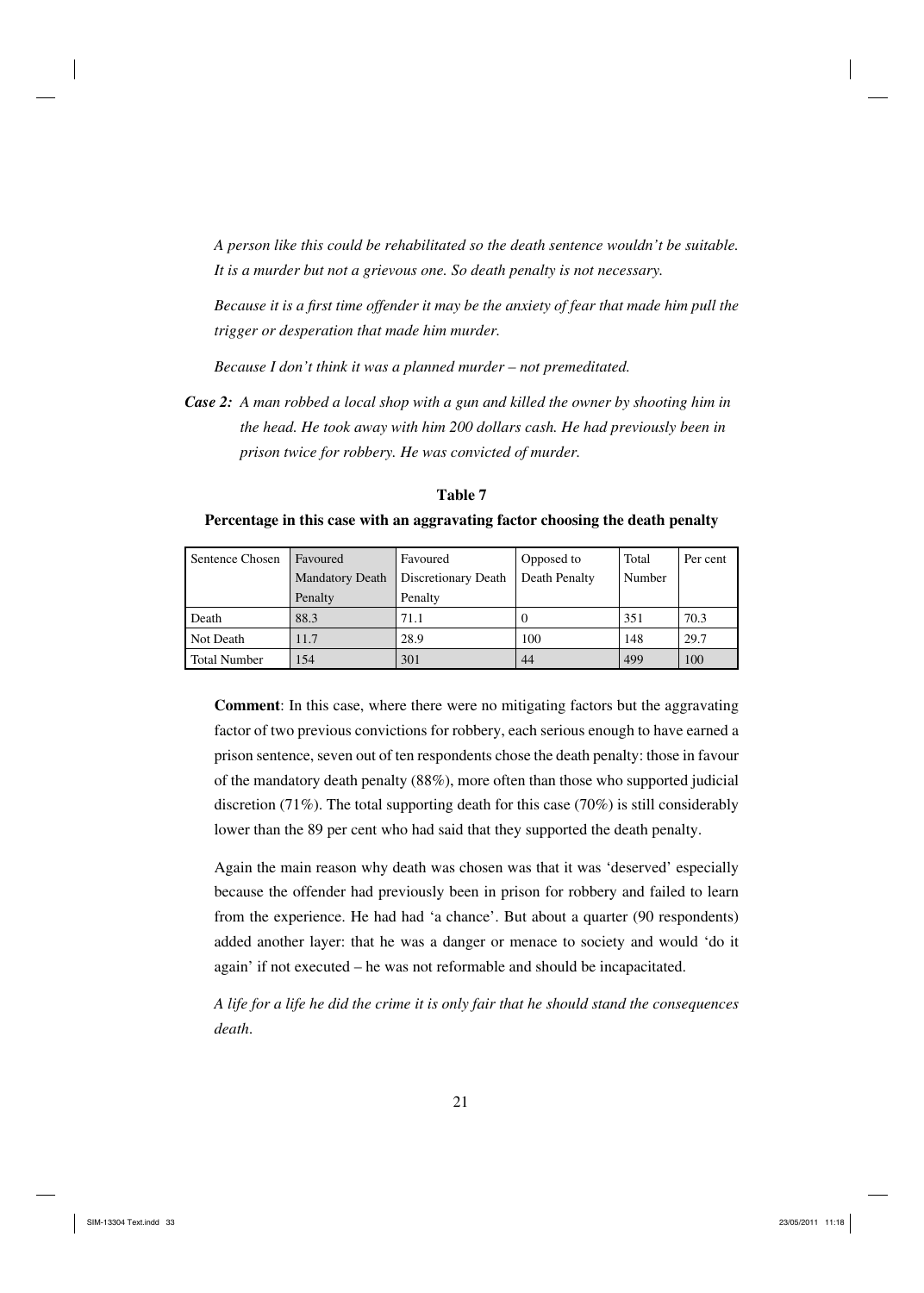*Because he didn't had a reason for murdering someone and was in prison twice so he deserved the death sentence.*

*He was in prison twice for robbery and should have learnt and because of the fact he went from robbery to murder then he is going from bad to worse. The trend he is pushing is he will always be a menace to society*.

*Because he committed robbery before and did it again but this time took a life in the process, death – he refused to change his ways.*

*A repeat offender who obviously hasn't learned his lesson. We can't imprison him and let him back in society to repeat the same offence.*

*Because he not fit for society any more. He cannot be rehabilitated cause he was in prison twice, so these characters have to be removed.*

However, only two of the 351 who thought he should be put to death mentioned the potential deterrent effect of the sentence on others who might kill.

*He has not changed after being in prison twice and also to use him as an example to anyone who thinks of taking another human life.*

*The country has to start setting an example to stop crime in general.*

Despite this being the type of case for which a mandatory death sentence would most likely be retained if murders were classified into first (mandatory), second (discretionary), and third (no death penalty) degrees, three out of ten interviewees did not think that death was the appropriate penalty. Besides those who were in principle opposed to capital punishment under any circumstances, the main reasons for not considering death was the appropriate punishment in this case were that: this was his first murder and that didn't deserve death, that he could be rehabilitated, it was not clear that he intended to kill, that the crime was not sufficiently 'gruesome', and that life imprisonment where he could contemplate what he had done would be a more severe penalty.

*Because is only one murder he commit and it's his first murder conviction and don't think he deserves the death sentence. He deserves another chance.*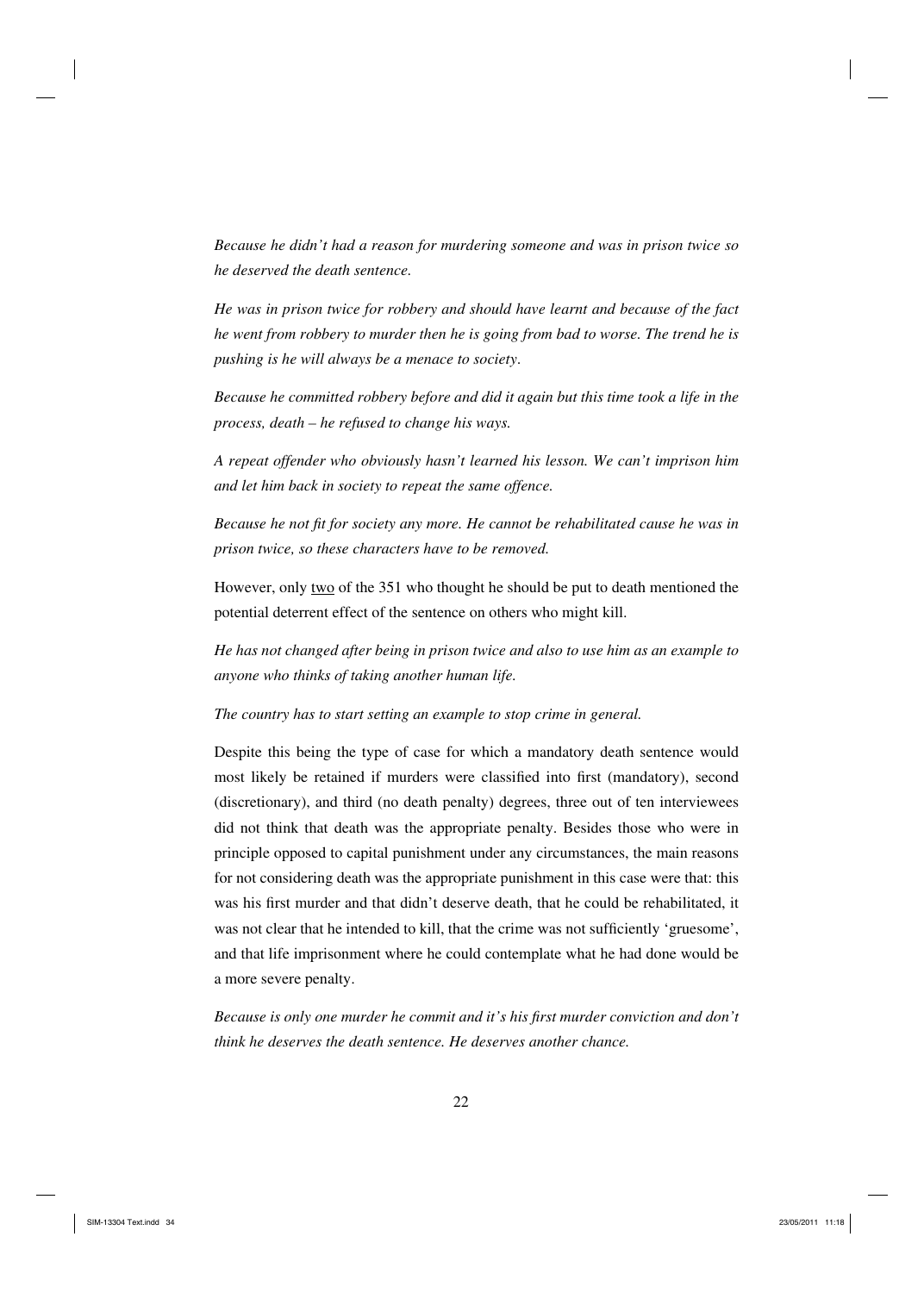*Because he only used to rob, he never killed anyone before. So imprisonment without release to think about his actions.*

*He did not commit a very gruesome murder. I believe the death sentence should be left for such cases.*

*Because he is a criminal with more than two convictions he should be given prison time as harsh punishment and the death sentence is just an easy way out.*

## **B. Domestic murders**

*Case 1: A woman who had been abused by her husband for many years decided to kill him by poisoning his food. A neighbour discovered the death of the husband and reported it to the police and the wife was convicted of murder.* 

| Sentence Chosen     | Favoured               | Favoured      | Opposed to    | Total  | Per cent |
|---------------------|------------------------|---------------|---------------|--------|----------|
|                     | <b>Mandatory Death</b> | Discretionary | Death Penalty | Number |          |
|                     | Penalty                | Death Penalty |               |        |          |
| Death               | 23.1                   | 7.1           | O             | 51     | 10.2     |
| Not Death           | 76.9                   | 92.9          | 100           | 451    | 89.8     |
| <b>Total Number</b> | 117                    | 340           | 45            | 502    | 100      |

## **Table 8**

# **Percentage in this case with a mitigating factor choosing the death penalty**

**Comment:** In this case, where there were extenuating circumstances the proportion choosing death was only about one in ten ; and less than a quarter (23%) among those who had said they supported the mandatory death penalty. Only seven per cent of those who favoured judicial discretion would themselves have imposed capital punishment. Public opinion appears to favour strongly the removal of the death penalty from cases like this.

The small proportion who favoured the death penalty did so on the grounds that a planned premeditated murder, when other solutions such as seeking professional help or leaving her husband, was available to her, deserved death. Examples were:

*A life for a life: she should have found some way to leave him and then too it was premeditated.*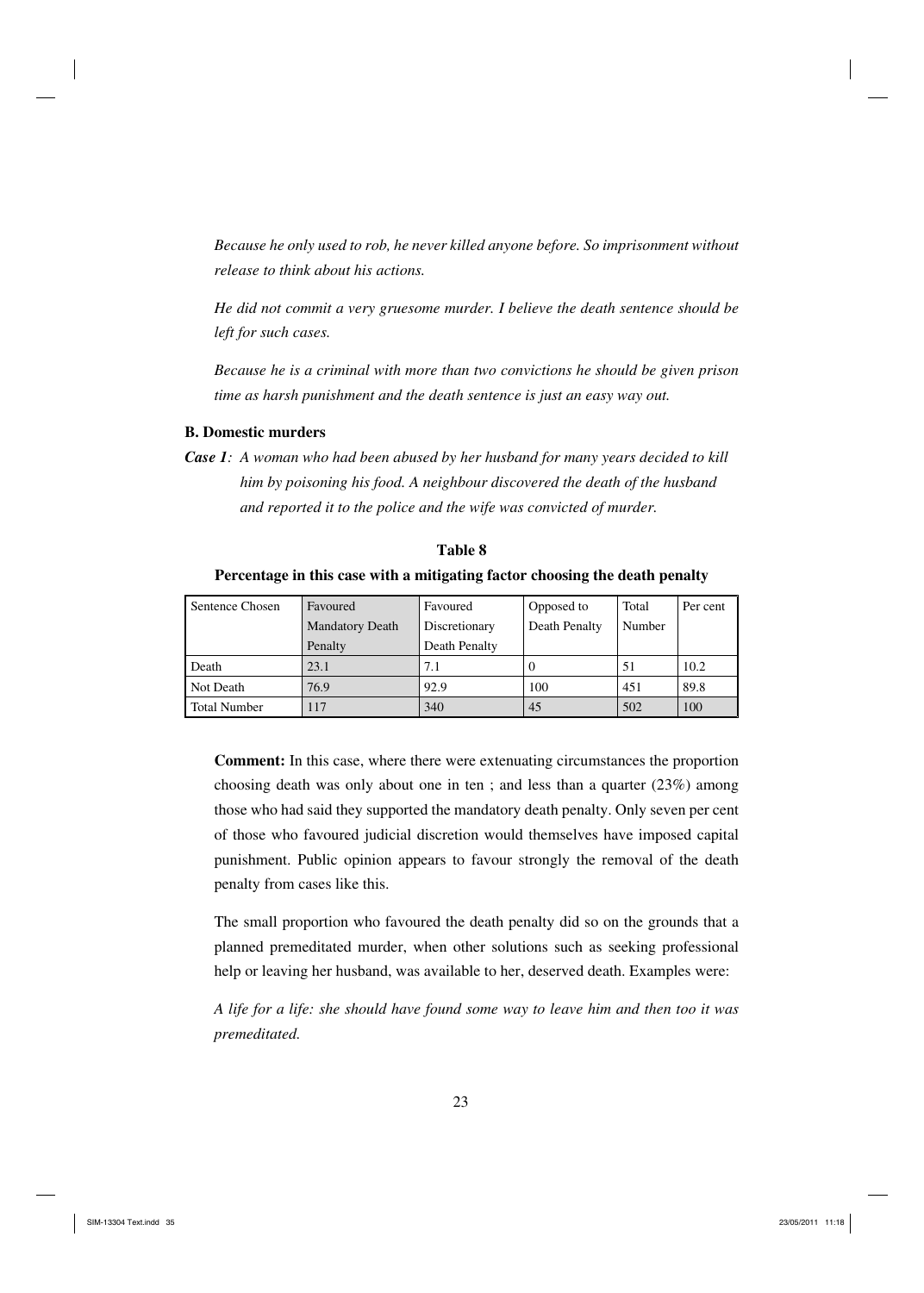*She did something wrong. Poisoning someone is murder - she could have gone for help. She needs to be hanged for taking that life.*

Not one person mentioned deterrence of others, although two thought that she might do it again.

Those who did not choose death were sympathetic to her plight and while not endorsing the killing felt that she did not deserve to suffer death.

*Case 2: A woman deliberately poisoned her husband, who died, so that she could be free to live with her lover. She was convicted of murder*

Sentence Chosen Favoured Mandatory Death Penalty Favoured Discretionary Death Penalty Opposed to Death Penalty Total Number Per cent Death 76.9 65.0 0 304 61.0 Not Death 23.1 35.0 100 194 39.0 Total Number 147 294 57 498 100

**Table 9**

## **Percentage in this case with an aggravating factor choosing the death penalty**

**Comment:** For this deliberate murder for personal gratification there was a difference in the proportions (77% v  $65\%$ ) who thought death was the appropriate penalty between those favouring a mandatory or a discretionary death sentence. Altogether, almost 40 per cent did not think that death was deserved. Overwhelmingly the reasons given for imposing the death penalty were that the murder was deliberate and premeditated, done 'on purpose and with intent', furthermore it was unnecessary because she could have left him or filed for divorce. It was deserved.

*Because she deliberately killed her husband. She had premeditated the murder – she deserves to die.*

*Because she killed her husband and she didn't have to kill him. She could have find another way to deal with this matter, so she deserves the death penalty.*

In relation to this case, only a small a minority  $-18 (6%)$  of the 304 who chose the death penalty - drew the conclusion that if she could carry out such an act she might do it again: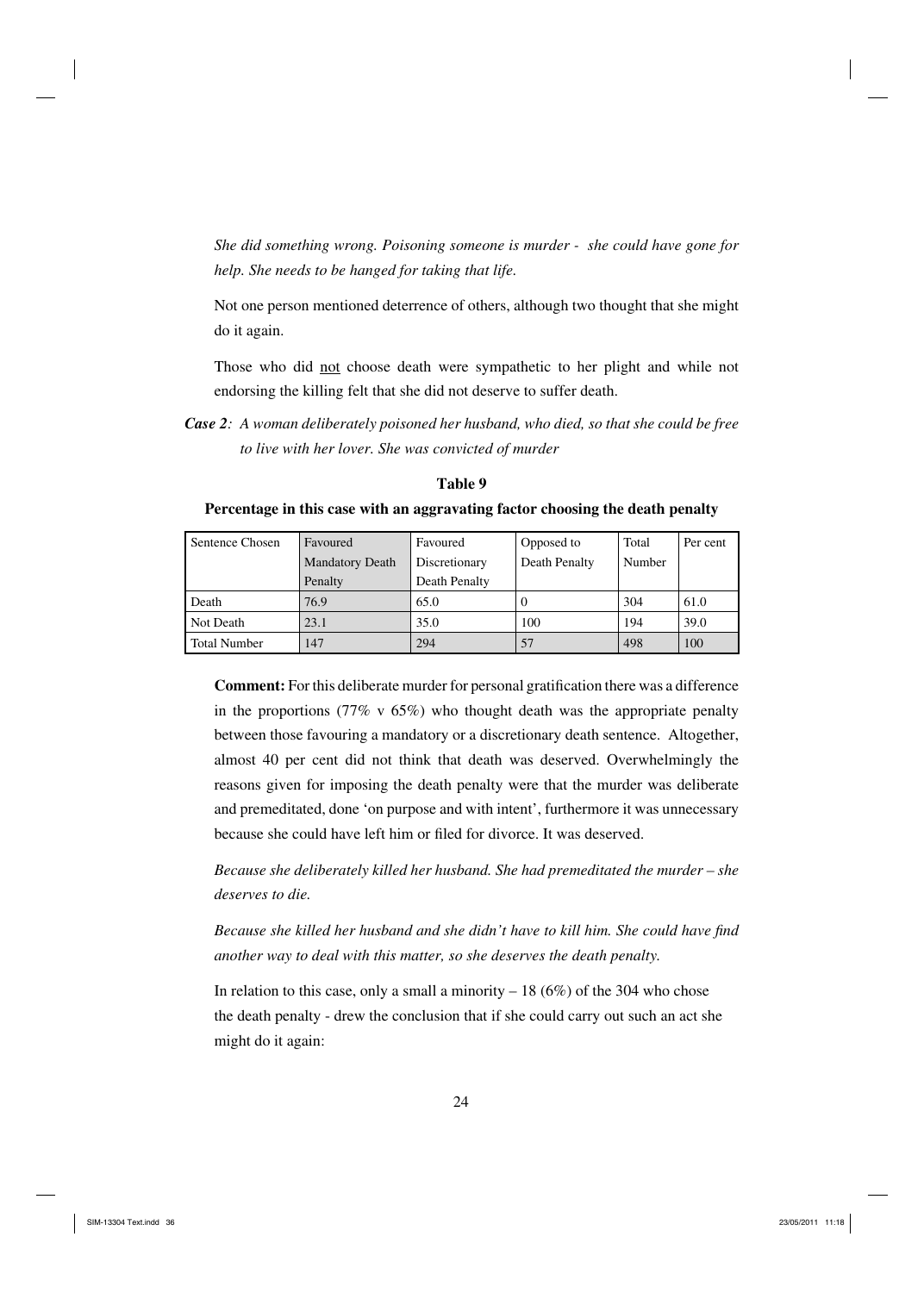*If she can plan and kill her husband, she can do it anyone*

*Because she can do it to her next husband, she will kill to be with a man so what will she kill for, anything?*

An even smaller minority  $-3$  of the 304 – justified their choice of the death penalty, in part by the claim that it would act as a warning to other wives, for example:

*Because if she remains into society she will be setting a bad example for others to follow so that she deserves the death penalty*.

## **C. Drug/gang-related murders**

*Case 1: A young man aged 19 deliberately shot dead a drug dealer who had failed to pay a debt. He had no previous convictions for violence and had said that he killed the victim on the orders of an older man. He was convicted of murder.*

#### **Table 10**

#### **Percentage in this case with a mitigating factor choosing the death penalty**

| Sentence Chosen | Favoured               | Favoured      | Opposed to    | Total  | Per cent |
|-----------------|------------------------|---------------|---------------|--------|----------|
|                 | <b>Mandatory Death</b> | Discretionary | Death Penalty | Number |          |
|                 | Penalty                | Death Penalty |               |        |          |
| l Death         | 56.1                   | 34.3          | v             | 183    | 36.6     |
| Not Death       | 43.9                   | 65.7          | 100           | $317*$ | 63.4     |
| Total Number    | 139                    | 306           | 55            | $500*$ | 100      |

**Comment**: In this case of deliberate and planned murder with a firearm less than four out of ten (37%) interviewees chose death as the appropriate penalty: almost 4 out of 10 (44%) of those in favour of a mandatory death sentence for all murders did not choose death. Nor did two-thirds of those in favour of a discretionary death penalty choose death. Clearly, the majority of interviewees believed that no prior record, young age, and possibly influence of an older person were mitigating circumstances that should be taken into account.

Those who chose death obviously did not accept that the circumstances were mitigating. They believed that he should take responsibility for his actions and the fact that he was so easily influenced showed that he did not deserve to live.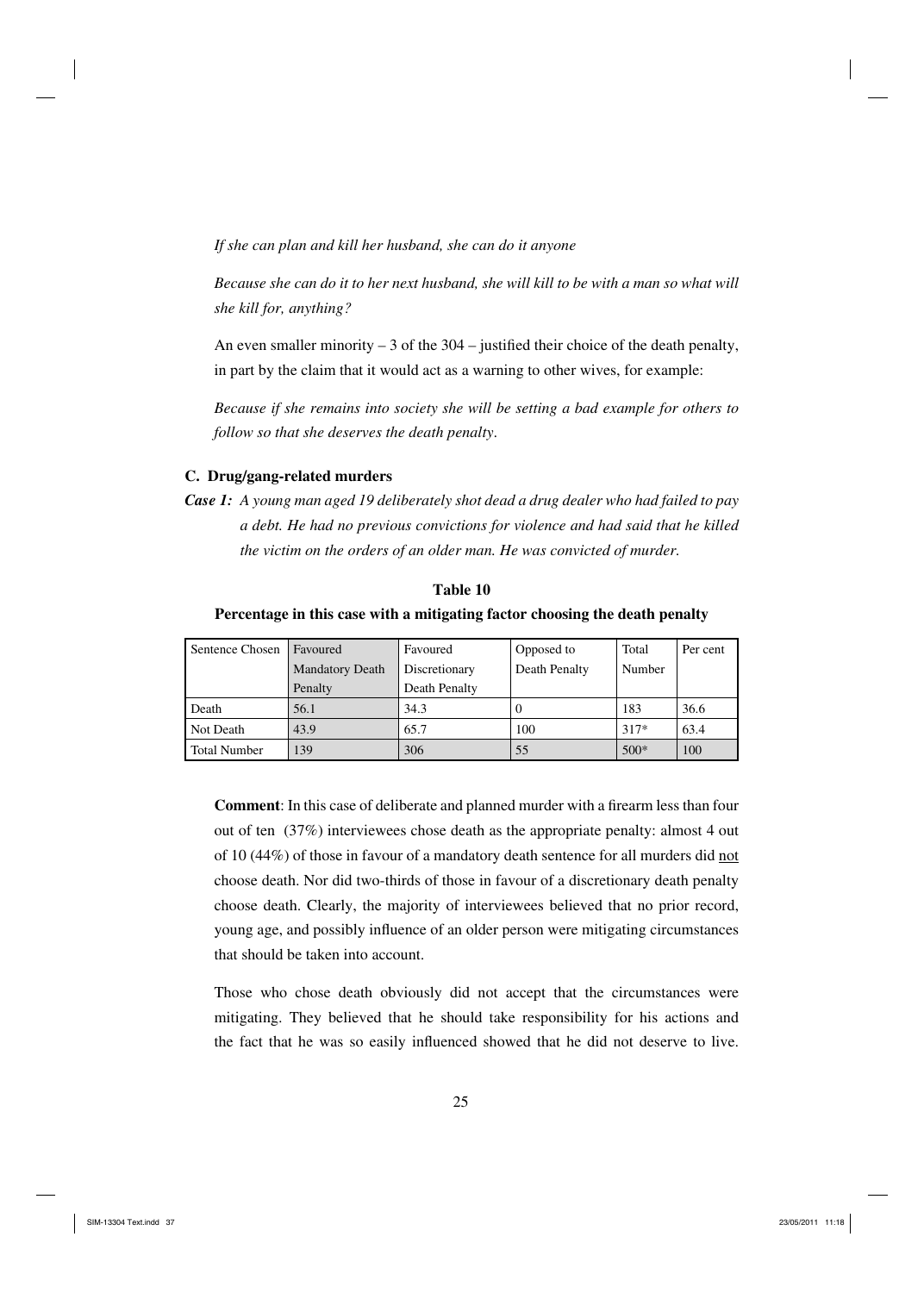Furthermore, a minority of those who chose death (14 or 8%) felt that not only did he deserve it but that he might continue to commit grave crimes if not eliminated.

*He committed murder at such a young age and was easily influenced. Such a person should not be in society. Hang him.*

*A 19 year-old is an adult, he have a mind of his own so his excuse is invalid.*

*Because he committed a crime by taking the advice of someone else. Because when you are over 18, no one can tell you to kill someone. You have to pay the consequences.*

*He is 19 years and already in a gang. When he gets older he will become a 'hit man' so it is best to end his life before be becomes more dangerous to society.*

Yet only five respondents specifically mentioned the need to deter others, for instance:

*Because he was supposed to know right from wrong and most of the crimes are being committed by that age group. Send a message – death.*

*Case 2: A man aged 35 with previous convictions for violence and drug dealing deliberately shot dead a rival drug dealer who had failed to pay back a debt. He was convicted of murder.*

| Sentence Chosen     | Favoured               | Favoured      | Opposed to Death | Total  | Per cent |
|---------------------|------------------------|---------------|------------------|--------|----------|
|                     | <b>Mandatory Death</b> | Discretionary | Penalty          | Number |          |
|                     | Penalty                | Death Penalty |                  |        |          |
| Death               | 90.4                   | 74.8          | 1.9              | 355    | 71.0     |
| Not Death           | 9.6                    | 25.2          | 98.1             | 145    | 29.0     |
| <b>Total Number</b> | 125                    | 322           | 53               | 500    | 100      |

# **Table 11 Percentage in this case with an aggravating factor choosing the death penalty**

**Comment:** In this serious case of deliberate killing by a mature man with previous convictions for violence and drug-dealing 90 per cent of those in favour of the mandatory death penalty chose death. But so did three-quarters of those who supported a discretionary death penalty. The main reasons chosen again stressed the deliberate nature of the crime and the criminal record of the offender, allied to his

involvement in drugs. In 92 (26%) of instances those who chose the death penalty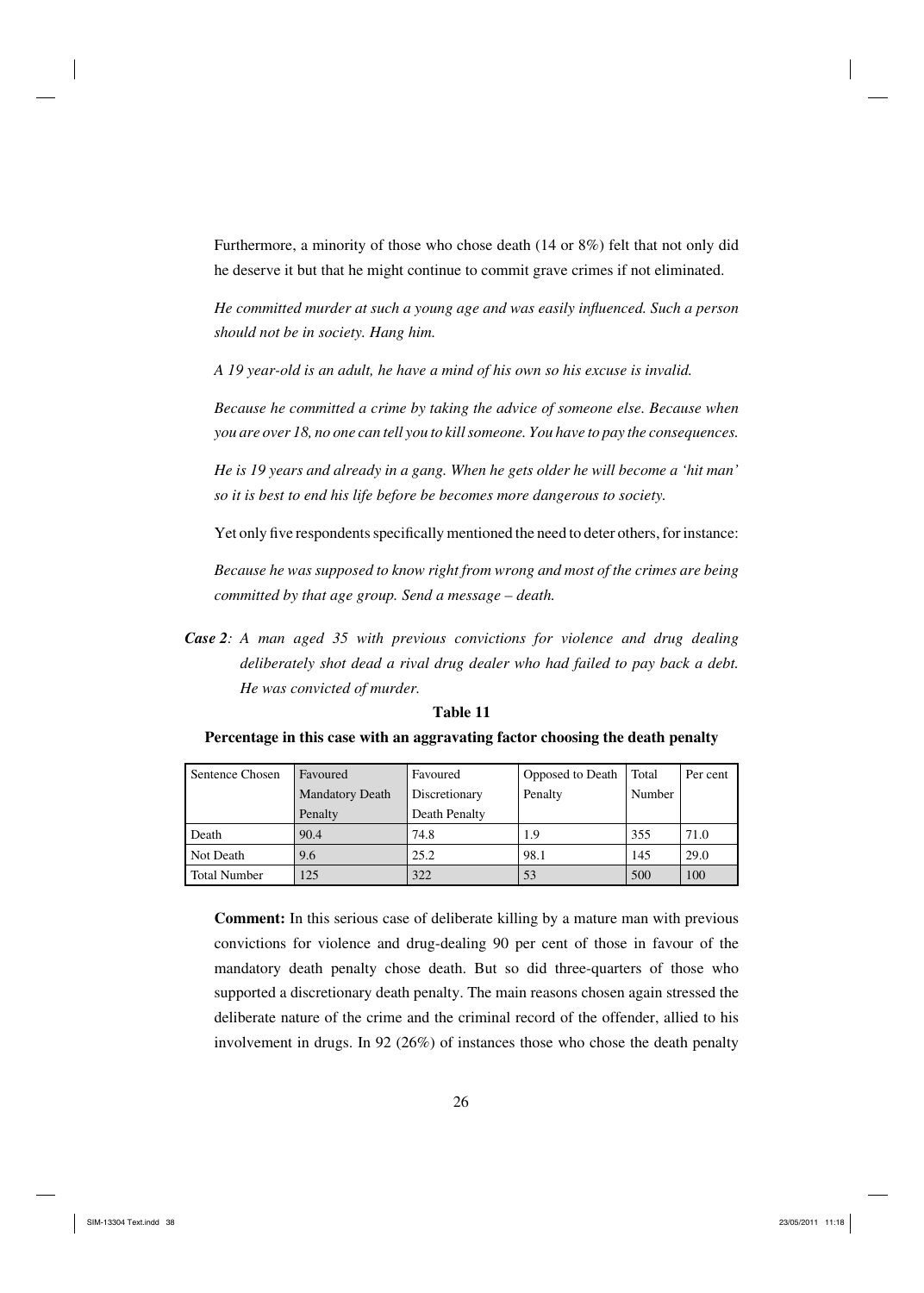also spoke of his involvement in drugs, which made him a 'menace', 'dangerous' or resistant to reform and therefore likely to repeat such a crime.

*This is a repeat offender who was conscious of what he was doing. Therefore he deserves the death penalty*

*He has previously been in jail for previous convictions and didn't learn from that and then killed another man with intent he should be given the mandatory sentence*.

*He killed for no reason and did it with intent. He valued a man's life to a small debt.*

*He have previous convictions and would continue to do the same thing over and over so he deserves to die.*

*Menace to society. Would only keep doing criminal acts. Such a person needs to be hanged.*

 *Because he has been convicted before and he is a danger to society and this was a premeditated murder it makes no sense giving him another chance so he deserves the death penalty*.

Yet again only a tiny minority - (2.3%) of those that chose death - mentioned the possible impact of a death sentence on others as one of the reasons:

*Drug dealing is illegal; he has been convicted of violence before. He had planned to kill the man and should be punished by death because he is also a menace to society and be used as an example for others.*

It should be noted, however, that the proportion of all interviewees who chose the death penalty (71%) in this serious case was still 18 percentage points lower than the 89% who said that they were in favour of the death penalty when asked generally about it.

# **9. Conclusions drawn from the scenario decisions**

• Figure 2 summarises the percentage of respondents who thought that the death penalty was the right sentence to be imposed in each scenario case.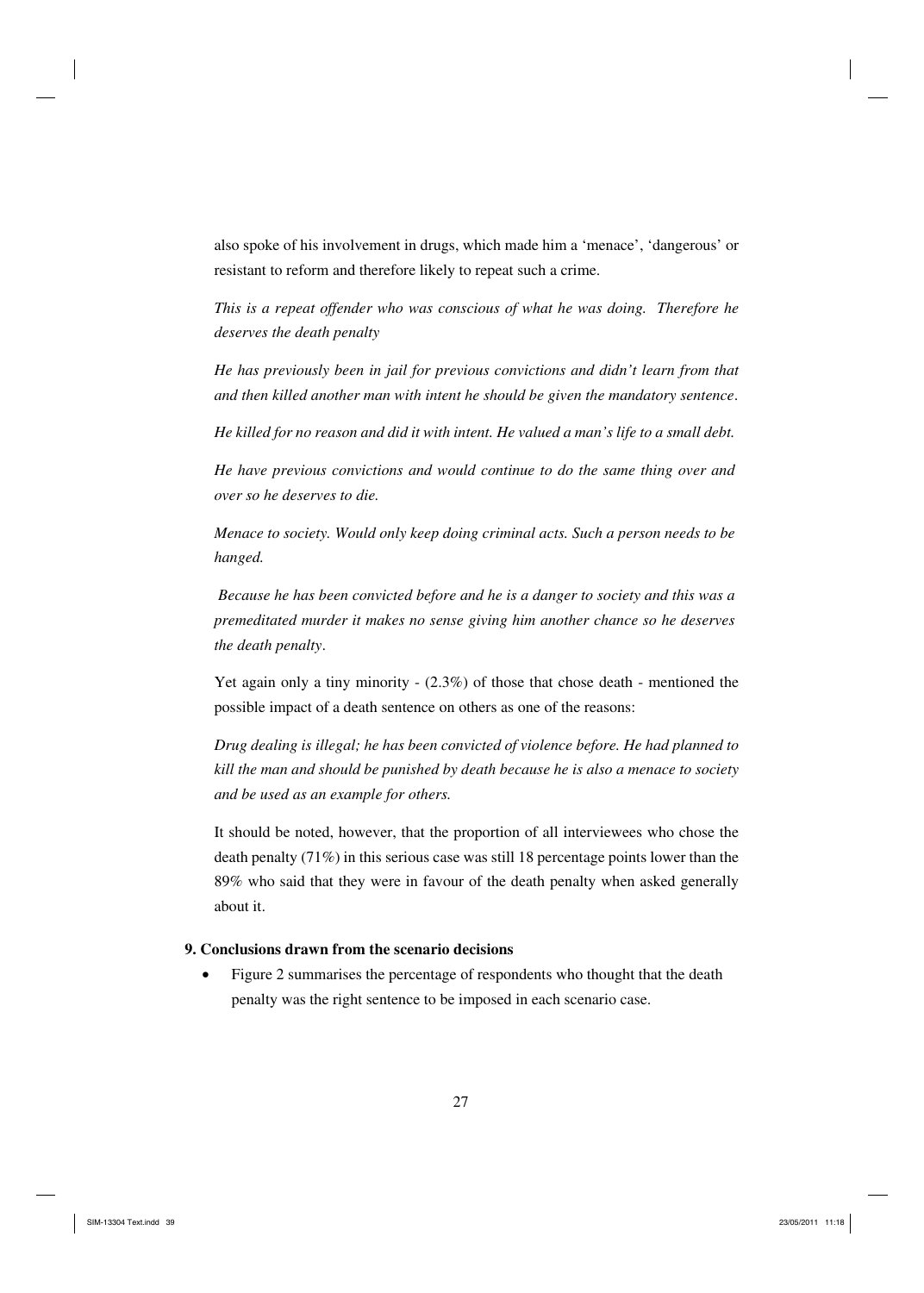**Figure 2 Percentage of all respondents who chose the death penalty or not**



- One thousand people decided whether they thought that the death penalty was the appropriate penalty to impose on each of three scenarios of cases which under current law would attract a mandatory sentence of death– 3,000 decisions in all. They imposed death in 1,463 instances, just under half (49%) of those they were called upon to decide. Furthermore, as shown in Figure 2, in the scenario cases in which there were *no* mitigating, but *aggravating*, circumstances presented, the highest proportion of respondents who chose the death penalty was 71 per cent. And in those in which *there was a mitigating circumstance* fewer than half the respondents considered the death penalty to be the appropriate sentence. Thus support for the death penalty in reality is much lower than the 89 per cent suggested when asked simply whether they were in favour of the mandatory or discretionary death penalty.
- Looking at the three decisions each made by the 264 persons (792 decisions) who had said that they were in favour of the mandatory death penalty – nearly all strongly in favour - the death penalty was actually chosen by them in just over two-thirds (68%) of their decisions.
- But in fact support for it being mandatory in ALL cases was much less than this. Of the 264 who generally favoured the mandatory death penalty, only a minority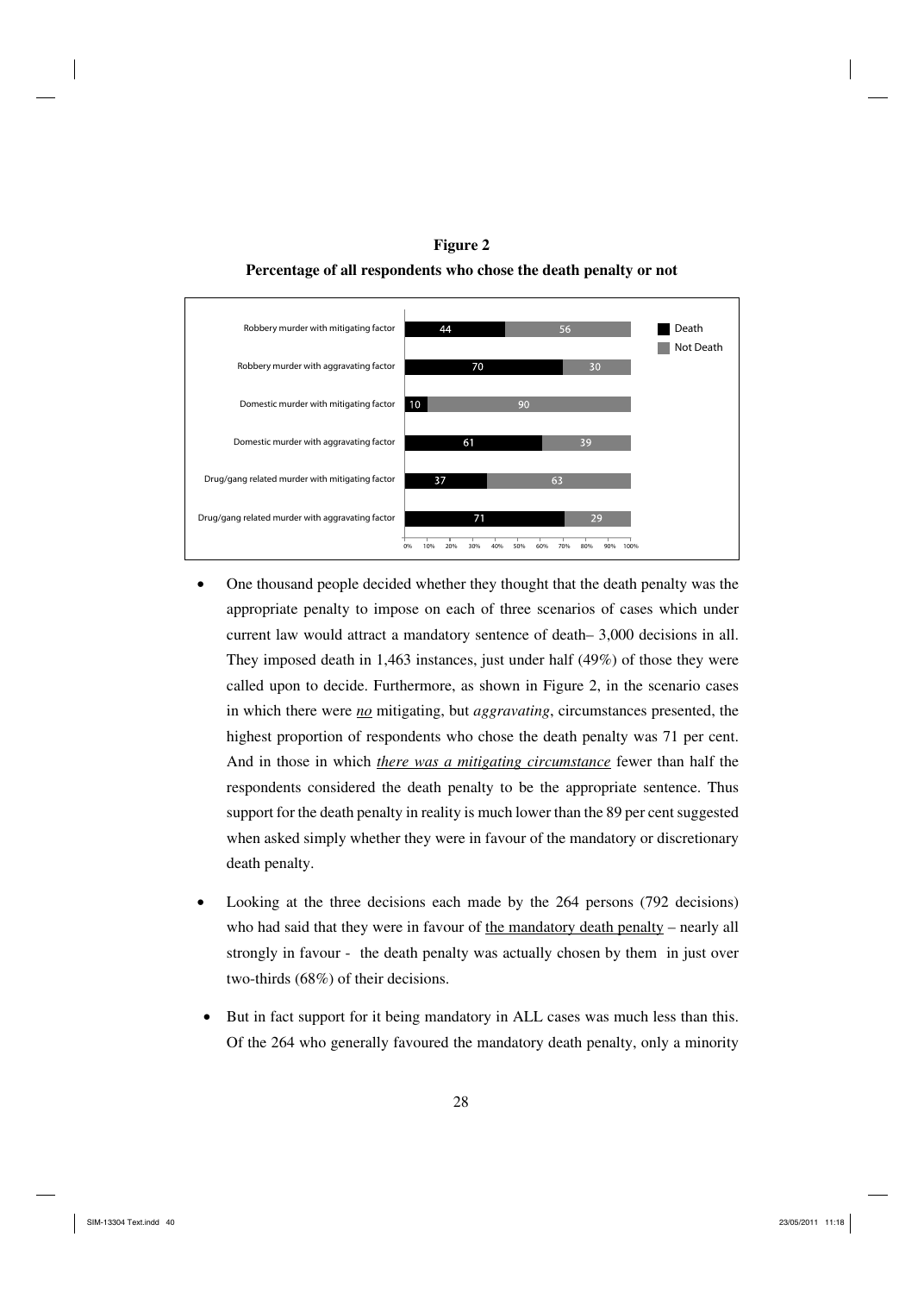of them - 103 (39%) – actually considered it to be the appropriate sentence for all three of the scenario cases on which they were asked to pass judgement. If we were to regard this 103 as the stalwart supporters in reality of the mandatory death penalty they would represent only about one in ten (10.3%) of all 1,000 persons interviewed for this survey.

- Taken as a whole, including those who favoured a discretionary death penalty and those who opposed the death penalty, only 215 interviewees (22%) of the 1,000 people who judged these cases chose the death sentence in all three of the scenario cases. In other words about 80 per cent did not in reality impose an inflexible system of mandatory death for murder.
- It was clear from the reasons given for preferring a sentence of death when judging these cases, that the primary reason was that they 'deserved it' for their deliberate action and in some cases their prior history of offending. A secondary, but much less often mentioned reason, cited in only 1 in 7 of the death penalty decisions [202/1463], was 'to rid society' of repeat serious offenders who might commit more grave crimes if not put to death. But hardly anyone (only 19/1463, or a mere 1.3 per cent) appeared to base their decision to impose the death penalty because it was necessary to deter other persons from committing murder.

## **10**. **Felony murder – Joint enterprise**

Another way of looking at whether those who favoured the mandatory death penalty really would support it in every circumstance in which a person was convicted of murder was to give them, in rotation, one or other of two examples of a crime where a party to the killing had not dealt the death blow, but who was involved in the event and thus, under the law of the Republic of Trinidad and Tobago, sentenced to death on being convicted for murder.

## *Case 1:*

*Leroy and Marcus, two 23 year old men were liming when Darren appeared, who Leroy did not like. Leroy and Darren started arguing over a young woman they were interested*  in. A fight began during which Leroy pulled out a knife and stabbed Darren to death. *Marcus had shouted to Leroy "go on", but otherwise simply stood and watched, making*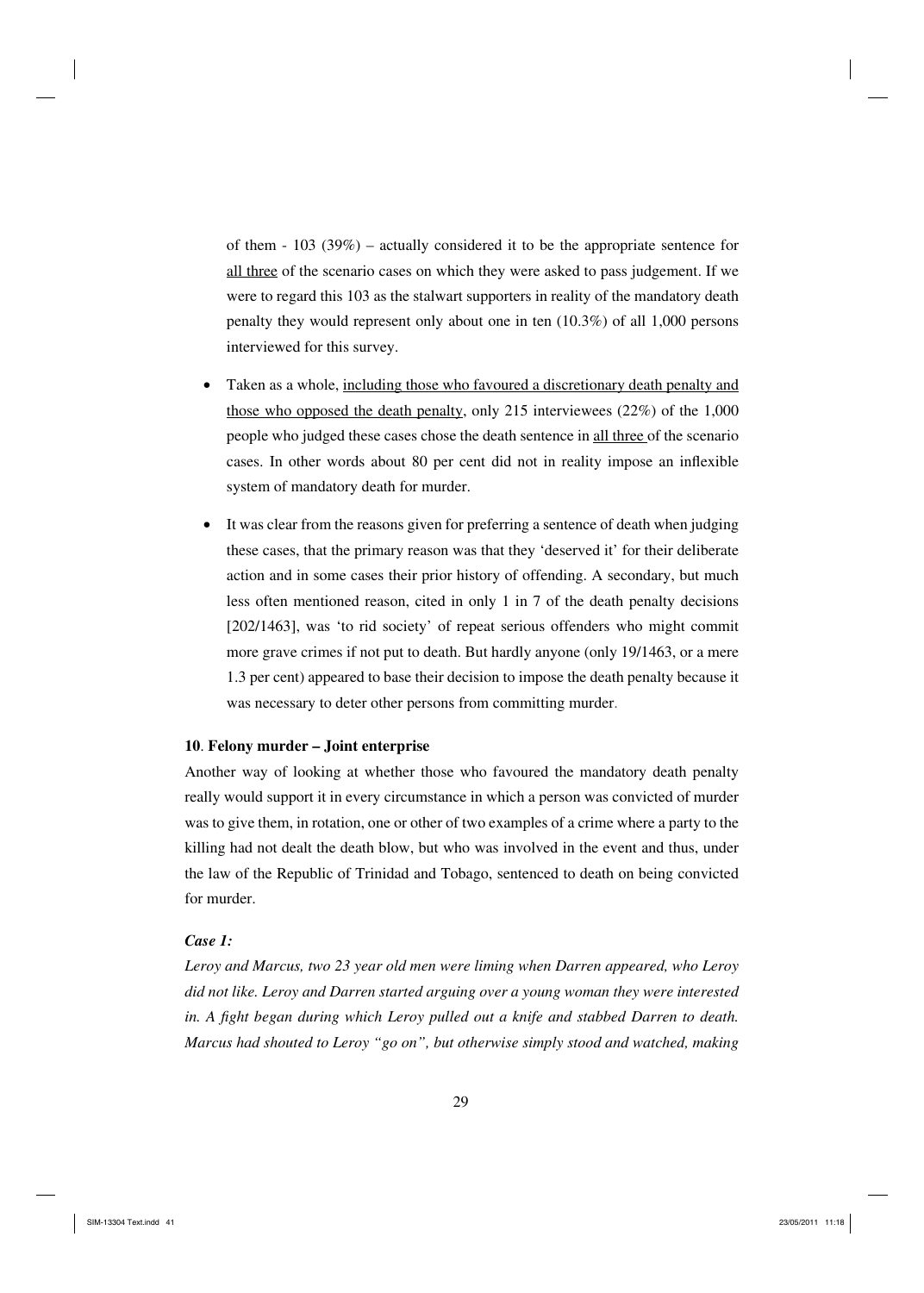*no attempt to intervene. However, both Marcus and Leroy were subsequently convicted of the murder of Darren.* 

| I creentage agreeing with conviction for marger                                              |          |
|----------------------------------------------------------------------------------------------|----------|
| <b>Conviction of Marcus</b>                                                                  | Per cent |
| Guilty of murder - just like Leroy because he let Leroy kill Darren                          | 39.8     |
| Guilty of manslaughter - a less serious offence than murder which carries a lighter sentence | 47.0     |
| Not guilty of murder or manslaughter -since he did not attack Darren                         | 12.4     |
| Don't know                                                                                   | 0.6      |
| <b>Total Number</b>                                                                          | 500      |

# **Table 12 Percentage agreeing with conviction for murder**

Altogether, less than half (40%) of the persons who responded to this case thought that Marcus was rightly convicted of murder, for which under Trinidad and Tobago law he would have had to be sentenced to death. There was a large difference however between the minority who favoured a mandatory death penalty and those who supported a discretionary death penalty: 56 per cent of the former 139 persons believed that Marcus had rightly been convicted of murder but only 35 per cent of the latter 317, and 24 per cent of the 45 who were totally opposed to the death penalty.

# *Case 2:*

*Ricardo and Emmanuel decided to rob a bank. Emmanuel, who knew that Ricardo had a gun, drove them to the bank and waited outside in the car. Ricardo went in, waved the gun and demanded that the cashier hand over money. The cashier pressed the alarm bell. Ricardo shot her dead and ran out of the bank. He jumped into the car and was driven away by Emmanuel. Both Ricardo, the killer, and Emmanuel, the driver, were subsequently convicted of the murder of the cashier and robbing the bank.* 

In this case, just under half (47%) of the 500 persons who made a judgment thought that Emmanuel had appropriately been convicted of murder, but again the proportion was higher for the minority who favoured a mandatory death penalty (65% of the 125), compared with 41 per cent of the 329 who endorsed a discretionary system, and 33 per cent of the 46 who opposed the death penalty.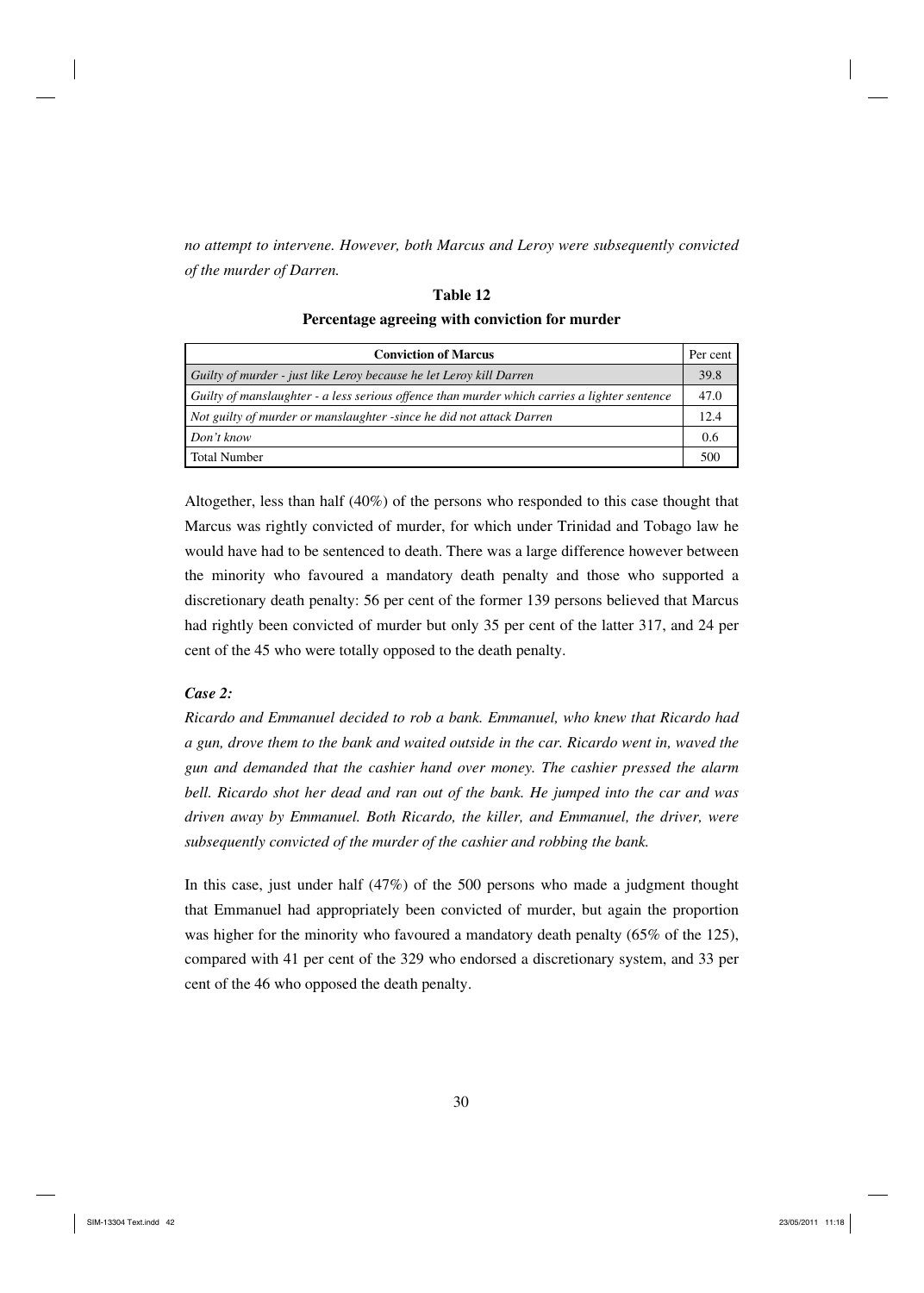# **Table 13**

## **Percentage agreeing with conviction for murder**

| <b>Conviction of Emmanuel</b>                                                              |      |  |  |  |  |  |
|--------------------------------------------------------------------------------------------|------|--|--|--|--|--|
| Guilty of murder - just like Ricardo because he participated in the robbery even though he | 46.6 |  |  |  |  |  |
| didn't shoot the cashier                                                                   |      |  |  |  |  |  |
| Guilty of manslaughter - a less serious offence than murder which carries a lighter        | 30.9 |  |  |  |  |  |
| sentence                                                                                   |      |  |  |  |  |  |
| Guilty of robbery but not murder or manslaughter -since he (Emmanuel) did not shoot the    | 22.8 |  |  |  |  |  |
| cashier                                                                                    |      |  |  |  |  |  |
| Don't know                                                                                 | 0.6  |  |  |  |  |  |
| <b>Total Number</b>                                                                        | 500  |  |  |  |  |  |

Overall, it was clear that there is no overall majority of Trinidadians who favour the law that defines crimes in which the person was not immediately involved in the killing as murder, especially when the death penalty is mandatory.

# **11. An alternative to the death penalty?**

Respondents were asked what type of penalty they would chose for murder if the death penalty were to be abolished. They were given four choices and asked to rank them by preference (see Table 14). The most popular first choice, by half those interviewed was mandatory life imprisonment without the possibility of parole. A third favoured parole being possible and 16 per cent chose a determinate sentence between 10 to 30 years to be decided by the judge, and to be served in full.

As expected a considerably higher proportion of those who had favoured the mandatory death penalty (69%) chose mandatory life imprisonment without parole, than those who had endorsed a discretionary death penalty, under half of whom (45%) favoured such a severe sentence.

**Table 14 First choice alternative penalty to replace the death penalty if it were to be abolished**

| <b>Alternative</b>                                                                         | Per cent |  |  |  |  |  |
|--------------------------------------------------------------------------------------------|----------|--|--|--|--|--|
| Life imprisonment with release through a parole board                                      |          |  |  |  |  |  |
| Life imprisonment through a parole board but minimum term to be set by the judge           |          |  |  |  |  |  |
| Determinate period of imprisonment of between 10 and 30 years without parole, to be set by |          |  |  |  |  |  |
| the judge                                                                                  |          |  |  |  |  |  |
| Mandatory life imprisonment for whole of life without the possibility of parole            |          |  |  |  |  |  |
| No choice made                                                                             |          |  |  |  |  |  |
| <b>Total Number</b>                                                                        | 1000     |  |  |  |  |  |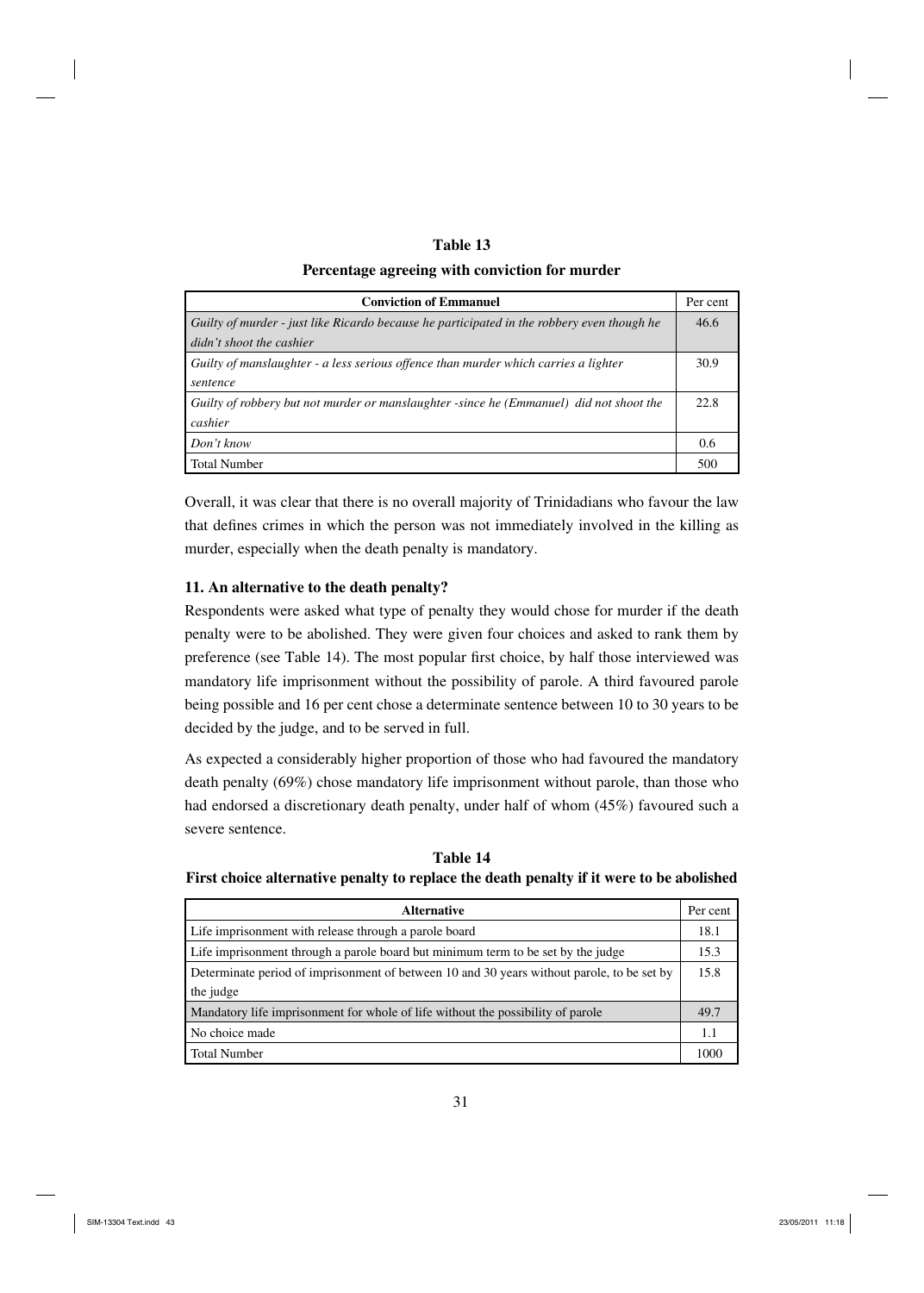Further light on the choice of alternatives was shed by the responses to the scenario cases. Table 15 shows what sentences were chosen by those who did not think that death was the appropriate punishment, despite the fact that under the current law the mandatory punishment is death in all cases. We have grouped the cases into those which had a mitigating element and therefore where a relatively low percentage of respondents sentenced the offender to death, as opposed to those without the mitigating factor and instead an aggravating element.

This showed that only in the cases with no mitigation and some aggravating feature did over half the respondents who did not choose death choose instead 'life imprisonment without the possibility of parole', and in only one case did as many as over 70 per cent of them do so. In all the cases with a mitigating factor, less than half chose such a severe penalty.<sup>20</sup>

It is clear, therefore that the public would not support the replacement of the mandatory death penalty with a mandatory sentence of life imprisonment without the hope of any possibility of release on parole for all cases where there was a conviction for murder. But they would support it as one of the discretionary alternatives to the death penalty.

|                        | Life without | Life with | Determinate     | Other | Number of |
|------------------------|--------------|-----------|-----------------|-------|-----------|
|                        | parole       | parole    | prison sentence |       | decisions |
| Robbery 1 with         | 37.7         | 42.7      | 18.5            | 1.1   | 281       |
| mitigation             |              |           |                 |       |           |
| Domestic 1 with        | 11.1         | 38.7      | 40.0            | 10.2  | 452       |
| mitigation             |              |           |                 |       |           |
| Drug-related 1 with    | 24.0         | 43.8      | 30.6            | 1.6   | 317       |
| mitigation             |              |           |                 |       |           |
| Robbery 2 without      | 60.1         | 27.7      | 10.8            | 1.4   | 148       |
| mitigation             |              |           |                 |       |           |
| Domestic 2 without     | 55.4         | 28.2      | 15.4            | 1.0   | 195       |
| mitigation             |              |           |                 |       |           |
| Drug-related 2 without | 71.7         | 14.5      | 13.1            | 0.7   | 145       |
| mitigation             |              |           |                 |       |           |

**Table 15 Alternative sentence chosen by those not choosing the death penalty in the six scenario cases: percentage**

 $20$  Also, it was noted that among 137 respondents who said they were in favour of a discretionary death penalty but nevertheless did not impose it on any of the three scenario cases they dealt with, 42 (31%) remarked that they thought that lifelong imprisonment would be a better – more – severe sentence than death.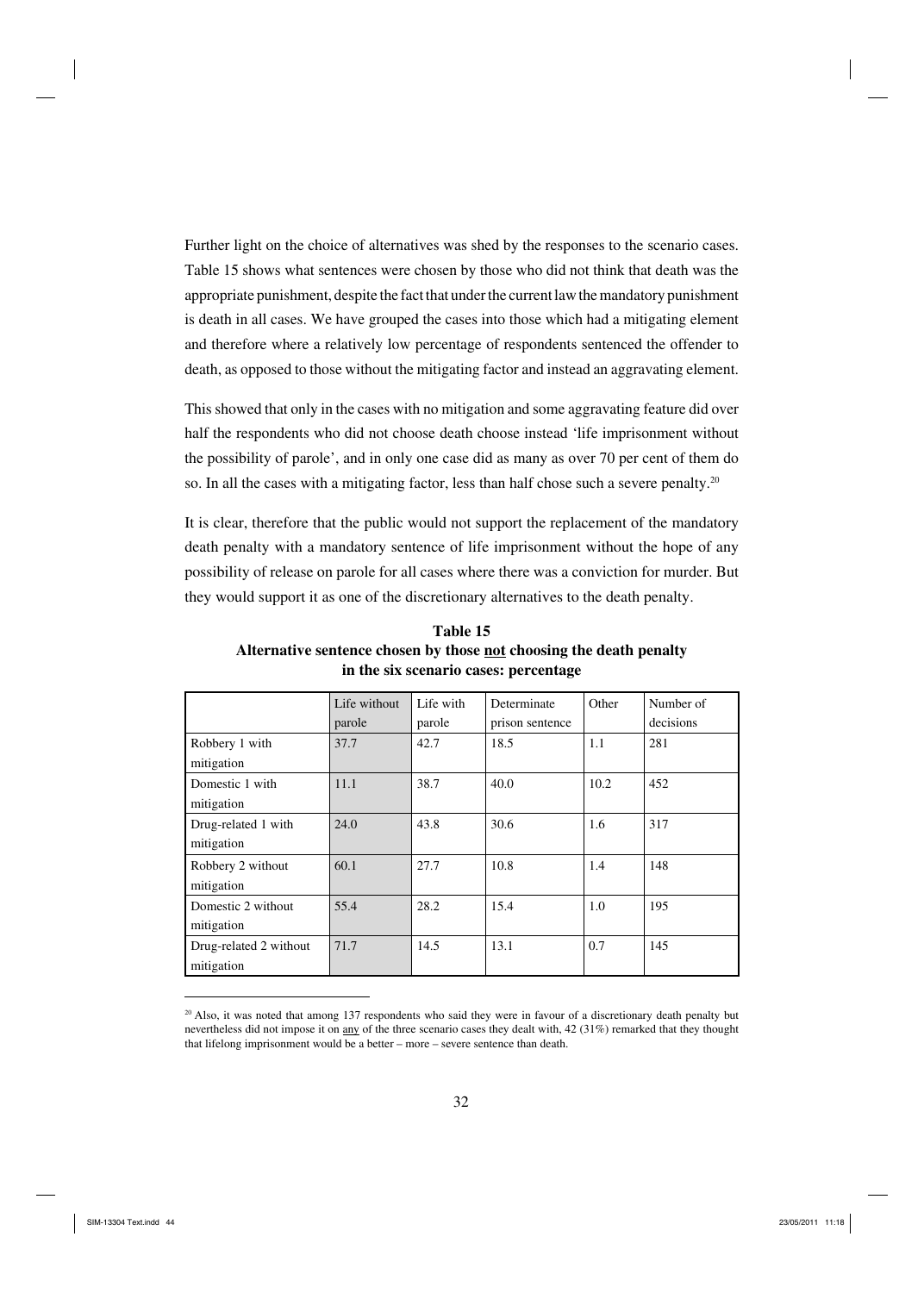# **IV CONCLUSIONS**

- Only a minority of Trinidadians, close to a quarter, favour the current law under which the death penalty is mandatory for all murders whatever the circumstances. The proportion of the 1,000 persons interviewed who thought that the death penalty was the appropriate punishment for all three crimes they were asked to judge was only 1 in 5.
- The majority, 62 per cent, favour the death penalty being a discretionary sentence available to the court. They comprise 70 per cent of all those in favour of retaining the death penalty in Trinidad and Tobago.
- Only 11 per cent of respondents said that they were opposed to the death penalty altogether, and this increased only to 12 per cent when respondents were told of the large number of other countries that have now abolished capital punishment.
- The depth of this support was tested by asking respondents to say what sentence they would impose on three scenario cases of murder. This showed that a lower proportion supported capital punishment when faced with making a decision about whether to impose it:
	- $\geq$  Three quarters of the 1,000 persons who each judged three scenario cases did impose the death penalty on at least one of them, but one quarter did not impose death in any of the three cases. Well under half of those who made decisions in cases where there was a mitigating factor chose death as the appropriate penalty: the majority did not, and
	- $\geq$  No more than 71 per cent of those presented with the worst examples of murders chose the death penalty as the most appropriate punishment.
- Thus, when faced with making decisions, the level of support for the death penalty found in this survey is not very different from the findings of the poll of 509 Trinidadians, conducted by telephone between February  $3<sup>rd</sup> - 6<sup>th</sup>$  2011, and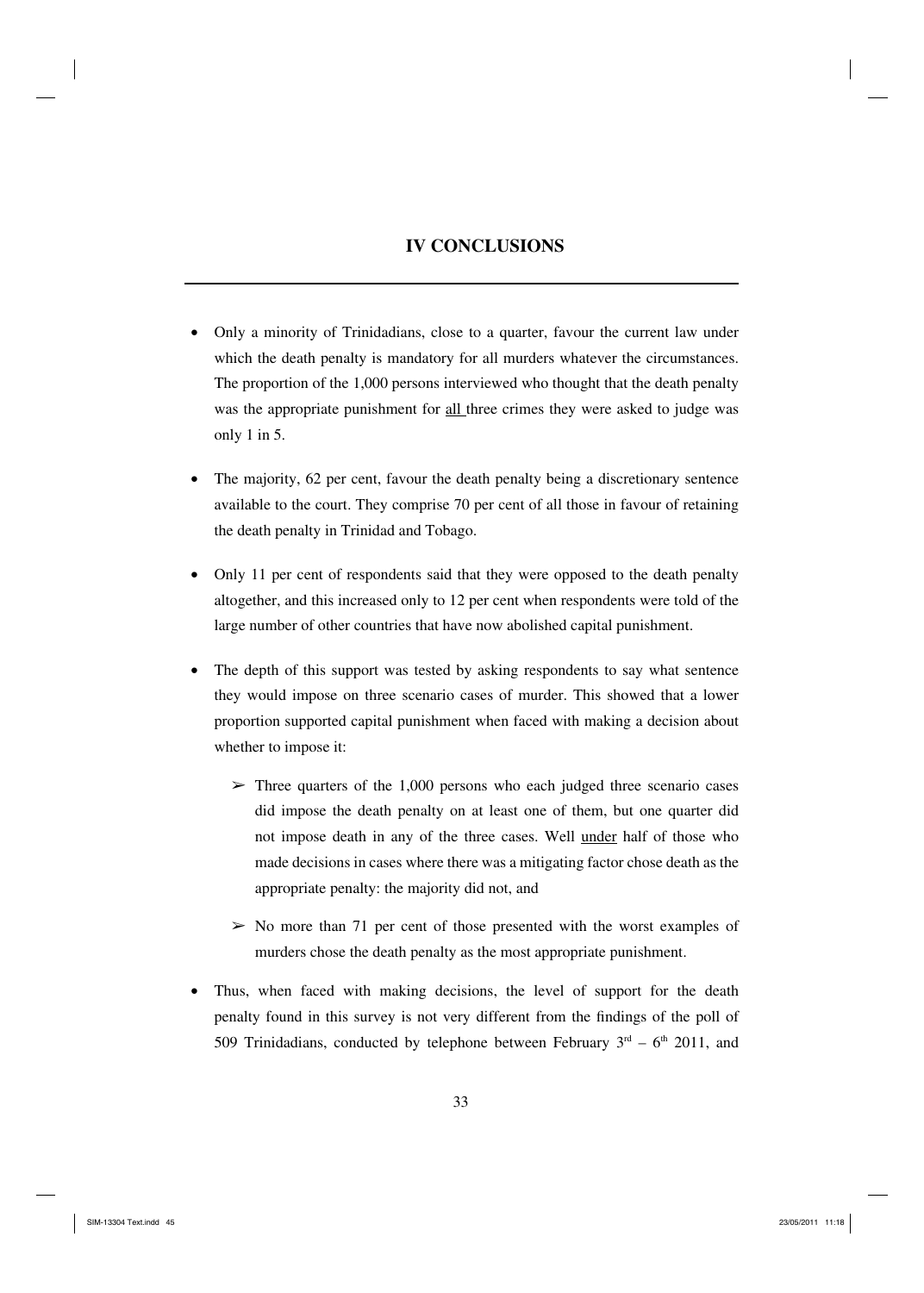commissioned by the ANSA McAL Psychological Research Centre of the University of the West Indies St Augustine, which found that 19 per cent were not in favour of the "resumption of hangings in Trinidad and Tobago": 72 per cent said 'Yes' and 9 per cent that they 'don't know'.21

- The main reason given for regarding the death penalty as the appropriate punishment for murder in the cases that the interviewees were asked to judge was retributive  $- a$ deserved punishment for taking a life. This was reflected in the fact that when asked whether they would continue to support the death penalty if it were proven that innocent people had in fact been executed, a large proportion said no. Indeed, overall support for capital punishment if this were to be the case would be a mere 35 per cent of the population: a far cry from the 89 per cent who claimed that they favoured it.
- $\bullet$  Five findings support the conclusion that deterrence of others is not, as many politicians in Trinidad and Tobago according to press reports appear to believe, an important reason why members of the public support the death penalty.<sup>22</sup>
	- $\triangleright$  First, those who favoured the mandatory death penalty placed deterrence of others very low down on their list of reasons: well below retribution.
	- $\geq$  Second, when asked what their view would be if the death penalty were shown by new scientific evidence not to have an extra deterrent effect above long imprisonment, the majority of supporters of capital punishment, especially of the mandatory death penalty, said that this information would not make them change their mind.
	- $\triangleright$  Third, that when they were asked to judge scenario cases and to give their reasons for choosing a death sentence as the appropriate punishment only a tiny proportion (just over one per cent) spontaneously mentioned its likely restraining effect on others.

<sup>&</sup>lt;sup>21</sup> 'Govt gets support from the people... Bring back hangings,' Trinidad Guardian Opinion Poll conducted by UWI Psychological Research Centre, *Sunday Guardian,* February 20, 2011, pp. A6-A7.

<sup>&</sup>lt;sup>22</sup> See http://www.trinidadexpress.com/news/\_Death\_penalty\_will\_be\_a\_deterrent\_-101136414.html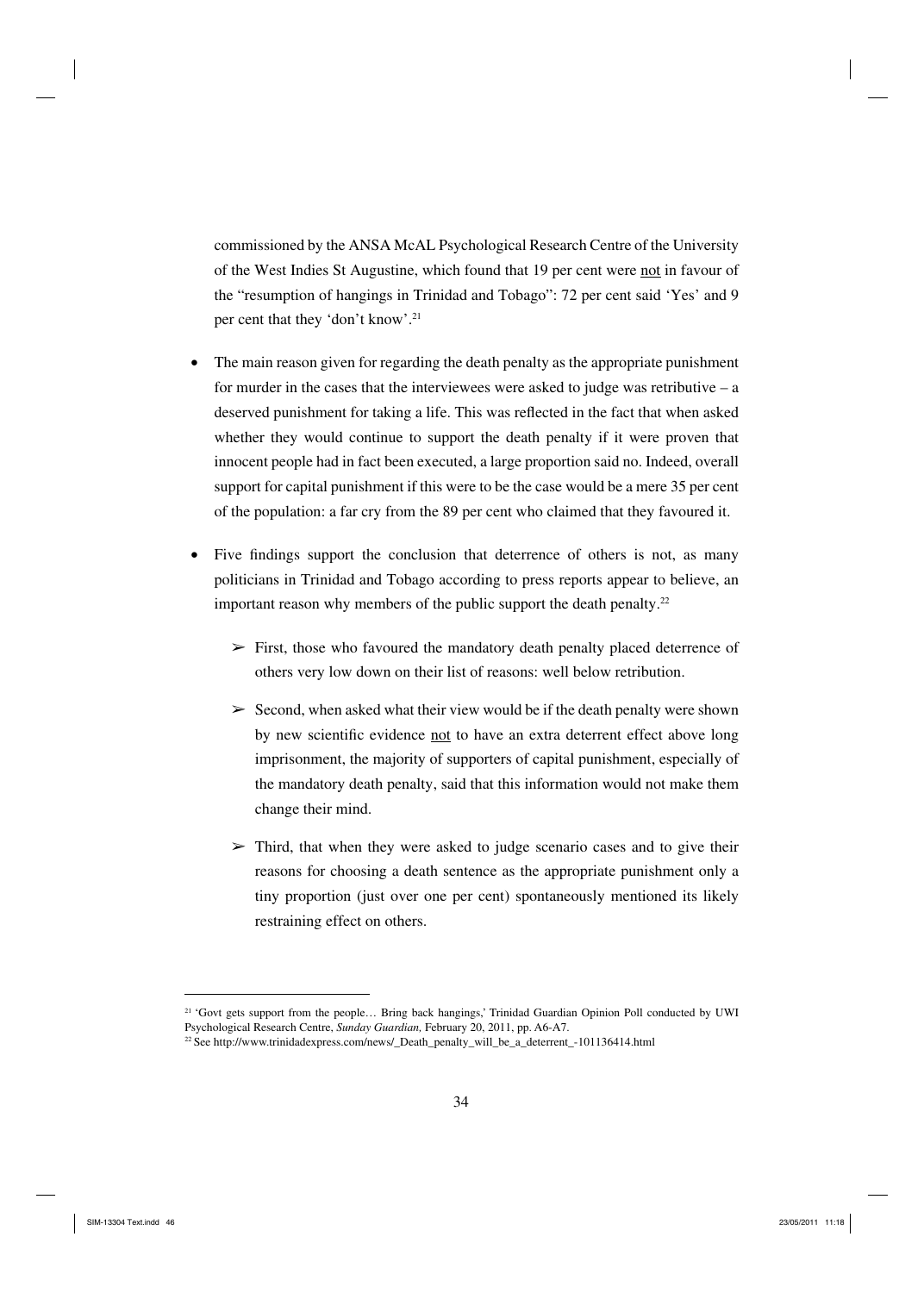- $\geq$  Fourth, supporters of the death penalty were in favour of retaining it even though three-quarters of them thought that it would be easier to convict persons of murder if it were to be abolished.
- $\triangleright$  Fifth, when asked which of several policies they thought would be the most effective in controlling violent crime leading to death, only just over a third (36%) of those who favoured the mandatory death sentence stated *'a greater number of executions of murderers'*, and the proportion among all 1,000 respondents was only about one in five  $(21\%)$ . The most favoured approach was through social policies that would provide better moral education for young people.

It is clear that at present the majority of Trinidadians favour a discretionary death penalty. The findings reveal that a majority of persons interviewed did not support the use of the death penalty in all cases involving violent robbery, planned domestic murders, or drug/gang killing, preferring to take into account mitigating factors, such as age, severe provocation and previous good character. This suggests that they would be unlikely to favour a mandatory system even for a smaller class of murders defined rigidly by statute, such as those involved in the commission of a violent felony. Thus, the findings from this public opinion survey, when taken in conjunction with the two previous studies on the use of the mandatory death penalty for murder in Trinidad and Tobago, strongly support the abolition of the mandatory penalty and its replacement for the time-being until full abolition may be achieved, by a fairer and more parsimonious discretionary system.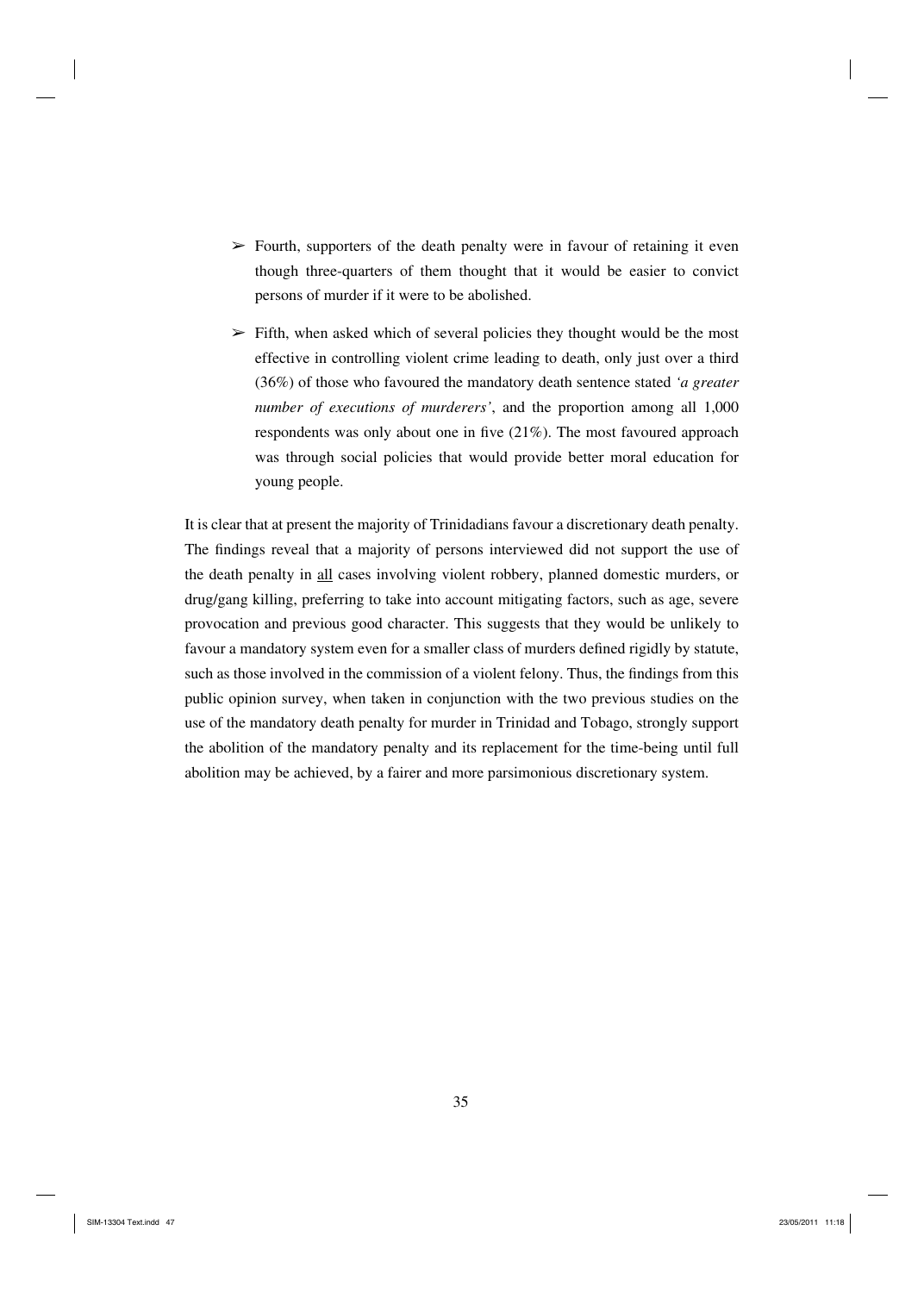# **APPENDIX 1: A NOTE ON THE METHODS USED**

#### **The survey interview**

The interview schedule used for this survey (see Appendix 2) was initially designed by Roger Hood, then pre-tested by Florence Seemungal in Trinidad, and finally jointly agreed after consultation with several experts. The questions asked and the use of scenario cases and several other questions, suitably adapted to the situation in Trinidad, drew in part on other surveys on this subject, including the recently conducted largescale public opinion survey on the death penalty in China, carried out by the Max-Planck Institute for Foreign and Comparative Criminal Law in Freiburg -I -Br Germany to which Roger Hood had been consultant.<sup>23</sup> Valuable suggestions in relation to the questions asked were received from Dr Dietrich Oberwittler of the Max-Planck Institute, Professor Michael Radelet of the University of Denver, Professor Julian Roberts of the Centre for Criminology, University of Oxford, Professor Barry Mitchell of Coventry University and Tracy Robinson and Douglas Mendes SC, of the Faculty of Law University of the West Indies.

The allocation of the scenario cases to respondents needs some explanation. The three types case chosen (one involving a robbery-murder, another being a domestic-related murder, and the third involving an execution type murder related the illegal drug trade) each had an example in which there was a potential mitigating factor(s), and another example in which there was no mitigating factor but a potential aggravating factor(s): six scenarios in all. Half the interviewees were to be asked to judge a mitigating example of a case, and half to judge an aggravating example. In order to ensure that the overall responses were not affected by the order in which these examples were dealt with (someone who had judged a mitigating example of one case followed by an aggravating example of another case might react differently from someone who first received an aggravating example followed by a mitigating example), the cases were divided into eight categories representing the possible combinations of cases, and then randomly allocated to respondents in order of the interviewing sequence, thus:

- 1. Mitigating robbery, mitigating domestic, mitigating drug murder
- 2. Mitigating robbery, mitigating domestic, aggravating drug murder
- 3. Mitigating robbery, aggravating domestic, mitigating drug murder
- 4. Mitigating robbery, aggravating domestic, aggravating drug murder
- 5. Aggravating robbery, mitigating domestic, mitigating drug murder
- 6. Aggravating robbery, aggravating domestic, mitigating drug murder
- 7. Aggravating robbery, mitigating domestic, aggravating drug murder
- 8. Aggravating robbery, aggravating domestic. Aggravating drug murder

<sup>23</sup> See Dietrich Oberwittler and Shenghui Qi (2009), *Public Opinion on the Death Penalty in China. Results from a General population Survey Conducted in Three Provinces in 2007/08* (Forschung Aktuell/research in brief 41). Freiburg: Max Planck Institute for Foreign and International Criminal Law at http://www.mpicc.de/ww/en/pub/ forschung/forschungsarbeit/kriminologie/death\_penalty.htm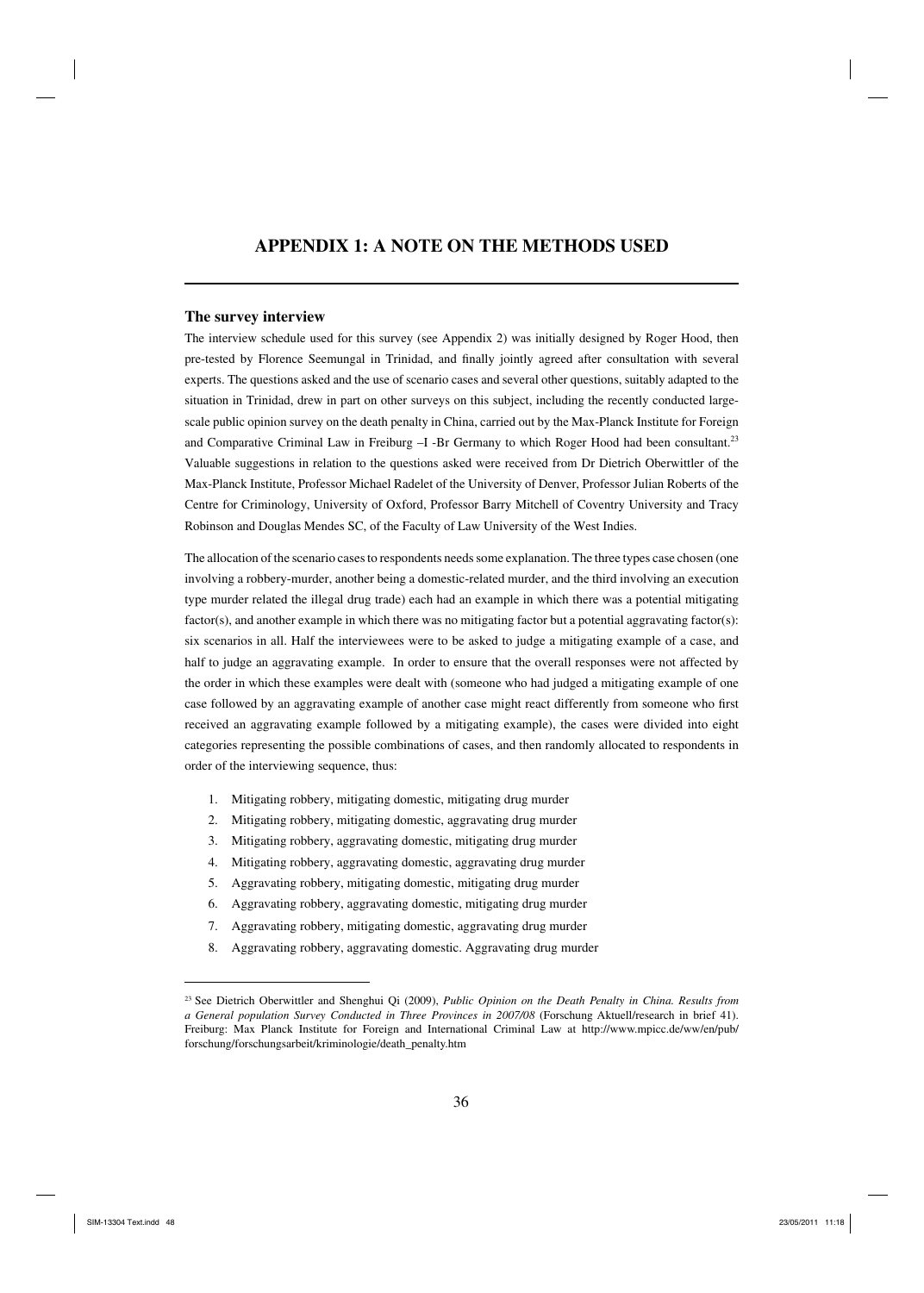These 8 clusters of cases were successfully allocated so that each example was judged by half the respondents.

Similarly, the two scenarios used in the question about joint-enterprise were allocated to respondents sequentially, so that half the sample received one, and half received the other. These cases were adapted to fit the Trinidadian situation from similar cases used in a study of public opinion on murder in England and Wales, carried out by Professors Mitchell and Roberts.<sup>24</sup>

#### **Fieldwork:**

The fieldwork was conducted by Market Facts and Opinions over a five-week period – November  $16<sup>th</sup>$  – December  $16<sup>th</sup>$ , 2010. The interviews were conducted by four teams which consisted of four interviewers and one supervisor.

#### **Sample design:**

It was decided to collect 1,000 interviews, which we calculated would yield a low confidence interval of 3.0 with a confidence level of  $95\%$ .

Market Facts & Opinions divided the country into nine broad geographic areas:

- 1. West Port of Spain
- 2. POS to San Juan
- 3. Mid East West Corridor
- 4. Far East
- 5. North Central
- 6. Other Central
- 7. San Fernando & East
- 8. South
- 9. Deep South

From these nine broad areas, locations were chosen by MFO using a multi stage process based on the county/ward/village/neighbourhood data and maps supplied by the Central Statistical Office (CSO). This ensured that the distribution of the sample was representative of the geographic distribution of the national population. The selection of neighbourhoods was based on the need for the sample to be representative of the Central Statistical Office's ethnicity breakouts. From these nine broad areas, locations are chosen based on the regional corporation/municipality/district//neighbourhood/street data. This information was supplied by the Government - Central Statistical Office (CSO) and MFO provided the interviewing teams

<sup>24</sup> Barry Mitchell and Julian Roberts, *Public opinion and sentencing for murder: An empirical investigation of public*  knowledge and attitudes in England and Wales, at http://www.nuffieldfoundaton.org/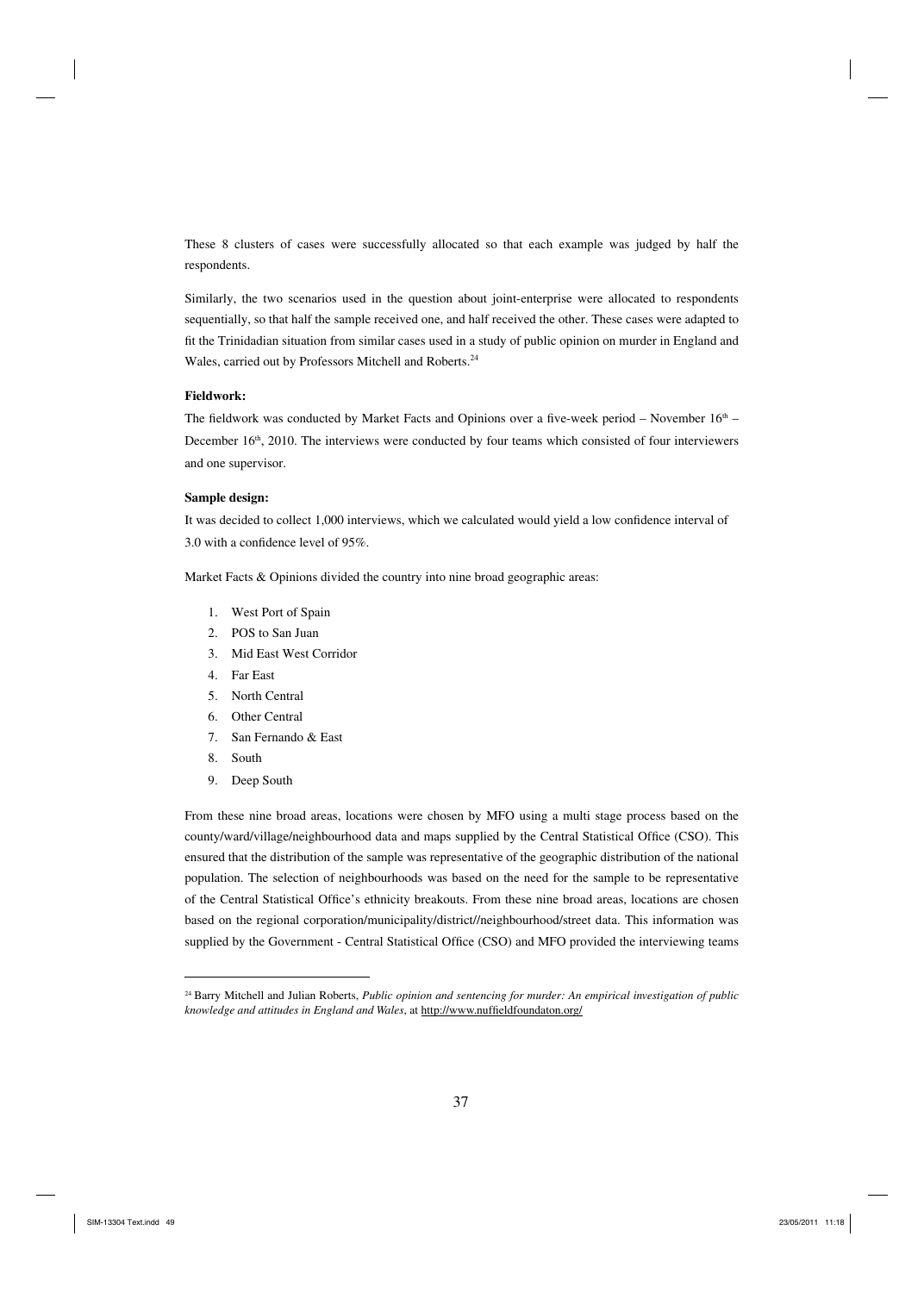with CSO maps with the specified streets. The actual neighbourhoods were chosen using a "random number generator" computer programme. The programme randomly selected districts, which suit the ethnicity criteria, which in this case would match the national ethnicity breakdown. This ensured randomness and eliminated any bias that the interviewer might introduce.

After the neighbourhoods were selected the interviewing teams were sent to the specific streets. At the team briefing, the teams were given the list of neighbourhoods and quotas as to how many interviews were to be conducted in the specific neighbourhoods. The list of neighbourhoods also identified how many of each of the questionnaire versions (see above) were to be completed in the area. Supervisors were also given maps of the neighbourhoods so that they were aware of the streets which would be visited.

| Loc            |             | Location                  | <b>SES</b> | Quota |
|----------------|-------------|---------------------------|------------|-------|
| Code           |             |                           |            |       |
|                | West of POS | Bayshore / Westmoorings   | H          | 10    |
|                |             | Champs Elysees / Fairways | H          | 10    |
| $\overline{1}$ |             | Haleland Park / Moka      | H          | 10    |
| $\overline{1}$ |             | Four Roads, Diego Martin  | Mid        | 20    |
| 1              |             | Diamond Vale              | Mid        | 20    |
|                |             | Petit Valley              | Low        | 15    |
|                |             | St. James                 | M-Low      | 20    |
| ' 1            |             | Belmont                   | Low        | 20    |

For example – A sample of Team 1's neighbourhoods and quotas:

Households within the selected neighbourhoods were chosen by the field supervisor, using the random walk method, which, in turn, was dependent on the number of households to be surveyed in a given neighbourhood. In other words, if there were 20 households in a neighbourhood and the quota was 10, then every second house was surveyed.

#### **Respondent selection:**

Respondents were selected based on the 'next birthday' method. Once the selected household was identified, interviewers asked to speak to the member of the household who was over the age of 18 years and who would be celebrating a birthday next. If this person was not available, the interviewer made a note as to when would be a convenient time to return to the household to conduct the interview. It the targeted person was either unavailable after a call-back or refused to be interviewer the interviewer was instructed to select a substitute either from the same household (from amongst persons 18-65 who had the second next close birthday) or from another randomly selected household on the street selected for interviewing. No more than one interview was conducted per household. Records were kept of the results of every household visited as discussed in the section on quality control.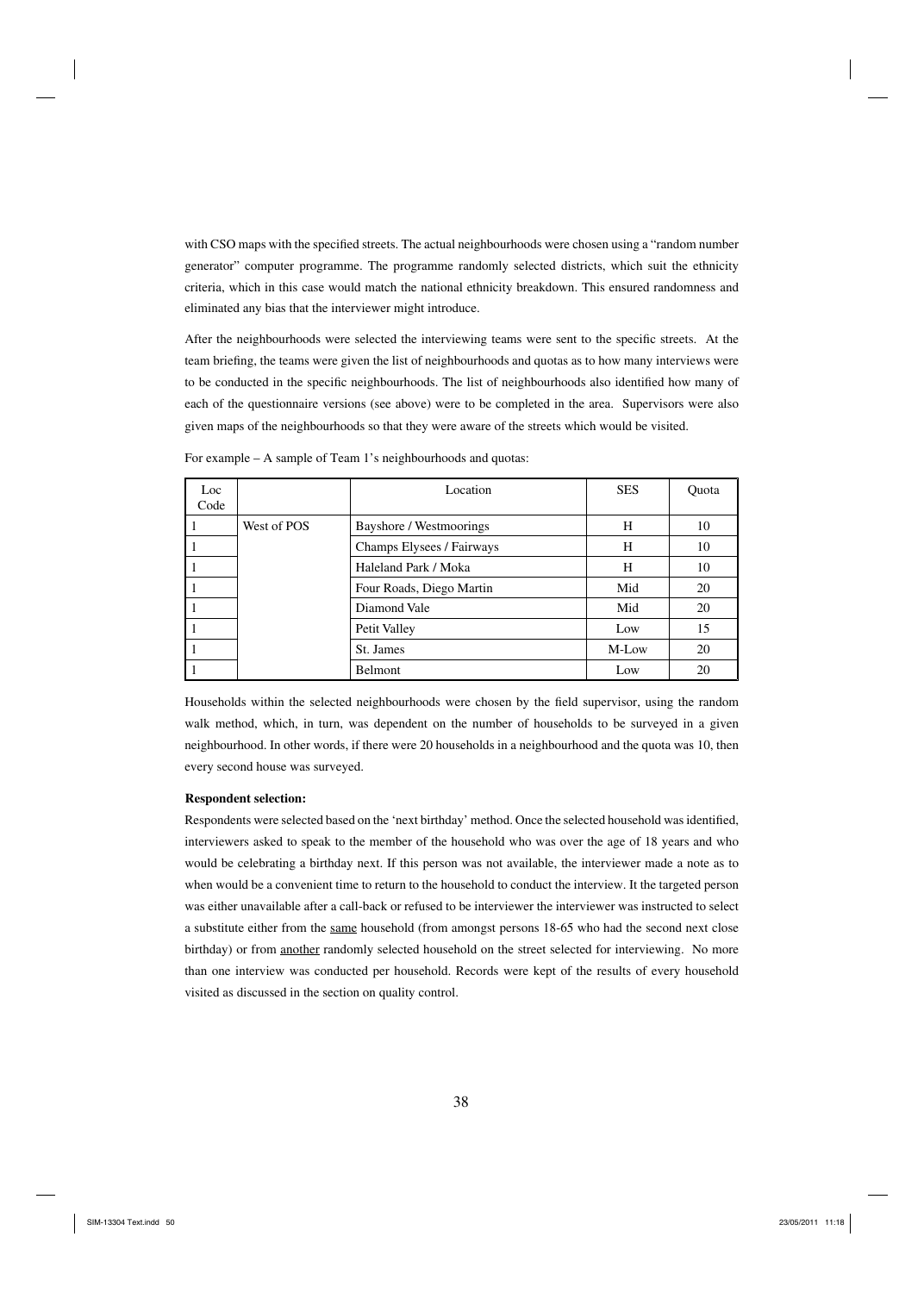#### **Interviewer training:**

The teams, both interviewers and supervisors, attended a questionnaire briefing at which Florence Seemungal and Erna Kirk, the project manager assigned to the study, conducted the questionnaire briefing. Dr. Seemungal instructed the teams on the correct interview procedure using questionnaire samples. Erna Kirk explained the basic field guidelines. After the briefing session, the teams were paired and conducted one-on-one interviews amongst themselves. The questionnaires were reviewed and all concerns and questions were addressed by Dr Seemungal. Subsequently, after the first batch of interviews had been conducted by each team, they were reviewed by Ms. Kirk and any errors and concerns were dealt with.

#### **Quality control:**

Supervisors were responsible for ensuring that questionnaire was conducted accurately and that basic field procedure was adhered to. In addition, the supervisor was required to stay with his/her team throughout the administration of the questionnaires, and to conduct the initial field pre-edit of the questionnaire. Supervisors were also required to validate a proportion of the questionnaires in the field by visiting the respondent in order to ensure the interview had been conducted. The supervisors were required to report to the office on a daily basis in order to identify any problems or issues which may have occurred on the field. Another proportion of questionnaires were validated by in-office staff. Respondents were contacted by telephone in order to ensure that the interview was in fact conducted. After the validation period Dr. Seemungal reviewed the 1000 completed interview schedules and further queries regarding failure of the interviewers to ask questions on the schedule or items of information that were either missing or not re-coded on the interview schedule were identified by Dr. Seemungal. This was brought to the attention of MFO's staff members who followed up with those respondents who provided a contact number. This process ensured that as little information as possible was missing from the interview schedules.

#### **Response rate and reliability:**

Altogether the interviewing teams approached 1,530 persons to obtain 1,000 interviews: a highly satisfactory response rate of 65.4 per cent.

The data below, showing the proportion of persons in the sample with various characteristics compared with the proportion in the general population of Trinidad demonstrates that the sampling method used by MFO was very successful in ensuring that this survey of 1,000 Trinidadians was representative of the population of the country.<sup>25</sup>

<sup>&</sup>lt;sup>25</sup> We are most grateful to Kimberley Philip, Director of MFO, for providing this data and for her draft on which this note has drawn.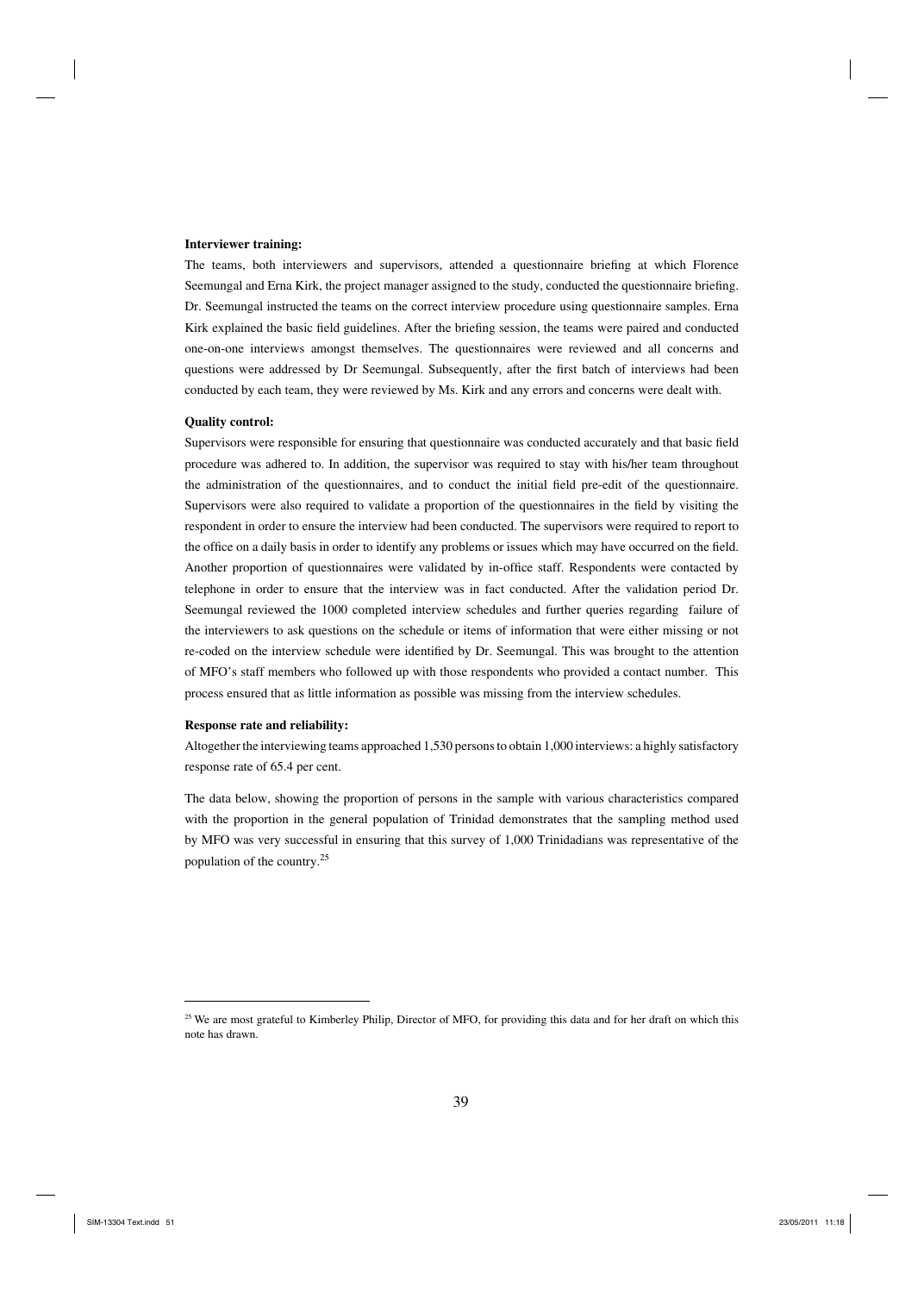| Source:<br>CSO 2000 Census | Count within the<br><b>Trinidadian population</b> | % of total population | % of total<br>sample of 1,000 |  |
|----------------------------|---------------------------------------------------|-----------------------|-------------------------------|--|
| Gender                     |                                                   |                       |                               |  |
| Male                       | 606,283                                           | 50%                   | 49%                           |  |
| Female                     | 601,999                                           | 50%                   | 51%                           |  |
| <b>TOTAL</b>               | 1,208,282                                         | $100\%$               | $100\%$                       |  |
| Age                        |                                                   |                       |                               |  |
| 18 - 24 years              | 169,143                                           | 22%                   | 21%                           |  |
| $25 - 34$ years            | 213,725                                           | 25%                   | 24%                           |  |
| $35 - 44$ years            | 189,980                                           | 22%                   | 25%                           |  |
| $45 - 55$ years            | 130,611                                           | 15%                   | 18%                           |  |
| $55 - 65$ years            | 83,116                                            | 10%                   | 12%                           |  |
| <b>TOTAL</b>               | 786,575                                           | 100%                  | $100\%$                       |  |
| <b>Ethnicity</b>           |                                                   |                       |                               |  |
| African                    | 459,147                                           | 38%                   | 37%                           |  |
| East Indian                | 483,313                                           | 40%                   | 42%                           |  |
| Mixed/Other                | 265,822                                           | 22%                   | 21%                           |  |
| <b>TOTAL</b>               | 1,208,282                                         | 100%                  | $100\%$                       |  |
| Location                   |                                                   |                       |                               |  |
| West of Port of Spain      | 144,994                                           | 12%                   | 13%                           |  |
| Port of Spain to San Juan  | 157,077                                           | 13%                   | 14%                           |  |
| Mid East-West Corridor     | 205,408                                           | 17%                   | 18%                           |  |
| Far East                   | 60,414                                            | 5%                    | 6%                            |  |
| North Central              | 120,828                                           | 10%                   | 10%                           |  |
| Other Central              | 108,745                                           | $9\%$                 | 9%                            |  |
| San Fernando East          | 108,745                                           | 9%                    | 9%                            |  |
| San Fernando South         | 132,911                                           | 11%                   | 11%                           |  |
| Deep South                 | 120,828                                           | 10%                   | $10\%$                        |  |
| Tobago                     | 48,331                                            | 4%                    | $0\%$                         |  |
| <b>TOTAL</b>               | 1,208,282                                         | 100%                  | $100\%$                       |  |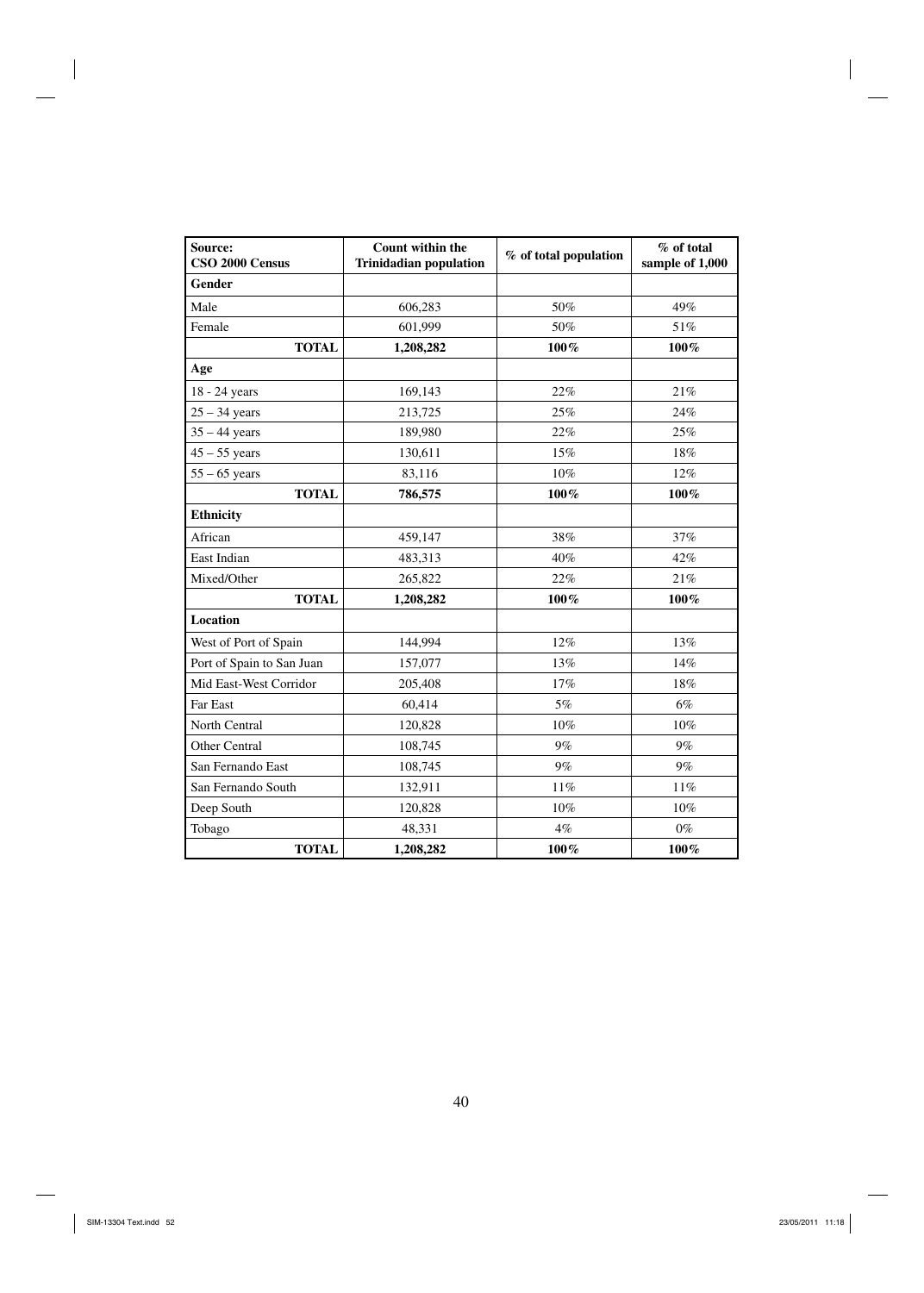# **APPENDIX 2 THE INTERVIEW SCHEDULE**

#### **INTERVIEWER INSTRUCTIONS:**

| -<br>U<br>.<br>---<br>----<br>the contract of the contract of the contract of<br>$\sim$ |
|-----------------------------------------------------------------------------------------|
|-----------------------------------------------------------------------------------------|

#### **Please introduce yourself and the project as follows:**

I am from Market Facts and Opinions, a well-known Trinidadian company that has surveyed the opinions of people in Trinidad on a number of issues important to the community.

We are now carrying out, on behalf of the Death Penalty Project and the Rights Advocacy Project of the Faculty of Law of the University of the West Indies, an important survey of the opinions of the public on the use of the death penalty in Trinidad.

It has the full backing of the UWI Law Faculty. This is your chance to contribute to the debate. Your views will be greatly valued.

The interview will take about half an hour at the most.

May I speak with the person in your household who is aged between 18 and 65 and whose birthday is next?

# S1. **IF UNAVAILABLE, THANK, CIRCLE NEXT AVAILABLE NUMBER & MOVE TO NEXT CONTACT**

|      |                      |    |              |    |     |     | o  | 10 |    |    |    | 14 | 15 | 16  | 17 | 18  | 19 | 20  | 21<br><u>_</u> | $\sim$ | 23 | 24 |    |
|------|----------------------|----|--------------|----|-----|-----|----|----|----|----|----|----|----|-----|----|-----|----|-----|----------------|--------|----|----|----|
| 26 l | $\mathcal{L}$<br>ا ت | 28 | $20^{\circ}$ | 30 | ے ر | 55. | 34 | 35 | 36 | 37 | 38 | 39 | 40 | -41 | 42 | -43 | 44 | -45 | 46             | 47     | 48 | 49 | 50 |

I assure you that everything that is told to me will be treated as **COMPLETELY CONFIDENTIAL** to the research project. I guarantee absolutely that nothing will be published in the final report that could identify you personally, nor will any personal details be stored on a computer by the researchers.

If you don't understand something I ask please do not hesitate to tell me. I will then explain the meaning of the question to you.

#### **INTERVIEW FIELD NOTES**

#### **Please write legibly in the spaces provided or tick the number where necessary.**

History of Interview:

| Date of First Approach                                | $^{\prime}$ 10 | <b>Outcome</b> |  |
|-------------------------------------------------------|----------------|----------------|--|
| Date of Second Approach,<br>if applicable             | $^{\prime}$ 10 | <b>Outcome</b> |  |
| Number of Persons in the<br><b>Targeted Household</b> |                |                |  |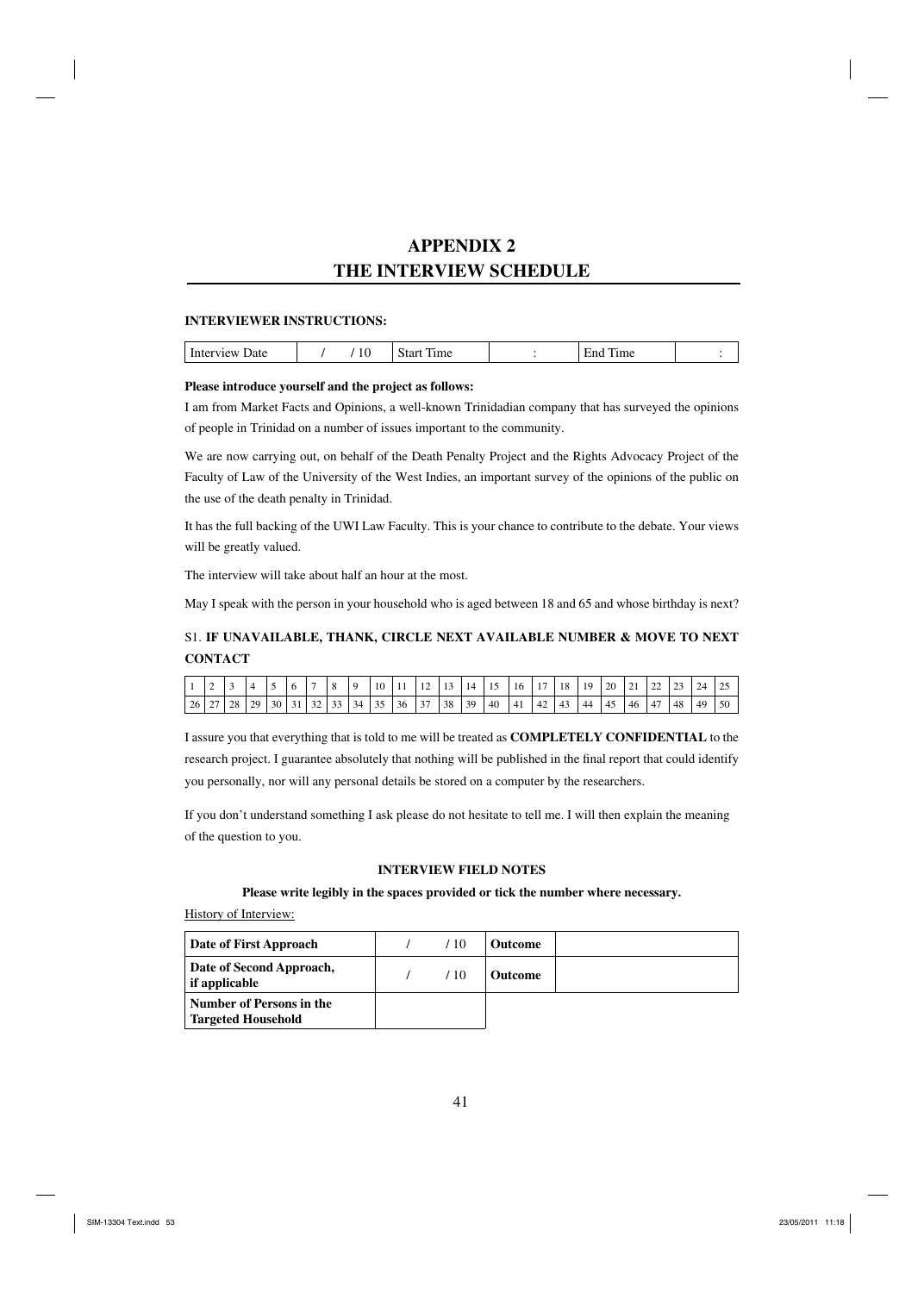|                      | The initially targeted person in the survey?          |  |  |     |  |  |  |  |  |
|----------------------|-------------------------------------------------------|--|--|-----|--|--|--|--|--|
| <b>Is Respondent</b> | A substitute from another household chosen at random? |  |  |     |  |  |  |  |  |
|                      | At interview site<br>Date of validation               |  |  | 710 |  |  |  |  |  |
| Interview validated  | Date of validation<br>Via telephone                   |  |  | 710 |  |  |  |  |  |
|                      | Interview not validated                               |  |  |     |  |  |  |  |  |

Which of the following adjectives best describes the respondent's behaviour to the questions asked during the interview?

- 1. Collaborative
- 2. Reluctant
- 3. Passionate/Emotional
- 4. Nonchalant/Not too involved /Matter of fact

Interviewer please use the space provided below to add further field notes or areas of concern that **arose during the interview session.**

……………………………………………………………………………………………………………….

#### Q1**. ASK ALL**: How interested are you in the issue of death penalty in Trinidad and Tobago?

| Very interested | Interested | Not very interested | Not interested at all |
|-----------------|------------|---------------------|-----------------------|
|                 |            |                     |                       |

Q2. **ASK ALL:** How well informed are you/ How much do you know about the use of the death penalty in Trinidad and Tobago?

| Very well informed/ | Ouite well informed/                | Not well informed/know | Know nothing about it |
|---------------------|-------------------------------------|------------------------|-----------------------|
| know a great deal   | know something about it $\parallel$ | little about it        |                       |
|                     |                                     |                        |                       |

Q3. **ASK ALL:** How often have you talked with other people about the issue of the death penalty?

| Several/many times a year   At least once in a year   Less than once a year |  | I never talk about it |
|-----------------------------------------------------------------------------|--|-----------------------|
|                                                                             |  |                       |

#### **READ THE NEXT QUESTION TO ALL BUT ALSO SHOW IT ON THE CARD**

#### **SHOWCARD**

The law in Trinidad and Tobago is that everyone who is convicted of a murder (*that means deliberately killing with intent or intending to do grievous bodily harm to someone who then dies),* regardless of the circumstances in which the crime took place, and regardless of their personal character and prior criminality, must be sentenced to death. The judge has no discretion. This is called the mandatory death sentence.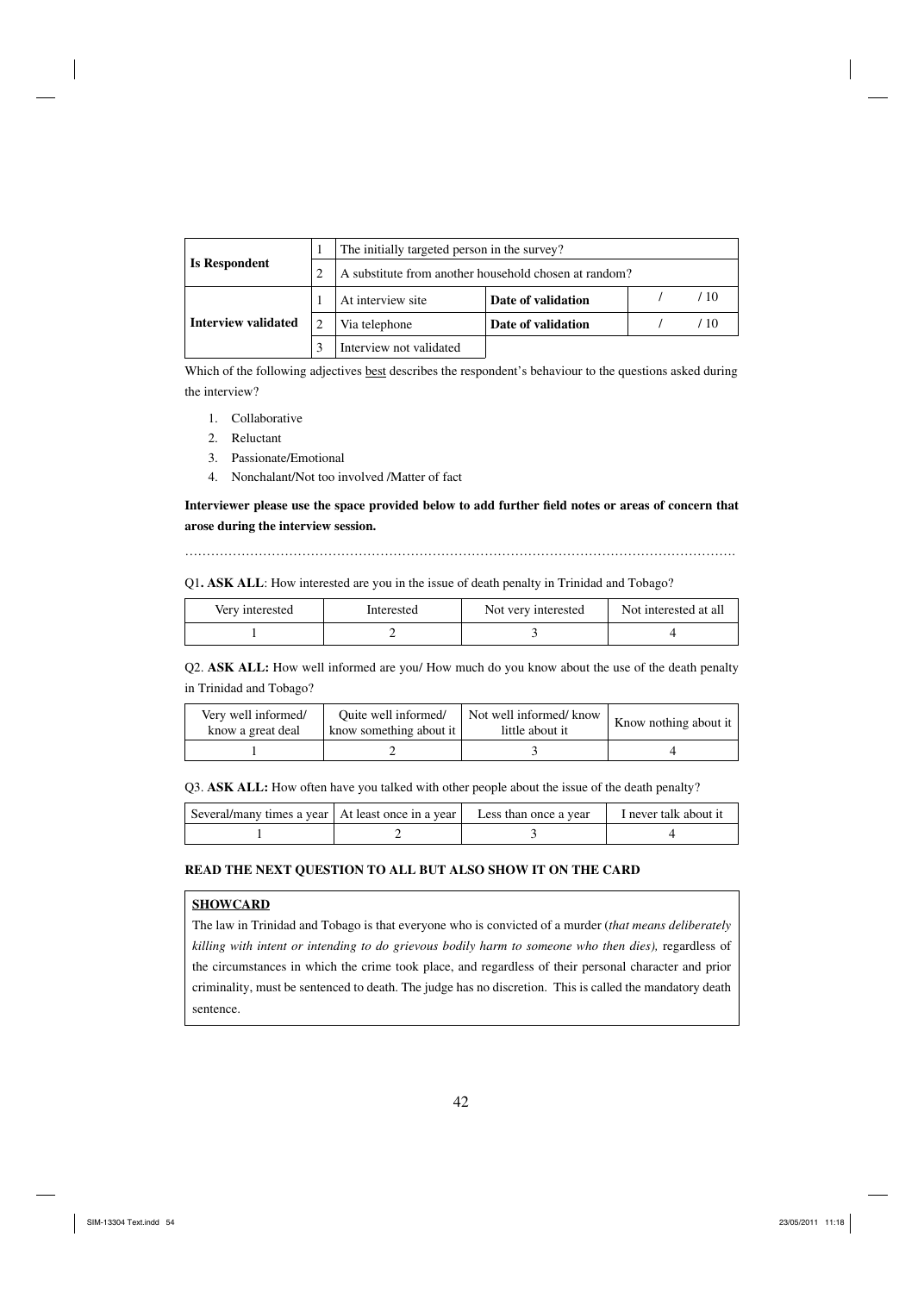Q4. **ASK ALL:** Do you agree with this? OR Do you think that the judge should be given some discretion based on the circumstances *of the offence and/or the offender* to decide whether to sentence a person convicted of murder to death?"

|   | I agree with the mandatory death sentence for murder.                                                                                                                                                                                       | <b>GO TO Q5</b>  |
|---|---------------------------------------------------------------------------------------------------------------------------------------------------------------------------------------------------------------------------------------------|------------------|
|   | I am in favour of the death penalty but it should NOT be mandatory, the judge<br>should have discretion whether or not to sentence someone convicted of murder<br>to death, depending on the circumstances of the offence and the offender. | <b>GO TO 07</b>  |
| 3 | I am completely against the death penalty and would like to see it abolished.                                                                                                                                                               | <b>GO TO 012</b> |
| 4 | I don't know/I have no opinion either way.                                                                                                                                                                                                  | <b>GO TO 08</b>  |

**ASK QUESTIONS 5 and 6 ONLY TO RESPONDENTS WHO CHOSE OPTION 1 TO Q 4 (I agree with the mandatory death sentence for murder).** 

Q5. How strongly do you agree with the mandatory death penalty for all convicted of murder?

| I agree with it very strongly                                                   |
|---------------------------------------------------------------------------------|
| I don't feel very strongly but I still prefer it to giving the judge discretion |

Q6. What are the main reasons why you agree with the mandatory death sentence for murder?

**SHOW CARD. If there is more than one reason please put the most important first (1), the next second (2) etc.**

| <b>MAIN REASONS</b>                                                                        | <b>RANK</b> |
|--------------------------------------------------------------------------------------------|-------------|
| Murder is murder: Everyone who commits a murder should be treated the same otherwise       |             |
| it would be unfair.                                                                        |             |
| Unless the punishment is certain, with no exceptions, it will not be a powerful deterrent. |             |
|                                                                                            |             |
| There can be no excuses for murder <u>everyone</u> found guilty of it deserves to die.     |             |
| Judges vary too much in how they treat similar cases.                                      |             |
| This is the only way to make sure that all people who have had a close relative murdered   |             |
| can receive satisfaction.                                                                  |             |

## **ASK Q7 ONLY TO THOSE WHO CHOSE OPTION 2 TO Q4 (… it should not be mandatory).**

Q7. What are the main reasons why you disagree with the mandatory death sentence for murder?

SHOW CARD. If there is more than one reason please put the most important first (1), the next **second (2) etc.**

| <b>MAIN REASONS</b>                                                                      | <b>RANK</b> |
|------------------------------------------------------------------------------------------|-------------|
| Circumstances differ: not everyone who commits a murder deserves to die.                 |             |
| Some people who commit a murder deserve another chance, they can be rehabilitated.       |             |
| The death penalty should be reserved only for those that have committed the most heinous |             |
| or gruesome murders.                                                                     |             |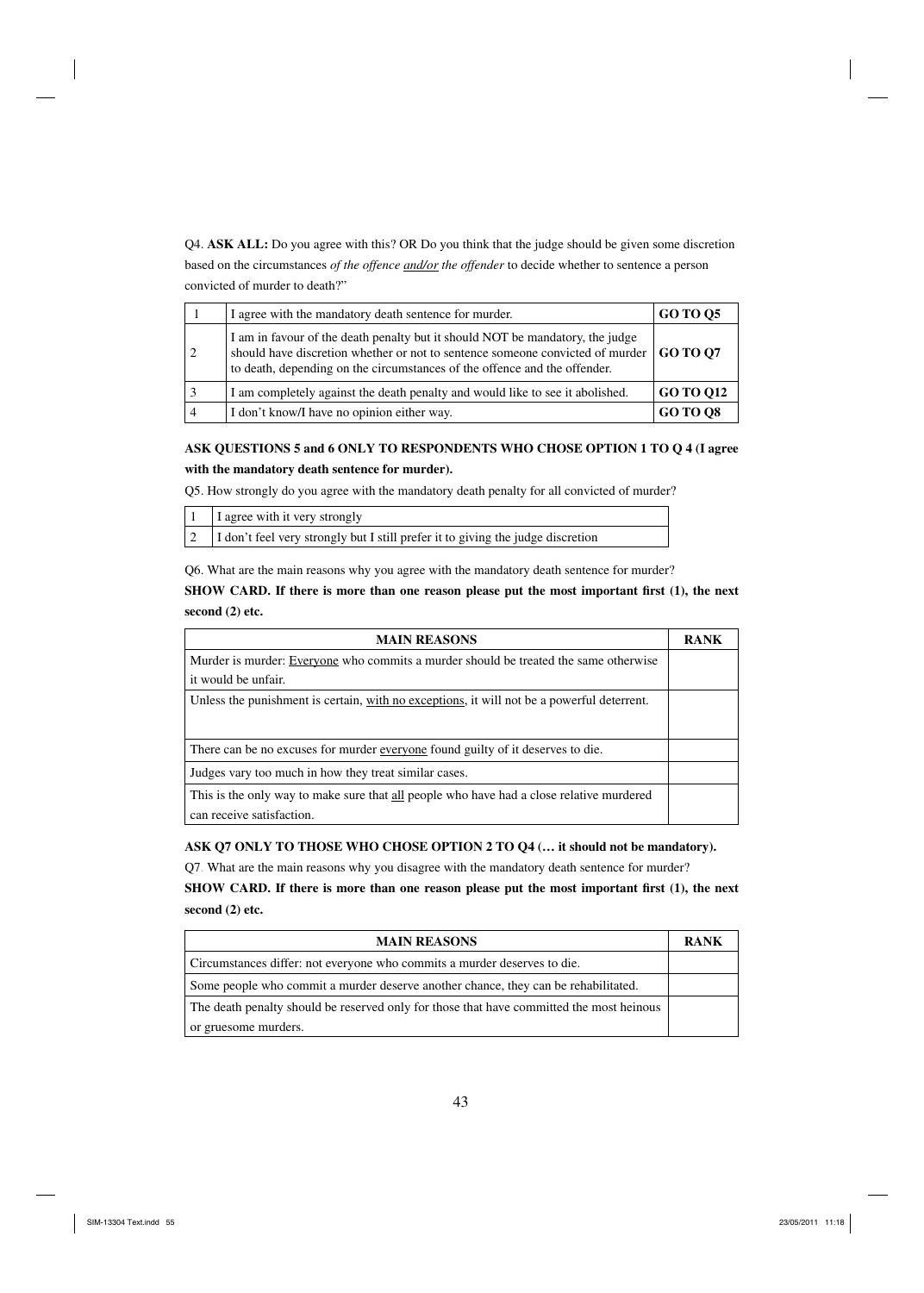| The death penalty should be reserved only for those who could never be rehabilitated. |  |
|---------------------------------------------------------------------------------------|--|
| Mitigating circumstances should always be taken into account.                         |  |

# **ASK QUESTIONS 8-10 ONLY TO THOSE PERSONS WHO SAID THAT THEY ARE IN FAVOUR OF THE MANDATORY OR DISCRETIONARY DEATH SENTENCE FOR MURDER (I.E. SELECTED OPTION 1 OR 2 TO QUESTION 4) AND TO PERSONS WHO HAD NO OPINION EITHER WAY OPTION 4 TO QUESTION 4).**

Q8. Suppose that new scientific evidence proved that the death penalty was not a better deterrent than long imprisonment.

Would you then favour or oppose the use of the death penalty?

| I would still/then | I would still/then   I would still/then | I would still/then<br>strongly favour it   somewhat favour it   strongly oppose it   somewhat oppose it   haven't an opinion | I don't know/I |
|--------------------|-----------------------------------------|------------------------------------------------------------------------------------------------------------------------------|----------------|
|                    |                                         |                                                                                                                              |                |

Q9. Suppose that evidence becomes available to prove that innocent people have in fact sometimes been executed. Would you then favour or oppose the use of the death penalty

| I would still/then | I would still/then I I would still/then | I would still/then<br>strongly favour it   somewhat favour it   strongly oppose it   somewhat oppose it   haven't an opinion | I don't know/I |
|--------------------|-----------------------------------------|------------------------------------------------------------------------------------------------------------------------------|----------------|
|                    |                                         |                                                                                                                              |                |

Q10. More than half of the countries in the world have now abolished the death penalty completely and more are doing it every year.

Does this make any difference to your view on whether Trinidad and Tobago should follow this practice and abolish the death penalty completely, or not do so?

| Yes:     | Trinidad and Tobago should follow this practice and abolish the death penalty. |
|----------|--------------------------------------------------------------------------------|
| No:      | What other countries are doing is not relevant in Trinidad and Tobago.         |
| Not sure |                                                                                |

# **ASK ONLY THOSE PERSONS WHO SAID THAT THEY ARE IN FAVOUR OF THE MANDATORY DEATH SENTENCE FOR MURDER (I.E. SELECTED OPTION 1 TO QUESTION 4) OTHERWISE GO TO QUESTION 12.**

Q11. You said that you are in favour of the Mandatory Death Penalty, meaning that it is the only punishment that the judge can impose on someone convicted of murder.

Let me tell you that the mandatory death penalty has been abolished in other Caribbean countries or is in the process of being abolished leaving the decision whether to impose it for the very worst cases to the judge.

Does this make any difference to your view on whether Trinidad and Tobago should follow this practice and abolish the mandatory death penalty, or not do so?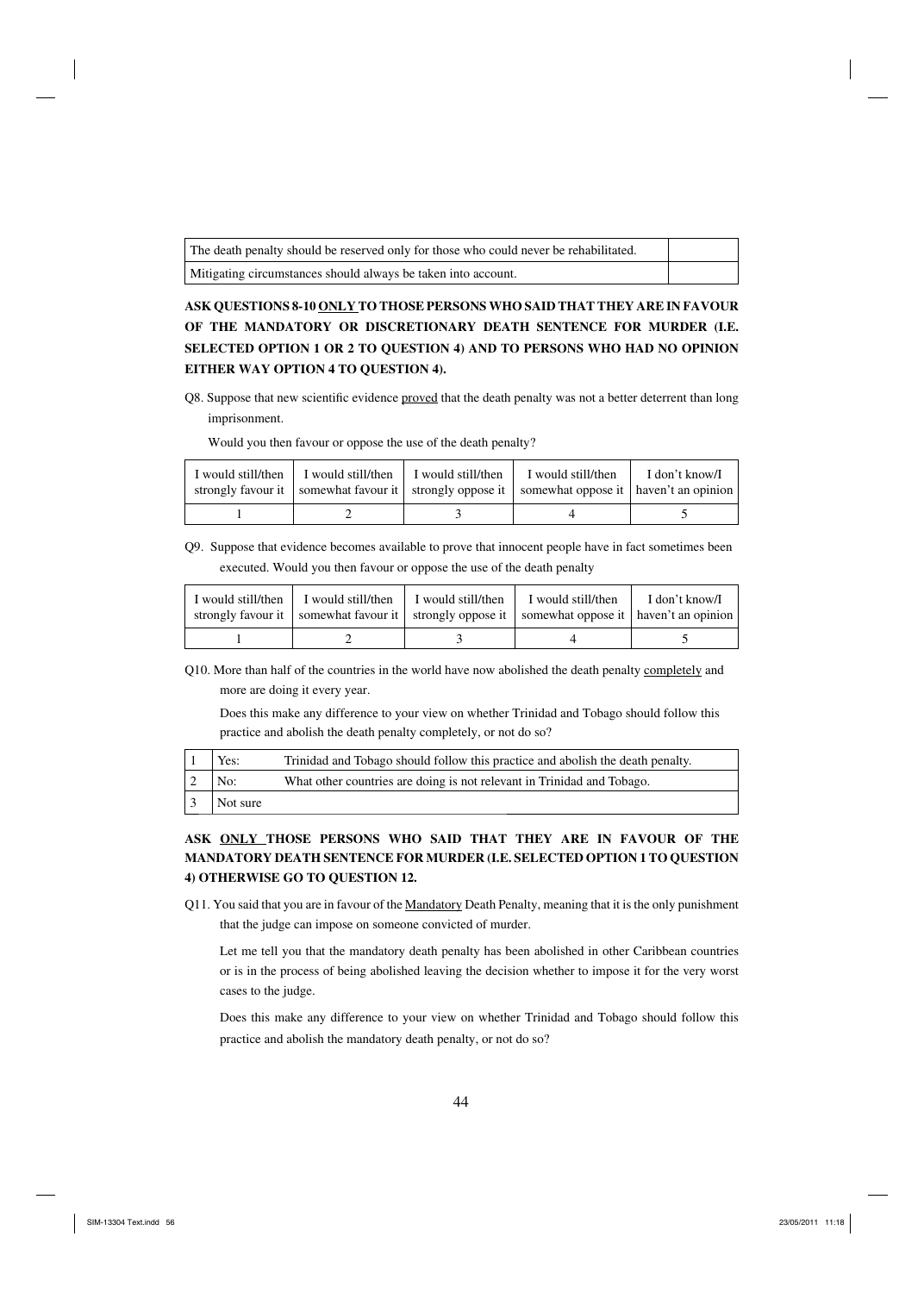| Yes:     | Should follow other Caribbean Commonwealth countries and abolish the mandatory<br>death penalty. |
|----------|--------------------------------------------------------------------------------------------------|
| No:      | What other Caribbean Commonwealth countries have done is not relevant in Trinidad<br>and Tobago. |
| Not sure |                                                                                                  |

Do you think that Trinidad and Tobago should follow this example?

#### **ASK ALL RESPONDENTS QUESTIONS 12-16:**

**People have different ideas about the sentences which should be given to offenders. You will now be presented with several case examples and be asked about your personal opinion in each case.**

Q12A. First Case: **Ask About case allocated: 1) OR 2).**

*1) A man robbed a local shop with a gun and killed the owner by shooting him in the head. He took away with him 200 dollars cash. He had not previously been convicted of any crime. He was convicted of murder.*

2) *A man robbed a local shop with a gun and killed the owner by shooting him in the head. He took away with him 200 dollars cash. He had previously been in prison twice for robbery. He was convicted of murder.*

Which sentence would you prefer/think he deserves? **SHOW CARD WITH RESPONSES**

| years in prison [RESPONDENT TO SPECIFY]<br>A sentence of                                                                              |
|---------------------------------------------------------------------------------------------------------------------------------------|
| Life imprisonment with the possibility of parole [eventual release under supervision] if found to<br>be no longer a danger to society |
| Life imprisonment without the possibility of ever being released                                                                      |
| Death sentence                                                                                                                        |
| Other (SPECIFY)                                                                                                                       |

**ACCORDING TO WHETHER THE INTERVIEWEE CHOSE THE DEATH PENALTY OR ANOTHER SENTENCE, ASK ALL:** Why did you/Why didn't you choose the death penalty?

……………………………………………………………………………………………………………..

12B. Second Case: **Ask about case allocated: 1) OR 2).**

1) A woman who had been abused by her husband for many years decided to kill him by poisoning his food. A neighbour discovered the death of the husband and reported it to the police. She was convicted of murder.

2) A woman deliberately poisoned her husband, who died, so that she could be free to live with her lover. She was convicted of murder.

Which sentence would you prefer/think she deserves? **SHOW CARD WITH RESPONSES (as above for 12A.**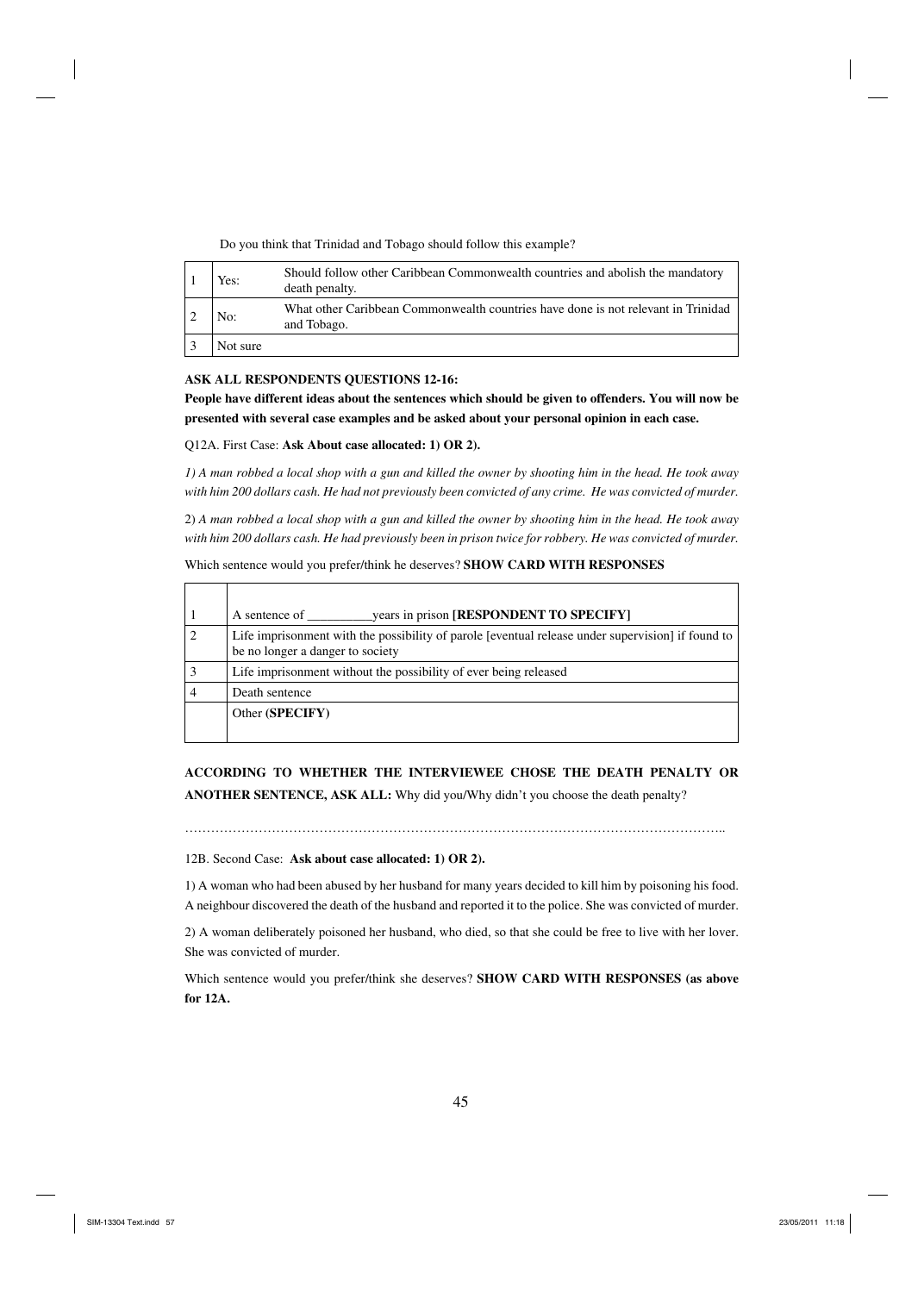### **ACCORDING TO WHETHER THE INTERVIEWEE CHOSE THE DEATH PENALTY OR**

**ANOTHER SENTENCE**: **ASK ALL:** Why did you/Why didn't you choose the death penalty?

#### Q12C. Third Case: **Ask about case allocated: 1) OR 2).**

1) A young man aged 19 deliberately shot dead a drug dealer who had failed to pay a debt. He had no previous convictions for violence and had said that he killed the victim on the orders of an older man. He was convicted of murder.

*2) A man aged 35 with previous convictions for violence and drug dealing deliberately shot dead a rival drug dealer who had failed to pay back a debt. He was convicted of murder.*

Which sentence would you prefer/think he deserves? **SHOW CARD WITH RESPONSES (as above for 12A**

**ACCORDING TO WHETHER THE INTERVIEWEE CHOSE THE DEATH PENALTY OR ANOTHER SENTENCE**: **ASK ALL:** Why did you/Why didn't you choose the death penalty?

Q13. If the death penalty were to be abolished what would you replace it with?

Please show respondent the flash card and ask them to put their preferences in order: **Record 1 against the most preferred option, 2 against the second option, 3 against the third option, and 4 against the least preferred option on the interview schedule:** 

| <b>MAIN REASONS</b>                                                                                                                                                                                                                                                                                                                                  | RANK |
|------------------------------------------------------------------------------------------------------------------------------------------------------------------------------------------------------------------------------------------------------------------------------------------------------------------------------------------------------|------|
| Life imprisonment with THE POSSIBILITY OF RELEASE IF THE PRISONER WAS<br>FOUND TO BE NO LONGER A RISK TO SOCIETY. THIS WOULD BE DETERMINED<br>BY AN INDEPENDENT BOARD consisting of a judge, a psychiatrist or psychologist, and<br>independent citizens with experience in the criminal justice system.                                             |      |
| Life Imprisonment with a minimum period in custody to be served imposed by the Judge<br>before release can be considered by AN INDEPENDENT BOARD IF THE PRISONER<br>WAS FOUND TO BE NO LONGER A RISK TO SOCIETY. But the judge would still<br>be able in the worst cases when passing sentence to order that the person should never be<br>released. |      |
| A definite sentence of imprisonment for between 10 and 30 years to be served in full, the<br>length to be decided by the judge according the gravity of the case.                                                                                                                                                                                    |      |
| A mandatory sentence of life imprisonment for all cases of murder without the possibility of<br>release on parole under supervision.                                                                                                                                                                                                                 |      |

Q14. In Trinidad and Tobago at present everybody convicted of murder must be sentenced to death

whatever the circumstances. If the mandatory death penalty were to be abolished do you think that juries would be more likely to convict people of murder rather than manslaughter which they might now do to avoid the person being automatically sentenced to death?

| в<br>$- - -$<br>Vac<br>.<br>'W<br>1 U.S<br>ັ<br>-<br>$\cdot$ ---- $\cdot$ |
|---------------------------------------------------------------------------|
|---------------------------------------------------------------------------|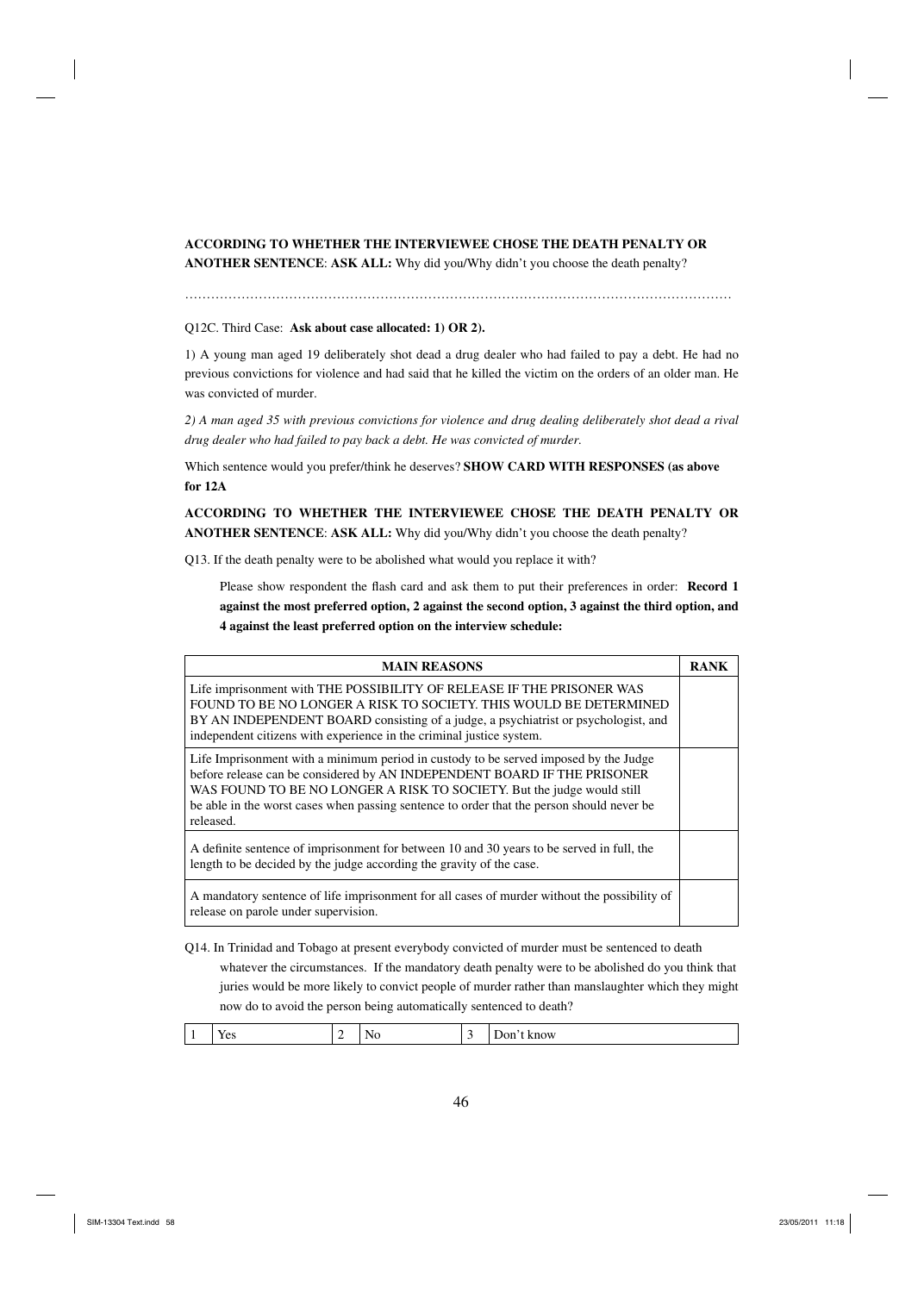**Q15. Ask 1) OR 2**) **According to the one which you have been allocated.**

1) I would like to ask you about a situation where two people take part in a crime which results in a murder:

**Leroy and Marcus, two 23 year old men were liming when Darren appeared, who Leroy did not**  like. Leroy and Darren started arguing over a young woman they were interested in. A fight began **during which Leroy pulled out a knife and stabbed Darren to death. Marcus had shouted to Leroy "go on", but otherwise simply stood and watched, making no attempt to intervene. However, both Marcus and Leroy were subsequently convicted of the murder of Darren.** 

I would like to ask about Marcus who simply stood and watched but encouraged Leroy and made no attempt to stop him. Do you think he should have been found:

| Guilty of murder – just like Leroy because he let Leroy kill Darren.                          |
|-----------------------------------------------------------------------------------------------|
| Guilty of manslaughter – a less serious offence than murder which carries a lighter sentence. |
| Not guilty of murder or manslaughter – since he did not attack Darren.                        |
| Don't know                                                                                    |

2) I would like to ask you about a situation where two people take part in a crime which results in a murder:

*Ricardo and Emmanuel decided to rob a bank. Emmanuel, who knew that Ricardo had a gun, drove them to the bank and waited outside in the car. Ricardo went in, waved the gun and demanded that the cashier hand over money. The cashier pressed the alarm bell. Ricardo shot her dead and ran out of the bank. He jumped into the car and was driven away by Emmanuel. Both Ricardo, the killer, and Emmanuel, the driver, were subsequently convicted of the murder of the cashier and robbing the bank.* 

I would like to ask you about Emmanuel who drove the car but who did not enter the bank. Do you think he should have been found:

| Guilty of murder – just like Ricardo because he participated in the robbery even though he didn't |
|---------------------------------------------------------------------------------------------------|
| shoot the cashier.                                                                                |
| Guilty of manslaughter – a less serious offence than murder which carries a lighter sentence.     |
| Guilty of robbery but not murder or manslaughter – since he did not shoot the cashier.            |
| Don't know                                                                                        |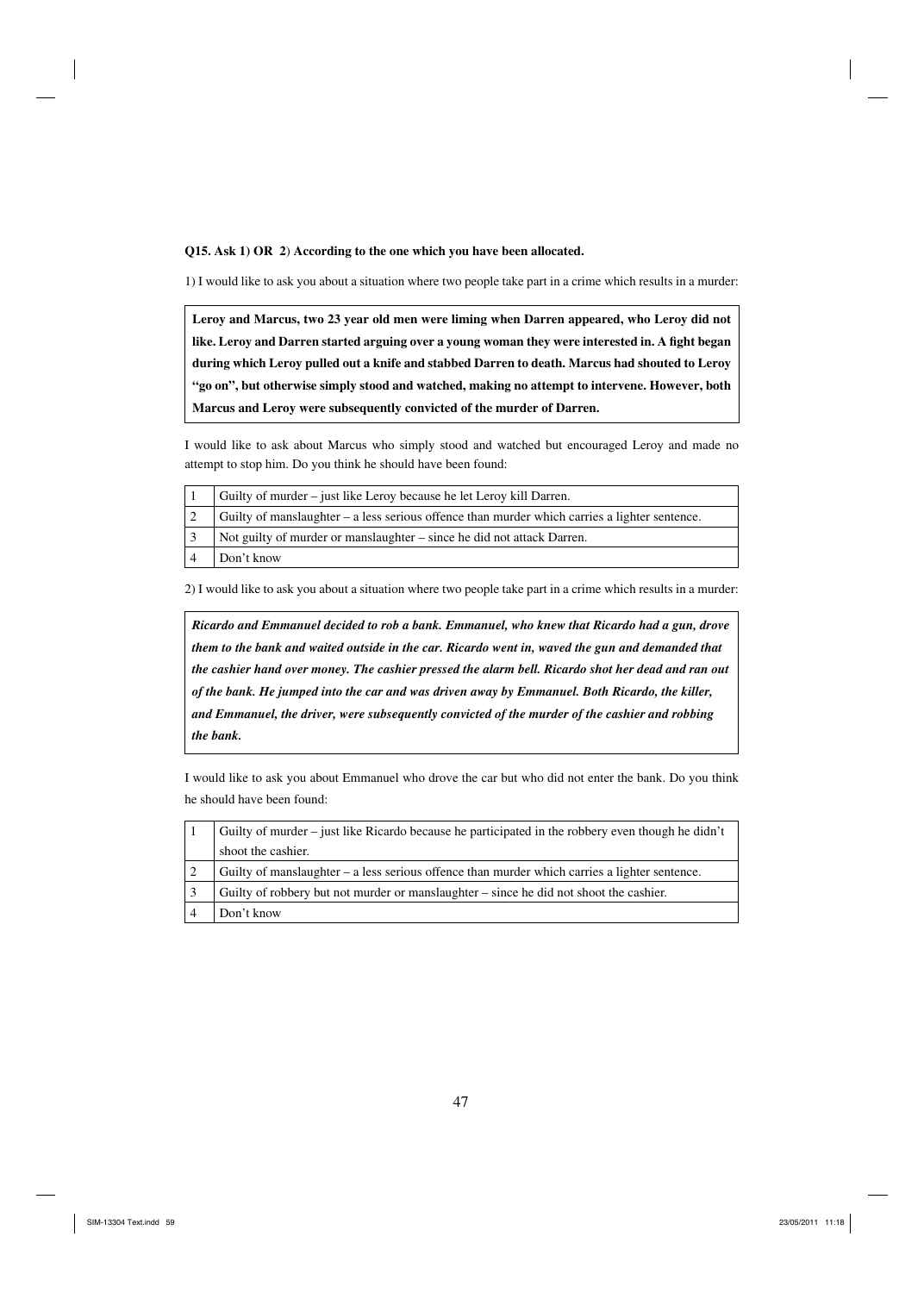Q16. Please rank on a scale of 1 to 5 which you think are the policies most likely to be able to reduce very violent crimes leading to death in Trinidad and Tobago.

**Give '1' to the most likely, '2' to the next most likely etc. Please give a rank to each of these policies.** 

| <b>POLICIES</b>                                            | <b>RANK</b> |
|------------------------------------------------------------|-------------|
| More effective policing to bring criminals to justice.     |             |
| Better moral education of young people.                    |             |
| More effective policies to control the trade in drugs.     |             |
| More effective policies to control the possession of guns. |             |
| Greater number of executions of murderers.                 |             |

**FINALLY** I would also like to ask you for a few personal details as we want to know whether men and women, people of different ages and ethnic backgrounds, and people with different religious beliefs have different opinions:

Respondent's Sex

|--|

**SHOWCARD** What is your racial or ethnic inheritance?

| ther<br><b>A 200 200</b><br>mund<br>$-$ un<br>$\sim$ 4<br>. . |
|---------------------------------------------------------------|
|---------------------------------------------------------------|

How old are you (**EXACT AGE**)? \_\_\_\_\_\_\_\_\_\_\_\_\_

| $18 - 24$ years | ∸ | $\vert 25 - 34$ years               | $35 - 44$ years |
|-----------------|---|-------------------------------------|-----------------|
| $45 - 54$ years |   | $\vert 55 - 64 \text{ years} \vert$ | 65 years        |

Are you a citizen of Trinidad and Tobago?  $|1$ 

If No: of what country are you a citizen?

How long have you lived in Trinidad and Tobago? \_\_\_\_\_\_\_\_\_\_\_\_\_\_\_ years

**SHOWCARD** How would you describe your working status?

| Working - Full time $(40+)$ hours per week)   | . 6 | On maternity leave/look after children |
|-----------------------------------------------|-----|----------------------------------------|
| Working - Part-time (20-39 hours per week)    |     | Pensioner/Retired                      |
| Working – Part-time (under 20 hours per week) |     | Unemployed                             |
| Student/Pupil                                 |     | Refused                                |
| Housewife                                     |     |                                        |

What is your normal occupation? \_\_\_\_\_\_\_\_\_\_\_\_\_\_\_\_\_\_\_\_\_\_\_\_\_\_\_\_\_\_\_\_\_\_\_\_\_\_ Record what they say.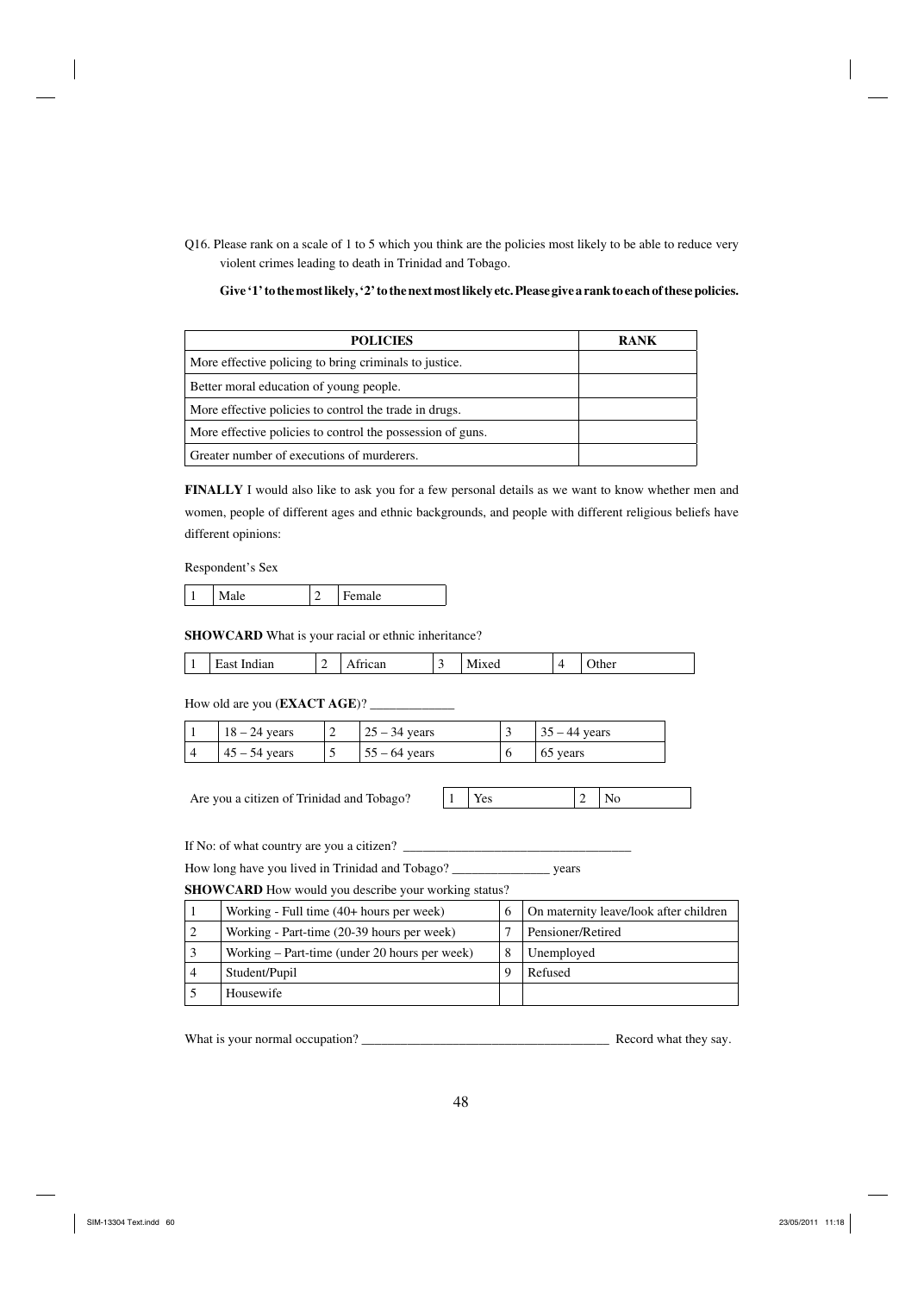#### **SHOWCARD** Where would you place your kind of work on this list?

Occupation Codes:

|   | Sales Worker                |       | Technician/Associate Professional |
|---|-----------------------------|-------|-----------------------------------|
|   | Service Worker              | 8     | Self Employed                     |
|   | Farming/Agricultural Worker | 9     | Housewife                         |
| 4 | Skilled labourer/Craftsman  | I ( ) | Student                           |
|   | Unskilled labourer          |       | Retired/Pensioner                 |
|   | Professional                |       |                                   |

What is your religion?

|   | Roman Catholic               |                |
|---|------------------------------|----------------|
| 2 | Anglican                     |                |
| 3 | Muslim/Islam                 |                |
| 4 | Hindu                        |                |
| 5 | Other Christian denomination | please specify |
| 6 | No religious belief          |                |
|   | Other Non-Christian          | please specify |

Locality of Residence

| 1. | West of Port of Spain  | 6. | <b>Other Central</b> |  |  |  |
|----|------------------------|----|----------------------|--|--|--|
| 2. | POS to San Juan        | 7. | San Fernando         |  |  |  |
| 3. | Mid East-West Corridor | 8. | San Fernando South   |  |  |  |
| 4. | <b>Far East</b>        | 9  | Deep South           |  |  |  |
| 5. | North Central          |    |                      |  |  |  |

As I said at the beginning, your responses will be reported anonymously and you will not be identified personally in the final report. However, it would be useful if you could give me your telephone number solely for administrative purposes, so that if I have omitted a question or I need further clarification **of your responses I can easily ring and ask you. I promise you that your name and phone number will not be recorded on any computer and this information will be destroyed on completion of the survey. If you don't want to give it, don't hesitate to say so.**

| --- - -<br>чіс. | . .<br>π. |  |
|-----------------|-----------|--|
|                 |           |  |

**THANK YOU VERY MUCH FOR YOUR TIME.**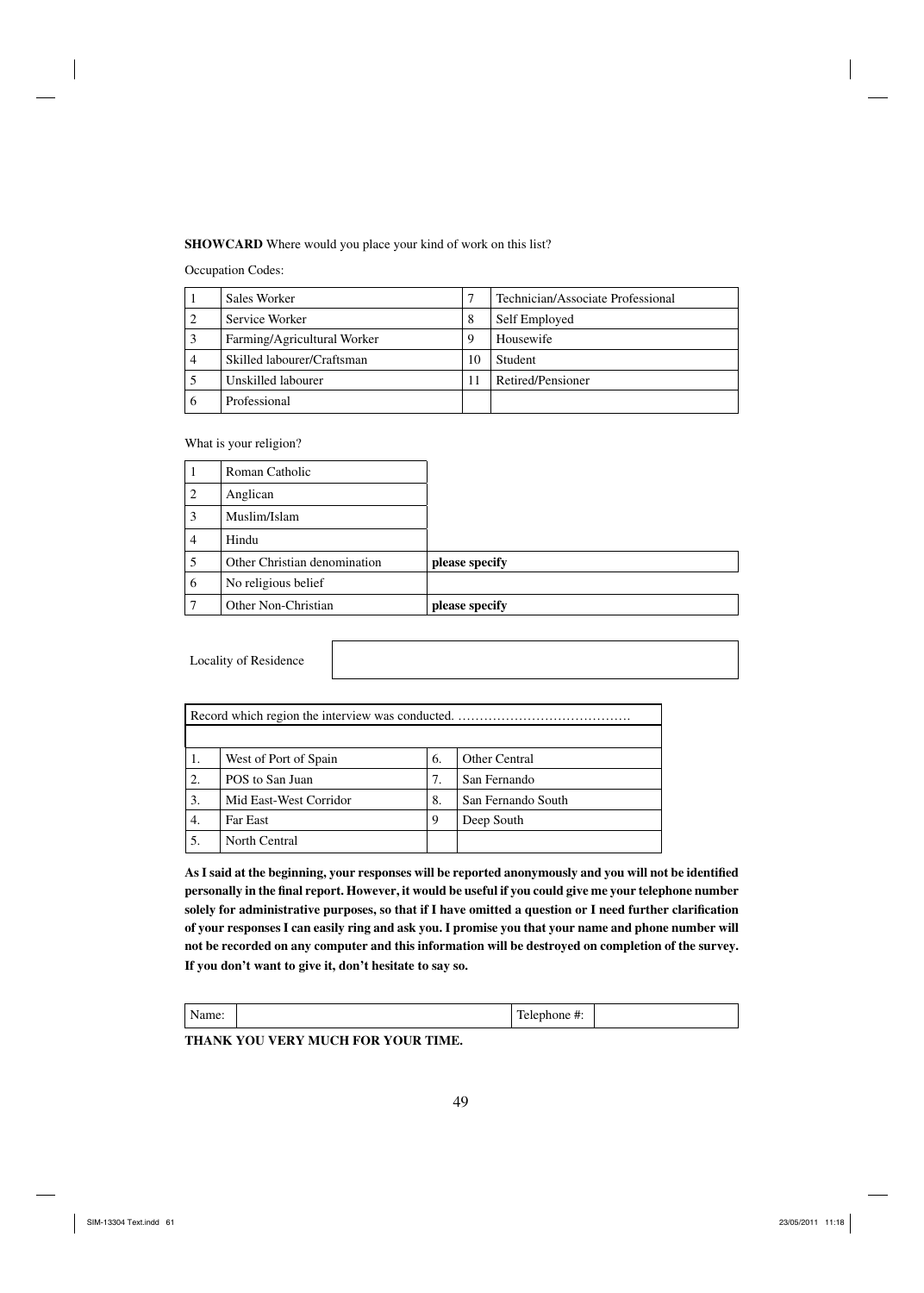# **THE AUTHORS**

Roger Hood, CBE, QC, PhD, DCL, Hon.LLD, FBA, is Professor Emeritus of Criminology, University of Oxford, an Emeritus Fellow of All Souls College, Oxford, and formerly Director of the University's Centre for Criminology. He is an an Adjunct Professor at the City University of Hong Kong School of Law. Professor Hood has been a consultant to the United Nations on the death penalty and is a member of the UK Foreign Secretary's Death Penalty Expert Group. Among other works, he is the author of *The Death Penalty: a Worldwide Perspective* (4<sup>th</sup> edition, with Carolyn Hoyle), Oxford University Press, 2008.

Florence Seemungal, BSc, PhD, is an Associate Research Fellow of the Centre for Socio-Legal Studies at Oxford. She is a graduate of the University of the West Indies, St. Augustine Trinidad and obtained her doctorate in psychology from the University of Southampton. Between 2000 and 2002 Dr. Seemungal was Research Officer at the Oxford University Centre for Criminology and she is the joint author (with Stephen Shute and Roger Hood) of *A Fair Hearing? Ethnic Minorities in the Criminal Courts*, Willan Publishing, 2005 and co-author with Roger Hood of the two previous studies of the mandatory death penalty in Trinidad and Tobago, referred to in this report.